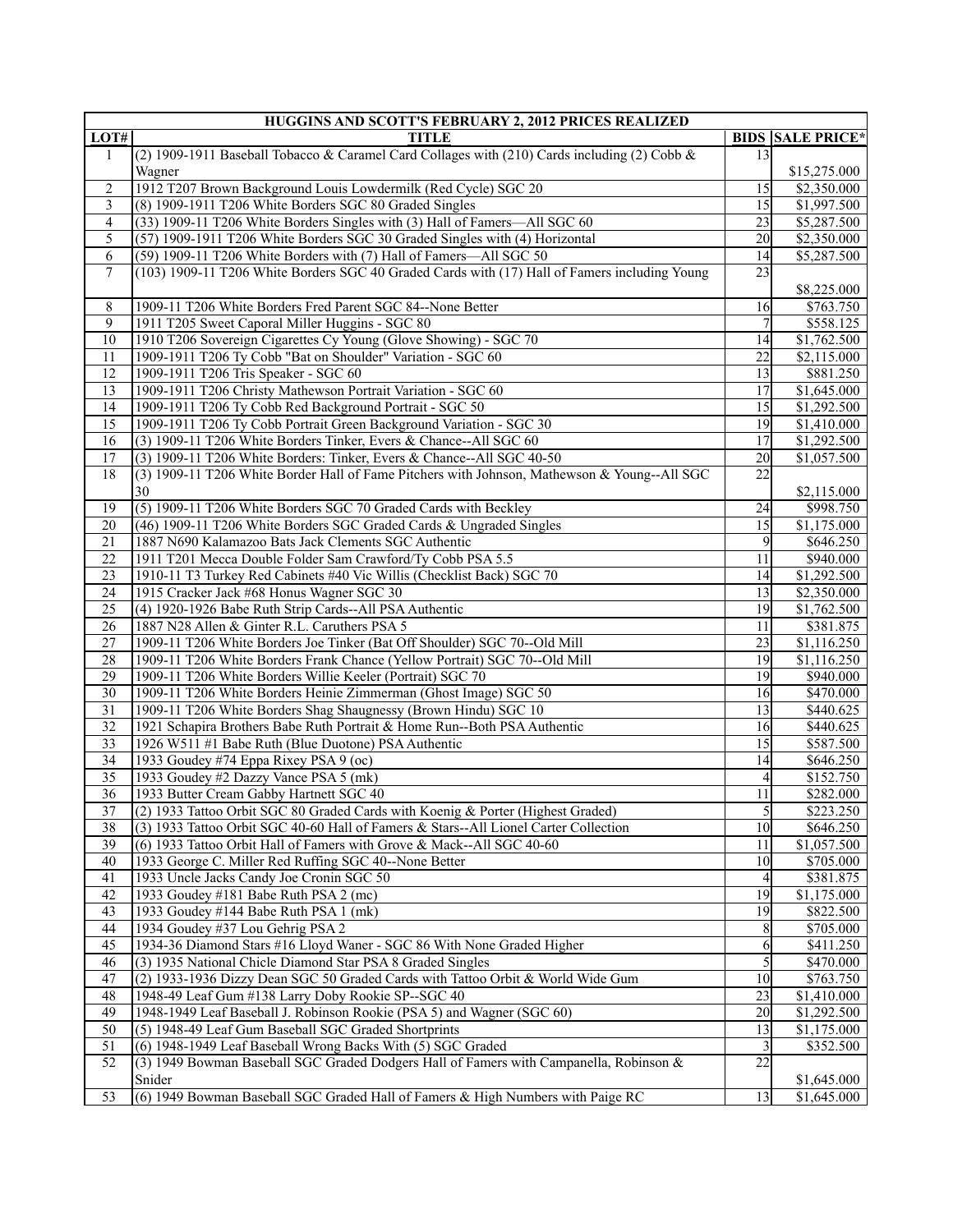| 55<br>(4) 1952 Topps Baseball New York Yankees SGC Graded High Numbers with Dickey<br>14<br>\$822.500<br>56<br>\$3,525.000<br>1948-1949 Leaf Baseball PSA Graded Lot of (28) With Musial and Spahn<br>28<br>57<br>1952 Topps Baseball #37 Duke Snider (Black Back) BVG 9—Highest Graded<br>10<br>\$3,818.750<br>58<br>1971 Topps #513 Nolan Ryan - SGC 96 - None Graded Higher<br>6<br>\$1,527.500<br>59<br>8<br>\$8,225.000<br>1990 Topps USA George Bush PSA 8--Only 100 Made<br>(3) 1948-1955 PSA Graded Baseball Rookies: Clemente, Koufax & Martin--All PSA<br>20<br>60<br>\$705.000<br>61<br>\$282.000<br>1951 Topps Teams Boston Red Sox Undated Card - SGC 60<br>9<br>62<br>1951 Bowman Baseball #165 Ted Williams SGC 60<br>8<br>\$223.250<br>63<br>1954 Red Heart Mickey Mantle GAI 5<br>12<br>\$440.625<br>64<br>(14) 1954 Bowman Baseball Graded Cards with (2) Hall of Famers<br>\$223.250<br>6<br>65<br>1964 Topps Baseball #400 Warren Spahn PSA 9 - NONE BETTER<br>12<br>\$323.125<br>66<br>1953 Bowman Color #59 Mickey Mantle BVG 6.5<br>14<br>\$940.000<br>67<br>1953 Bowman Color #97 Eddie Mathews GAI 8.5<br>\$587.500<br>68<br>1953 Topps Baseball #244 Willie Mays PSA 6<br>8<br>\$1,116.250<br>69<br>(42) 1954 Topps Baseball SGC Graded 50-80 Singles<br>6<br>\$440.625<br>70<br>1955 Topps #47 Hank Aaron GAI 9 First Graded<br>\$1,116.250<br>4<br>71<br>1955 Topps Doubleheader #25 Jackie Robinson/#26 Don Hoak PSA 7.5<br>10<br>\$558.125<br>72<br>1954 Bowman #170 Duke Snider (PSA 5) & 1958 Topps #150 Mickey Mantle (PSA 6)<br>18<br>\$940.000<br>73<br>1958 Hires Root Beer #25 Willie Mays with Tab--PSA 7<br>7<br>\$528.750<br>74<br>11<br>1958 S.F. Call-Bulletin Giants Willie Mays PSA 8<br>\$646.250<br>$\overline{75}$<br>12<br>1959 Hoshi Gangu Sadaharu Oh White Border Rookie PSA 7<br>\$940.000<br>76<br>(13) 1955-1964 Topps & Bowman Baseball Graded Stars with Koufax, Mantle & Mays<br>15<br>\$940.000<br>$77 \,$<br>\$470.000<br>(45) 1960-1961 Jintan Gum Japanese Collection with (39) SGC Graded<br>13<br>78<br>(31) 1961 Topps Baseball SGC Graded 86-88 Cards with Hall of Famers<br>5<br>\$587.500<br>79<br>(21) 1964 Topps Giants PSA 8-9 Graded Cards with Clemente, Koufax & Mays<br>16<br>\$822.500<br>80<br>1967 Topps Venezuelan #151 Christy Mathewson Retirado--SGC 50<br>\$352.500<br>6<br>81<br>18<br>1968 Topps 3-D Tony Perez PSA 7<br>\$1,116.250<br>82<br>\$381.875<br>1968 Topps 3-D Ron Fairly (Dugout Variation) PSA 7<br>8<br>83<br>1969 Topps Baseball #500 Mickey Mantle GAI 9--First Graded<br>15<br>\$2,115.000<br>84<br>1926-27 W512 Strip Card Baseball Near Master Set of (14/16) with Ruth & Cobb<br>11<br>\$705.000<br>85<br>30<br>\$1,645.000<br>1932 PR2 Orbit Gum Pins Near Set--Numbered of (50/53) with Variation<br>86<br>1933 PR4 Cracker Jack Baseball Pins Complete Set (25/25) with Gehrig<br>20<br>\$822.500<br>87<br>\$2,350.000<br>1934-36 National Chicle Diamond Stars Near Set (101/108) with (6) Graded<br>11<br>88<br>1941 Play Ball Near Set of (71/72) Cards with (5) Graded<br>10<br>\$1,645.000<br>89<br>1949 Bowman Baseball Low Number Near Set (135/144) with (9) Duplicates<br>11<br>\$1,175.000<br>90<br>9<br>1914 Tim J. Jordan Baseball Game Complete Set of (72) PSA Graded Cards<br>\$528.750<br>91<br>1922-23 PB4 Kolb's Mothers' Bread Near Set of (26/32) Pins<br>16<br>\$646.250<br>92<br>(17) 1920-1933 Mrs. Sherlock's Bread Pins with (2) Bresnahan, Wagner & Near Set<br>11<br>\$470.000<br>93<br>1938 "Our National Game" Complete Set of (30) Pins With Original Cardboard Backs<br>13<br>\$528.750<br>94<br>1948 Bowman Baseball Complete Set (48/48)<br>13<br>\$881.250<br>$\overline{95}$<br>\$1,292.500<br>1954 Bowman Baseball Complete Set (224/224)<br>6<br>24<br>96<br>1957 Topps Baseball Near Set (384/407) & (161) 1955 Bowman Baseball Singles<br>\$2,232.500<br>97<br>1967 Topps Pittsburgh Pirates Stickers Complete Set (33/33) with (2) Graded<br>\$763.750<br>6<br>98<br>1952 Topps Baseball Low Number Complete #1-310 Set with (6) PSA Graded Stars<br>14<br>\$4,112.500<br>12<br>99<br>1952 Bowman Baseball Complete Set (252/252)<br>\$1,292.500<br>100<br>\$1,410.000<br>1955 Bowman Baseball Complete Set (320/320)<br>8<br>101<br>29<br>1958 Topps Baseball Near Set (459/494) with (8) PSA Graded<br>\$3,818.750<br>102<br>1959 Topps Baseball Near Set of (570/572) Cards<br>13<br>\$1,410.000<br>103<br>17<br>(7) 1958-1965 Los Angeles Dodgers Complete/Partial Sets<br>\$763.750<br>1959 Topps Baseball Near Set (533/572)<br>18<br>\$1,880.000<br>104<br>1960 Topps Baseball Complete Set of (572) Cards with (4) SGC Graded Stars<br>105<br>14<br>\$1,527.500<br>106<br>1960 Topps Baseball Complete Set of (572/572)<br>21<br>\$1,997.500<br>107<br>1961 Topps Baseball Complete Set of (587/587) with (4) SGC Graded Stars<br>20<br>\$2,467.500<br>108<br>19<br>1962 Topps Baseball Complete Set of (598)<br>\$1,880.000<br>1962 Kahn's Wieners Atlanta Crackers PSA Graded Set (24/24)-+#3 on Registry<br>5<br>109<br>\$1,116.250<br>26<br>110<br>1962 Topps Baseball Complete Set (598/598) with (112) PSA Graded<br>\$4,993.750<br>111<br>1967 Topps Baseball Near Set (606/609) with (41) PSA Graded Cards<br>\$4,993.750<br>22<br>112<br>1962 Salada-Junket Baseball Coins Near Set of (190/200) Coins with (19) Team Shields<br>\$1,410.000<br>29 | 54 | 1951 Bowman Baseball #305 Willie Mays Rookie (PSA 8, oc) | 23 | \$4,112.500 |
|------------------------------------------------------------------------------------------------------------------------------------------------------------------------------------------------------------------------------------------------------------------------------------------------------------------------------------------------------------------------------------------------------------------------------------------------------------------------------------------------------------------------------------------------------------------------------------------------------------------------------------------------------------------------------------------------------------------------------------------------------------------------------------------------------------------------------------------------------------------------------------------------------------------------------------------------------------------------------------------------------------------------------------------------------------------------------------------------------------------------------------------------------------------------------------------------------------------------------------------------------------------------------------------------------------------------------------------------------------------------------------------------------------------------------------------------------------------------------------------------------------------------------------------------------------------------------------------------------------------------------------------------------------------------------------------------------------------------------------------------------------------------------------------------------------------------------------------------------------------------------------------------------------------------------------------------------------------------------------------------------------------------------------------------------------------------------------------------------------------------------------------------------------------------------------------------------------------------------------------------------------------------------------------------------------------------------------------------------------------------------------------------------------------------------------------------------------------------------------------------------------------------------------------------------------------------------------------------------------------------------------------------------------------------------------------------------------------------------------------------------------------------------------------------------------------------------------------------------------------------------------------------------------------------------------------------------------------------------------------------------------------------------------------------------------------------------------------------------------------------------------------------------------------------------------------------------------------------------------------------------------------------------------------------------------------------------------------------------------------------------------------------------------------------------------------------------------------------------------------------------------------------------------------------------------------------------------------------------------------------------------------------------------------------------------------------------------------------------------------------------------------------------------------------------------------------------------------------------------------------------------------------------------------------------------------------------------------------------------------------------------------------------------------------------------------------------------------------------------------------------------------------------------------------------------------------------------------------------------------------------------------------------------------------------------------------------------------------------------------------------------------------------------------------------------------------------------------------------------------------------------------------------------------------------------------------------------------------------------------------------------------------------------------------------------------------------------------------------------------------------------------------------------------------------------------------------------------------------------------------------------------------------------------------------------------------------------------------------------------------------------------------------------------------------------------------------------------------------------------------------------------------------------------------------------------------------------------------------------------------------------------------------------------------------------------------------------------------------------------------------------------------------------------------|----|----------------------------------------------------------|----|-------------|
|                                                                                                                                                                                                                                                                                                                                                                                                                                                                                                                                                                                                                                                                                                                                                                                                                                                                                                                                                                                                                                                                                                                                                                                                                                                                                                                                                                                                                                                                                                                                                                                                                                                                                                                                                                                                                                                                                                                                                                                                                                                                                                                                                                                                                                                                                                                                                                                                                                                                                                                                                                                                                                                                                                                                                                                                                                                                                                                                                                                                                                                                                                                                                                                                                                                                                                                                                                                                                                                                                                                                                                                                                                                                                                                                                                                                                                                                                                                                                                                                                                                                                                                                                                                                                                                                                                                                                                                                                                                                                                                                                                                                                                                                                                                                                                                                                                                                                                                                                                                                                                                                                                                                                                                                                                                                                                                                                                                                                        |    |                                                          |    |             |
|                                                                                                                                                                                                                                                                                                                                                                                                                                                                                                                                                                                                                                                                                                                                                                                                                                                                                                                                                                                                                                                                                                                                                                                                                                                                                                                                                                                                                                                                                                                                                                                                                                                                                                                                                                                                                                                                                                                                                                                                                                                                                                                                                                                                                                                                                                                                                                                                                                                                                                                                                                                                                                                                                                                                                                                                                                                                                                                                                                                                                                                                                                                                                                                                                                                                                                                                                                                                                                                                                                                                                                                                                                                                                                                                                                                                                                                                                                                                                                                                                                                                                                                                                                                                                                                                                                                                                                                                                                                                                                                                                                                                                                                                                                                                                                                                                                                                                                                                                                                                                                                                                                                                                                                                                                                                                                                                                                                                                        |    |                                                          |    |             |
|                                                                                                                                                                                                                                                                                                                                                                                                                                                                                                                                                                                                                                                                                                                                                                                                                                                                                                                                                                                                                                                                                                                                                                                                                                                                                                                                                                                                                                                                                                                                                                                                                                                                                                                                                                                                                                                                                                                                                                                                                                                                                                                                                                                                                                                                                                                                                                                                                                                                                                                                                                                                                                                                                                                                                                                                                                                                                                                                                                                                                                                                                                                                                                                                                                                                                                                                                                                                                                                                                                                                                                                                                                                                                                                                                                                                                                                                                                                                                                                                                                                                                                                                                                                                                                                                                                                                                                                                                                                                                                                                                                                                                                                                                                                                                                                                                                                                                                                                                                                                                                                                                                                                                                                                                                                                                                                                                                                                                        |    |                                                          |    |             |
|                                                                                                                                                                                                                                                                                                                                                                                                                                                                                                                                                                                                                                                                                                                                                                                                                                                                                                                                                                                                                                                                                                                                                                                                                                                                                                                                                                                                                                                                                                                                                                                                                                                                                                                                                                                                                                                                                                                                                                                                                                                                                                                                                                                                                                                                                                                                                                                                                                                                                                                                                                                                                                                                                                                                                                                                                                                                                                                                                                                                                                                                                                                                                                                                                                                                                                                                                                                                                                                                                                                                                                                                                                                                                                                                                                                                                                                                                                                                                                                                                                                                                                                                                                                                                                                                                                                                                                                                                                                                                                                                                                                                                                                                                                                                                                                                                                                                                                                                                                                                                                                                                                                                                                                                                                                                                                                                                                                                                        |    |                                                          |    |             |
|                                                                                                                                                                                                                                                                                                                                                                                                                                                                                                                                                                                                                                                                                                                                                                                                                                                                                                                                                                                                                                                                                                                                                                                                                                                                                                                                                                                                                                                                                                                                                                                                                                                                                                                                                                                                                                                                                                                                                                                                                                                                                                                                                                                                                                                                                                                                                                                                                                                                                                                                                                                                                                                                                                                                                                                                                                                                                                                                                                                                                                                                                                                                                                                                                                                                                                                                                                                                                                                                                                                                                                                                                                                                                                                                                                                                                                                                                                                                                                                                                                                                                                                                                                                                                                                                                                                                                                                                                                                                                                                                                                                                                                                                                                                                                                                                                                                                                                                                                                                                                                                                                                                                                                                                                                                                                                                                                                                                                        |    |                                                          |    |             |
|                                                                                                                                                                                                                                                                                                                                                                                                                                                                                                                                                                                                                                                                                                                                                                                                                                                                                                                                                                                                                                                                                                                                                                                                                                                                                                                                                                                                                                                                                                                                                                                                                                                                                                                                                                                                                                                                                                                                                                                                                                                                                                                                                                                                                                                                                                                                                                                                                                                                                                                                                                                                                                                                                                                                                                                                                                                                                                                                                                                                                                                                                                                                                                                                                                                                                                                                                                                                                                                                                                                                                                                                                                                                                                                                                                                                                                                                                                                                                                                                                                                                                                                                                                                                                                                                                                                                                                                                                                                                                                                                                                                                                                                                                                                                                                                                                                                                                                                                                                                                                                                                                                                                                                                                                                                                                                                                                                                                                        |    |                                                          |    |             |
|                                                                                                                                                                                                                                                                                                                                                                                                                                                                                                                                                                                                                                                                                                                                                                                                                                                                                                                                                                                                                                                                                                                                                                                                                                                                                                                                                                                                                                                                                                                                                                                                                                                                                                                                                                                                                                                                                                                                                                                                                                                                                                                                                                                                                                                                                                                                                                                                                                                                                                                                                                                                                                                                                                                                                                                                                                                                                                                                                                                                                                                                                                                                                                                                                                                                                                                                                                                                                                                                                                                                                                                                                                                                                                                                                                                                                                                                                                                                                                                                                                                                                                                                                                                                                                                                                                                                                                                                                                                                                                                                                                                                                                                                                                                                                                                                                                                                                                                                                                                                                                                                                                                                                                                                                                                                                                                                                                                                                        |    |                                                          |    |             |
|                                                                                                                                                                                                                                                                                                                                                                                                                                                                                                                                                                                                                                                                                                                                                                                                                                                                                                                                                                                                                                                                                                                                                                                                                                                                                                                                                                                                                                                                                                                                                                                                                                                                                                                                                                                                                                                                                                                                                                                                                                                                                                                                                                                                                                                                                                                                                                                                                                                                                                                                                                                                                                                                                                                                                                                                                                                                                                                                                                                                                                                                                                                                                                                                                                                                                                                                                                                                                                                                                                                                                                                                                                                                                                                                                                                                                                                                                                                                                                                                                                                                                                                                                                                                                                                                                                                                                                                                                                                                                                                                                                                                                                                                                                                                                                                                                                                                                                                                                                                                                                                                                                                                                                                                                                                                                                                                                                                                                        |    |                                                          |    |             |
|                                                                                                                                                                                                                                                                                                                                                                                                                                                                                                                                                                                                                                                                                                                                                                                                                                                                                                                                                                                                                                                                                                                                                                                                                                                                                                                                                                                                                                                                                                                                                                                                                                                                                                                                                                                                                                                                                                                                                                                                                                                                                                                                                                                                                                                                                                                                                                                                                                                                                                                                                                                                                                                                                                                                                                                                                                                                                                                                                                                                                                                                                                                                                                                                                                                                                                                                                                                                                                                                                                                                                                                                                                                                                                                                                                                                                                                                                                                                                                                                                                                                                                                                                                                                                                                                                                                                                                                                                                                                                                                                                                                                                                                                                                                                                                                                                                                                                                                                                                                                                                                                                                                                                                                                                                                                                                                                                                                                                        |    |                                                          |    |             |
|                                                                                                                                                                                                                                                                                                                                                                                                                                                                                                                                                                                                                                                                                                                                                                                                                                                                                                                                                                                                                                                                                                                                                                                                                                                                                                                                                                                                                                                                                                                                                                                                                                                                                                                                                                                                                                                                                                                                                                                                                                                                                                                                                                                                                                                                                                                                                                                                                                                                                                                                                                                                                                                                                                                                                                                                                                                                                                                                                                                                                                                                                                                                                                                                                                                                                                                                                                                                                                                                                                                                                                                                                                                                                                                                                                                                                                                                                                                                                                                                                                                                                                                                                                                                                                                                                                                                                                                                                                                                                                                                                                                                                                                                                                                                                                                                                                                                                                                                                                                                                                                                                                                                                                                                                                                                                                                                                                                                                        |    |                                                          |    |             |
|                                                                                                                                                                                                                                                                                                                                                                                                                                                                                                                                                                                                                                                                                                                                                                                                                                                                                                                                                                                                                                                                                                                                                                                                                                                                                                                                                                                                                                                                                                                                                                                                                                                                                                                                                                                                                                                                                                                                                                                                                                                                                                                                                                                                                                                                                                                                                                                                                                                                                                                                                                                                                                                                                                                                                                                                                                                                                                                                                                                                                                                                                                                                                                                                                                                                                                                                                                                                                                                                                                                                                                                                                                                                                                                                                                                                                                                                                                                                                                                                                                                                                                                                                                                                                                                                                                                                                                                                                                                                                                                                                                                                                                                                                                                                                                                                                                                                                                                                                                                                                                                                                                                                                                                                                                                                                                                                                                                                                        |    |                                                          |    |             |
|                                                                                                                                                                                                                                                                                                                                                                                                                                                                                                                                                                                                                                                                                                                                                                                                                                                                                                                                                                                                                                                                                                                                                                                                                                                                                                                                                                                                                                                                                                                                                                                                                                                                                                                                                                                                                                                                                                                                                                                                                                                                                                                                                                                                                                                                                                                                                                                                                                                                                                                                                                                                                                                                                                                                                                                                                                                                                                                                                                                                                                                                                                                                                                                                                                                                                                                                                                                                                                                                                                                                                                                                                                                                                                                                                                                                                                                                                                                                                                                                                                                                                                                                                                                                                                                                                                                                                                                                                                                                                                                                                                                                                                                                                                                                                                                                                                                                                                                                                                                                                                                                                                                                                                                                                                                                                                                                                                                                                        |    |                                                          |    |             |
|                                                                                                                                                                                                                                                                                                                                                                                                                                                                                                                                                                                                                                                                                                                                                                                                                                                                                                                                                                                                                                                                                                                                                                                                                                                                                                                                                                                                                                                                                                                                                                                                                                                                                                                                                                                                                                                                                                                                                                                                                                                                                                                                                                                                                                                                                                                                                                                                                                                                                                                                                                                                                                                                                                                                                                                                                                                                                                                                                                                                                                                                                                                                                                                                                                                                                                                                                                                                                                                                                                                                                                                                                                                                                                                                                                                                                                                                                                                                                                                                                                                                                                                                                                                                                                                                                                                                                                                                                                                                                                                                                                                                                                                                                                                                                                                                                                                                                                                                                                                                                                                                                                                                                                                                                                                                                                                                                                                                                        |    |                                                          |    |             |
|                                                                                                                                                                                                                                                                                                                                                                                                                                                                                                                                                                                                                                                                                                                                                                                                                                                                                                                                                                                                                                                                                                                                                                                                                                                                                                                                                                                                                                                                                                                                                                                                                                                                                                                                                                                                                                                                                                                                                                                                                                                                                                                                                                                                                                                                                                                                                                                                                                                                                                                                                                                                                                                                                                                                                                                                                                                                                                                                                                                                                                                                                                                                                                                                                                                                                                                                                                                                                                                                                                                                                                                                                                                                                                                                                                                                                                                                                                                                                                                                                                                                                                                                                                                                                                                                                                                                                                                                                                                                                                                                                                                                                                                                                                                                                                                                                                                                                                                                                                                                                                                                                                                                                                                                                                                                                                                                                                                                                        |    |                                                          |    |             |
|                                                                                                                                                                                                                                                                                                                                                                                                                                                                                                                                                                                                                                                                                                                                                                                                                                                                                                                                                                                                                                                                                                                                                                                                                                                                                                                                                                                                                                                                                                                                                                                                                                                                                                                                                                                                                                                                                                                                                                                                                                                                                                                                                                                                                                                                                                                                                                                                                                                                                                                                                                                                                                                                                                                                                                                                                                                                                                                                                                                                                                                                                                                                                                                                                                                                                                                                                                                                                                                                                                                                                                                                                                                                                                                                                                                                                                                                                                                                                                                                                                                                                                                                                                                                                                                                                                                                                                                                                                                                                                                                                                                                                                                                                                                                                                                                                                                                                                                                                                                                                                                                                                                                                                                                                                                                                                                                                                                                                        |    |                                                          |    |             |
|                                                                                                                                                                                                                                                                                                                                                                                                                                                                                                                                                                                                                                                                                                                                                                                                                                                                                                                                                                                                                                                                                                                                                                                                                                                                                                                                                                                                                                                                                                                                                                                                                                                                                                                                                                                                                                                                                                                                                                                                                                                                                                                                                                                                                                                                                                                                                                                                                                                                                                                                                                                                                                                                                                                                                                                                                                                                                                                                                                                                                                                                                                                                                                                                                                                                                                                                                                                                                                                                                                                                                                                                                                                                                                                                                                                                                                                                                                                                                                                                                                                                                                                                                                                                                                                                                                                                                                                                                                                                                                                                                                                                                                                                                                                                                                                                                                                                                                                                                                                                                                                                                                                                                                                                                                                                                                                                                                                                                        |    |                                                          |    |             |
|                                                                                                                                                                                                                                                                                                                                                                                                                                                                                                                                                                                                                                                                                                                                                                                                                                                                                                                                                                                                                                                                                                                                                                                                                                                                                                                                                                                                                                                                                                                                                                                                                                                                                                                                                                                                                                                                                                                                                                                                                                                                                                                                                                                                                                                                                                                                                                                                                                                                                                                                                                                                                                                                                                                                                                                                                                                                                                                                                                                                                                                                                                                                                                                                                                                                                                                                                                                                                                                                                                                                                                                                                                                                                                                                                                                                                                                                                                                                                                                                                                                                                                                                                                                                                                                                                                                                                                                                                                                                                                                                                                                                                                                                                                                                                                                                                                                                                                                                                                                                                                                                                                                                                                                                                                                                                                                                                                                                                        |    |                                                          |    |             |
|                                                                                                                                                                                                                                                                                                                                                                                                                                                                                                                                                                                                                                                                                                                                                                                                                                                                                                                                                                                                                                                                                                                                                                                                                                                                                                                                                                                                                                                                                                                                                                                                                                                                                                                                                                                                                                                                                                                                                                                                                                                                                                                                                                                                                                                                                                                                                                                                                                                                                                                                                                                                                                                                                                                                                                                                                                                                                                                                                                                                                                                                                                                                                                                                                                                                                                                                                                                                                                                                                                                                                                                                                                                                                                                                                                                                                                                                                                                                                                                                                                                                                                                                                                                                                                                                                                                                                                                                                                                                                                                                                                                                                                                                                                                                                                                                                                                                                                                                                                                                                                                                                                                                                                                                                                                                                                                                                                                                                        |    |                                                          |    |             |
|                                                                                                                                                                                                                                                                                                                                                                                                                                                                                                                                                                                                                                                                                                                                                                                                                                                                                                                                                                                                                                                                                                                                                                                                                                                                                                                                                                                                                                                                                                                                                                                                                                                                                                                                                                                                                                                                                                                                                                                                                                                                                                                                                                                                                                                                                                                                                                                                                                                                                                                                                                                                                                                                                                                                                                                                                                                                                                                                                                                                                                                                                                                                                                                                                                                                                                                                                                                                                                                                                                                                                                                                                                                                                                                                                                                                                                                                                                                                                                                                                                                                                                                                                                                                                                                                                                                                                                                                                                                                                                                                                                                                                                                                                                                                                                                                                                                                                                                                                                                                                                                                                                                                                                                                                                                                                                                                                                                                                        |    |                                                          |    |             |
|                                                                                                                                                                                                                                                                                                                                                                                                                                                                                                                                                                                                                                                                                                                                                                                                                                                                                                                                                                                                                                                                                                                                                                                                                                                                                                                                                                                                                                                                                                                                                                                                                                                                                                                                                                                                                                                                                                                                                                                                                                                                                                                                                                                                                                                                                                                                                                                                                                                                                                                                                                                                                                                                                                                                                                                                                                                                                                                                                                                                                                                                                                                                                                                                                                                                                                                                                                                                                                                                                                                                                                                                                                                                                                                                                                                                                                                                                                                                                                                                                                                                                                                                                                                                                                                                                                                                                                                                                                                                                                                                                                                                                                                                                                                                                                                                                                                                                                                                                                                                                                                                                                                                                                                                                                                                                                                                                                                                                        |    |                                                          |    |             |
|                                                                                                                                                                                                                                                                                                                                                                                                                                                                                                                                                                                                                                                                                                                                                                                                                                                                                                                                                                                                                                                                                                                                                                                                                                                                                                                                                                                                                                                                                                                                                                                                                                                                                                                                                                                                                                                                                                                                                                                                                                                                                                                                                                                                                                                                                                                                                                                                                                                                                                                                                                                                                                                                                                                                                                                                                                                                                                                                                                                                                                                                                                                                                                                                                                                                                                                                                                                                                                                                                                                                                                                                                                                                                                                                                                                                                                                                                                                                                                                                                                                                                                                                                                                                                                                                                                                                                                                                                                                                                                                                                                                                                                                                                                                                                                                                                                                                                                                                                                                                                                                                                                                                                                                                                                                                                                                                                                                                                        |    |                                                          |    |             |
|                                                                                                                                                                                                                                                                                                                                                                                                                                                                                                                                                                                                                                                                                                                                                                                                                                                                                                                                                                                                                                                                                                                                                                                                                                                                                                                                                                                                                                                                                                                                                                                                                                                                                                                                                                                                                                                                                                                                                                                                                                                                                                                                                                                                                                                                                                                                                                                                                                                                                                                                                                                                                                                                                                                                                                                                                                                                                                                                                                                                                                                                                                                                                                                                                                                                                                                                                                                                                                                                                                                                                                                                                                                                                                                                                                                                                                                                                                                                                                                                                                                                                                                                                                                                                                                                                                                                                                                                                                                                                                                                                                                                                                                                                                                                                                                                                                                                                                                                                                                                                                                                                                                                                                                                                                                                                                                                                                                                                        |    |                                                          |    |             |
|                                                                                                                                                                                                                                                                                                                                                                                                                                                                                                                                                                                                                                                                                                                                                                                                                                                                                                                                                                                                                                                                                                                                                                                                                                                                                                                                                                                                                                                                                                                                                                                                                                                                                                                                                                                                                                                                                                                                                                                                                                                                                                                                                                                                                                                                                                                                                                                                                                                                                                                                                                                                                                                                                                                                                                                                                                                                                                                                                                                                                                                                                                                                                                                                                                                                                                                                                                                                                                                                                                                                                                                                                                                                                                                                                                                                                                                                                                                                                                                                                                                                                                                                                                                                                                                                                                                                                                                                                                                                                                                                                                                                                                                                                                                                                                                                                                                                                                                                                                                                                                                                                                                                                                                                                                                                                                                                                                                                                        |    |                                                          |    |             |
|                                                                                                                                                                                                                                                                                                                                                                                                                                                                                                                                                                                                                                                                                                                                                                                                                                                                                                                                                                                                                                                                                                                                                                                                                                                                                                                                                                                                                                                                                                                                                                                                                                                                                                                                                                                                                                                                                                                                                                                                                                                                                                                                                                                                                                                                                                                                                                                                                                                                                                                                                                                                                                                                                                                                                                                                                                                                                                                                                                                                                                                                                                                                                                                                                                                                                                                                                                                                                                                                                                                                                                                                                                                                                                                                                                                                                                                                                                                                                                                                                                                                                                                                                                                                                                                                                                                                                                                                                                                                                                                                                                                                                                                                                                                                                                                                                                                                                                                                                                                                                                                                                                                                                                                                                                                                                                                                                                                                                        |    |                                                          |    |             |
|                                                                                                                                                                                                                                                                                                                                                                                                                                                                                                                                                                                                                                                                                                                                                                                                                                                                                                                                                                                                                                                                                                                                                                                                                                                                                                                                                                                                                                                                                                                                                                                                                                                                                                                                                                                                                                                                                                                                                                                                                                                                                                                                                                                                                                                                                                                                                                                                                                                                                                                                                                                                                                                                                                                                                                                                                                                                                                                                                                                                                                                                                                                                                                                                                                                                                                                                                                                                                                                                                                                                                                                                                                                                                                                                                                                                                                                                                                                                                                                                                                                                                                                                                                                                                                                                                                                                                                                                                                                                                                                                                                                                                                                                                                                                                                                                                                                                                                                                                                                                                                                                                                                                                                                                                                                                                                                                                                                                                        |    |                                                          |    |             |
|                                                                                                                                                                                                                                                                                                                                                                                                                                                                                                                                                                                                                                                                                                                                                                                                                                                                                                                                                                                                                                                                                                                                                                                                                                                                                                                                                                                                                                                                                                                                                                                                                                                                                                                                                                                                                                                                                                                                                                                                                                                                                                                                                                                                                                                                                                                                                                                                                                                                                                                                                                                                                                                                                                                                                                                                                                                                                                                                                                                                                                                                                                                                                                                                                                                                                                                                                                                                                                                                                                                                                                                                                                                                                                                                                                                                                                                                                                                                                                                                                                                                                                                                                                                                                                                                                                                                                                                                                                                                                                                                                                                                                                                                                                                                                                                                                                                                                                                                                                                                                                                                                                                                                                                                                                                                                                                                                                                                                        |    |                                                          |    |             |
|                                                                                                                                                                                                                                                                                                                                                                                                                                                                                                                                                                                                                                                                                                                                                                                                                                                                                                                                                                                                                                                                                                                                                                                                                                                                                                                                                                                                                                                                                                                                                                                                                                                                                                                                                                                                                                                                                                                                                                                                                                                                                                                                                                                                                                                                                                                                                                                                                                                                                                                                                                                                                                                                                                                                                                                                                                                                                                                                                                                                                                                                                                                                                                                                                                                                                                                                                                                                                                                                                                                                                                                                                                                                                                                                                                                                                                                                                                                                                                                                                                                                                                                                                                                                                                                                                                                                                                                                                                                                                                                                                                                                                                                                                                                                                                                                                                                                                                                                                                                                                                                                                                                                                                                                                                                                                                                                                                                                                        |    |                                                          |    |             |
|                                                                                                                                                                                                                                                                                                                                                                                                                                                                                                                                                                                                                                                                                                                                                                                                                                                                                                                                                                                                                                                                                                                                                                                                                                                                                                                                                                                                                                                                                                                                                                                                                                                                                                                                                                                                                                                                                                                                                                                                                                                                                                                                                                                                                                                                                                                                                                                                                                                                                                                                                                                                                                                                                                                                                                                                                                                                                                                                                                                                                                                                                                                                                                                                                                                                                                                                                                                                                                                                                                                                                                                                                                                                                                                                                                                                                                                                                                                                                                                                                                                                                                                                                                                                                                                                                                                                                                                                                                                                                                                                                                                                                                                                                                                                                                                                                                                                                                                                                                                                                                                                                                                                                                                                                                                                                                                                                                                                                        |    |                                                          |    |             |
|                                                                                                                                                                                                                                                                                                                                                                                                                                                                                                                                                                                                                                                                                                                                                                                                                                                                                                                                                                                                                                                                                                                                                                                                                                                                                                                                                                                                                                                                                                                                                                                                                                                                                                                                                                                                                                                                                                                                                                                                                                                                                                                                                                                                                                                                                                                                                                                                                                                                                                                                                                                                                                                                                                                                                                                                                                                                                                                                                                                                                                                                                                                                                                                                                                                                                                                                                                                                                                                                                                                                                                                                                                                                                                                                                                                                                                                                                                                                                                                                                                                                                                                                                                                                                                                                                                                                                                                                                                                                                                                                                                                                                                                                                                                                                                                                                                                                                                                                                                                                                                                                                                                                                                                                                                                                                                                                                                                                                        |    |                                                          |    |             |
|                                                                                                                                                                                                                                                                                                                                                                                                                                                                                                                                                                                                                                                                                                                                                                                                                                                                                                                                                                                                                                                                                                                                                                                                                                                                                                                                                                                                                                                                                                                                                                                                                                                                                                                                                                                                                                                                                                                                                                                                                                                                                                                                                                                                                                                                                                                                                                                                                                                                                                                                                                                                                                                                                                                                                                                                                                                                                                                                                                                                                                                                                                                                                                                                                                                                                                                                                                                                                                                                                                                                                                                                                                                                                                                                                                                                                                                                                                                                                                                                                                                                                                                                                                                                                                                                                                                                                                                                                                                                                                                                                                                                                                                                                                                                                                                                                                                                                                                                                                                                                                                                                                                                                                                                                                                                                                                                                                                                                        |    |                                                          |    |             |
|                                                                                                                                                                                                                                                                                                                                                                                                                                                                                                                                                                                                                                                                                                                                                                                                                                                                                                                                                                                                                                                                                                                                                                                                                                                                                                                                                                                                                                                                                                                                                                                                                                                                                                                                                                                                                                                                                                                                                                                                                                                                                                                                                                                                                                                                                                                                                                                                                                                                                                                                                                                                                                                                                                                                                                                                                                                                                                                                                                                                                                                                                                                                                                                                                                                                                                                                                                                                                                                                                                                                                                                                                                                                                                                                                                                                                                                                                                                                                                                                                                                                                                                                                                                                                                                                                                                                                                                                                                                                                                                                                                                                                                                                                                                                                                                                                                                                                                                                                                                                                                                                                                                                                                                                                                                                                                                                                                                                                        |    |                                                          |    |             |
|                                                                                                                                                                                                                                                                                                                                                                                                                                                                                                                                                                                                                                                                                                                                                                                                                                                                                                                                                                                                                                                                                                                                                                                                                                                                                                                                                                                                                                                                                                                                                                                                                                                                                                                                                                                                                                                                                                                                                                                                                                                                                                                                                                                                                                                                                                                                                                                                                                                                                                                                                                                                                                                                                                                                                                                                                                                                                                                                                                                                                                                                                                                                                                                                                                                                                                                                                                                                                                                                                                                                                                                                                                                                                                                                                                                                                                                                                                                                                                                                                                                                                                                                                                                                                                                                                                                                                                                                                                                                                                                                                                                                                                                                                                                                                                                                                                                                                                                                                                                                                                                                                                                                                                                                                                                                                                                                                                                                                        |    |                                                          |    |             |
|                                                                                                                                                                                                                                                                                                                                                                                                                                                                                                                                                                                                                                                                                                                                                                                                                                                                                                                                                                                                                                                                                                                                                                                                                                                                                                                                                                                                                                                                                                                                                                                                                                                                                                                                                                                                                                                                                                                                                                                                                                                                                                                                                                                                                                                                                                                                                                                                                                                                                                                                                                                                                                                                                                                                                                                                                                                                                                                                                                                                                                                                                                                                                                                                                                                                                                                                                                                                                                                                                                                                                                                                                                                                                                                                                                                                                                                                                                                                                                                                                                                                                                                                                                                                                                                                                                                                                                                                                                                                                                                                                                                                                                                                                                                                                                                                                                                                                                                                                                                                                                                                                                                                                                                                                                                                                                                                                                                                                        |    |                                                          |    |             |
|                                                                                                                                                                                                                                                                                                                                                                                                                                                                                                                                                                                                                                                                                                                                                                                                                                                                                                                                                                                                                                                                                                                                                                                                                                                                                                                                                                                                                                                                                                                                                                                                                                                                                                                                                                                                                                                                                                                                                                                                                                                                                                                                                                                                                                                                                                                                                                                                                                                                                                                                                                                                                                                                                                                                                                                                                                                                                                                                                                                                                                                                                                                                                                                                                                                                                                                                                                                                                                                                                                                                                                                                                                                                                                                                                                                                                                                                                                                                                                                                                                                                                                                                                                                                                                                                                                                                                                                                                                                                                                                                                                                                                                                                                                                                                                                                                                                                                                                                                                                                                                                                                                                                                                                                                                                                                                                                                                                                                        |    |                                                          |    |             |
|                                                                                                                                                                                                                                                                                                                                                                                                                                                                                                                                                                                                                                                                                                                                                                                                                                                                                                                                                                                                                                                                                                                                                                                                                                                                                                                                                                                                                                                                                                                                                                                                                                                                                                                                                                                                                                                                                                                                                                                                                                                                                                                                                                                                                                                                                                                                                                                                                                                                                                                                                                                                                                                                                                                                                                                                                                                                                                                                                                                                                                                                                                                                                                                                                                                                                                                                                                                                                                                                                                                                                                                                                                                                                                                                                                                                                                                                                                                                                                                                                                                                                                                                                                                                                                                                                                                                                                                                                                                                                                                                                                                                                                                                                                                                                                                                                                                                                                                                                                                                                                                                                                                                                                                                                                                                                                                                                                                                                        |    |                                                          |    |             |
|                                                                                                                                                                                                                                                                                                                                                                                                                                                                                                                                                                                                                                                                                                                                                                                                                                                                                                                                                                                                                                                                                                                                                                                                                                                                                                                                                                                                                                                                                                                                                                                                                                                                                                                                                                                                                                                                                                                                                                                                                                                                                                                                                                                                                                                                                                                                                                                                                                                                                                                                                                                                                                                                                                                                                                                                                                                                                                                                                                                                                                                                                                                                                                                                                                                                                                                                                                                                                                                                                                                                                                                                                                                                                                                                                                                                                                                                                                                                                                                                                                                                                                                                                                                                                                                                                                                                                                                                                                                                                                                                                                                                                                                                                                                                                                                                                                                                                                                                                                                                                                                                                                                                                                                                                                                                                                                                                                                                                        |    |                                                          |    |             |
|                                                                                                                                                                                                                                                                                                                                                                                                                                                                                                                                                                                                                                                                                                                                                                                                                                                                                                                                                                                                                                                                                                                                                                                                                                                                                                                                                                                                                                                                                                                                                                                                                                                                                                                                                                                                                                                                                                                                                                                                                                                                                                                                                                                                                                                                                                                                                                                                                                                                                                                                                                                                                                                                                                                                                                                                                                                                                                                                                                                                                                                                                                                                                                                                                                                                                                                                                                                                                                                                                                                                                                                                                                                                                                                                                                                                                                                                                                                                                                                                                                                                                                                                                                                                                                                                                                                                                                                                                                                                                                                                                                                                                                                                                                                                                                                                                                                                                                                                                                                                                                                                                                                                                                                                                                                                                                                                                                                                                        |    |                                                          |    |             |
|                                                                                                                                                                                                                                                                                                                                                                                                                                                                                                                                                                                                                                                                                                                                                                                                                                                                                                                                                                                                                                                                                                                                                                                                                                                                                                                                                                                                                                                                                                                                                                                                                                                                                                                                                                                                                                                                                                                                                                                                                                                                                                                                                                                                                                                                                                                                                                                                                                                                                                                                                                                                                                                                                                                                                                                                                                                                                                                                                                                                                                                                                                                                                                                                                                                                                                                                                                                                                                                                                                                                                                                                                                                                                                                                                                                                                                                                                                                                                                                                                                                                                                                                                                                                                                                                                                                                                                                                                                                                                                                                                                                                                                                                                                                                                                                                                                                                                                                                                                                                                                                                                                                                                                                                                                                                                                                                                                                                                        |    |                                                          |    |             |
|                                                                                                                                                                                                                                                                                                                                                                                                                                                                                                                                                                                                                                                                                                                                                                                                                                                                                                                                                                                                                                                                                                                                                                                                                                                                                                                                                                                                                                                                                                                                                                                                                                                                                                                                                                                                                                                                                                                                                                                                                                                                                                                                                                                                                                                                                                                                                                                                                                                                                                                                                                                                                                                                                                                                                                                                                                                                                                                                                                                                                                                                                                                                                                                                                                                                                                                                                                                                                                                                                                                                                                                                                                                                                                                                                                                                                                                                                                                                                                                                                                                                                                                                                                                                                                                                                                                                                                                                                                                                                                                                                                                                                                                                                                                                                                                                                                                                                                                                                                                                                                                                                                                                                                                                                                                                                                                                                                                                                        |    |                                                          |    |             |
|                                                                                                                                                                                                                                                                                                                                                                                                                                                                                                                                                                                                                                                                                                                                                                                                                                                                                                                                                                                                                                                                                                                                                                                                                                                                                                                                                                                                                                                                                                                                                                                                                                                                                                                                                                                                                                                                                                                                                                                                                                                                                                                                                                                                                                                                                                                                                                                                                                                                                                                                                                                                                                                                                                                                                                                                                                                                                                                                                                                                                                                                                                                                                                                                                                                                                                                                                                                                                                                                                                                                                                                                                                                                                                                                                                                                                                                                                                                                                                                                                                                                                                                                                                                                                                                                                                                                                                                                                                                                                                                                                                                                                                                                                                                                                                                                                                                                                                                                                                                                                                                                                                                                                                                                                                                                                                                                                                                                                        |    |                                                          |    |             |
|                                                                                                                                                                                                                                                                                                                                                                                                                                                                                                                                                                                                                                                                                                                                                                                                                                                                                                                                                                                                                                                                                                                                                                                                                                                                                                                                                                                                                                                                                                                                                                                                                                                                                                                                                                                                                                                                                                                                                                                                                                                                                                                                                                                                                                                                                                                                                                                                                                                                                                                                                                                                                                                                                                                                                                                                                                                                                                                                                                                                                                                                                                                                                                                                                                                                                                                                                                                                                                                                                                                                                                                                                                                                                                                                                                                                                                                                                                                                                                                                                                                                                                                                                                                                                                                                                                                                                                                                                                                                                                                                                                                                                                                                                                                                                                                                                                                                                                                                                                                                                                                                                                                                                                                                                                                                                                                                                                                                                        |    |                                                          |    |             |
|                                                                                                                                                                                                                                                                                                                                                                                                                                                                                                                                                                                                                                                                                                                                                                                                                                                                                                                                                                                                                                                                                                                                                                                                                                                                                                                                                                                                                                                                                                                                                                                                                                                                                                                                                                                                                                                                                                                                                                                                                                                                                                                                                                                                                                                                                                                                                                                                                                                                                                                                                                                                                                                                                                                                                                                                                                                                                                                                                                                                                                                                                                                                                                                                                                                                                                                                                                                                                                                                                                                                                                                                                                                                                                                                                                                                                                                                                                                                                                                                                                                                                                                                                                                                                                                                                                                                                                                                                                                                                                                                                                                                                                                                                                                                                                                                                                                                                                                                                                                                                                                                                                                                                                                                                                                                                                                                                                                                                        |    |                                                          |    |             |
|                                                                                                                                                                                                                                                                                                                                                                                                                                                                                                                                                                                                                                                                                                                                                                                                                                                                                                                                                                                                                                                                                                                                                                                                                                                                                                                                                                                                                                                                                                                                                                                                                                                                                                                                                                                                                                                                                                                                                                                                                                                                                                                                                                                                                                                                                                                                                                                                                                                                                                                                                                                                                                                                                                                                                                                                                                                                                                                                                                                                                                                                                                                                                                                                                                                                                                                                                                                                                                                                                                                                                                                                                                                                                                                                                                                                                                                                                                                                                                                                                                                                                                                                                                                                                                                                                                                                                                                                                                                                                                                                                                                                                                                                                                                                                                                                                                                                                                                                                                                                                                                                                                                                                                                                                                                                                                                                                                                                                        |    |                                                          |    |             |
|                                                                                                                                                                                                                                                                                                                                                                                                                                                                                                                                                                                                                                                                                                                                                                                                                                                                                                                                                                                                                                                                                                                                                                                                                                                                                                                                                                                                                                                                                                                                                                                                                                                                                                                                                                                                                                                                                                                                                                                                                                                                                                                                                                                                                                                                                                                                                                                                                                                                                                                                                                                                                                                                                                                                                                                                                                                                                                                                                                                                                                                                                                                                                                                                                                                                                                                                                                                                                                                                                                                                                                                                                                                                                                                                                                                                                                                                                                                                                                                                                                                                                                                                                                                                                                                                                                                                                                                                                                                                                                                                                                                                                                                                                                                                                                                                                                                                                                                                                                                                                                                                                                                                                                                                                                                                                                                                                                                                                        |    |                                                          |    |             |
|                                                                                                                                                                                                                                                                                                                                                                                                                                                                                                                                                                                                                                                                                                                                                                                                                                                                                                                                                                                                                                                                                                                                                                                                                                                                                                                                                                                                                                                                                                                                                                                                                                                                                                                                                                                                                                                                                                                                                                                                                                                                                                                                                                                                                                                                                                                                                                                                                                                                                                                                                                                                                                                                                                                                                                                                                                                                                                                                                                                                                                                                                                                                                                                                                                                                                                                                                                                                                                                                                                                                                                                                                                                                                                                                                                                                                                                                                                                                                                                                                                                                                                                                                                                                                                                                                                                                                                                                                                                                                                                                                                                                                                                                                                                                                                                                                                                                                                                                                                                                                                                                                                                                                                                                                                                                                                                                                                                                                        |    |                                                          |    |             |
|                                                                                                                                                                                                                                                                                                                                                                                                                                                                                                                                                                                                                                                                                                                                                                                                                                                                                                                                                                                                                                                                                                                                                                                                                                                                                                                                                                                                                                                                                                                                                                                                                                                                                                                                                                                                                                                                                                                                                                                                                                                                                                                                                                                                                                                                                                                                                                                                                                                                                                                                                                                                                                                                                                                                                                                                                                                                                                                                                                                                                                                                                                                                                                                                                                                                                                                                                                                                                                                                                                                                                                                                                                                                                                                                                                                                                                                                                                                                                                                                                                                                                                                                                                                                                                                                                                                                                                                                                                                                                                                                                                                                                                                                                                                                                                                                                                                                                                                                                                                                                                                                                                                                                                                                                                                                                                                                                                                                                        |    |                                                          |    |             |
|                                                                                                                                                                                                                                                                                                                                                                                                                                                                                                                                                                                                                                                                                                                                                                                                                                                                                                                                                                                                                                                                                                                                                                                                                                                                                                                                                                                                                                                                                                                                                                                                                                                                                                                                                                                                                                                                                                                                                                                                                                                                                                                                                                                                                                                                                                                                                                                                                                                                                                                                                                                                                                                                                                                                                                                                                                                                                                                                                                                                                                                                                                                                                                                                                                                                                                                                                                                                                                                                                                                                                                                                                                                                                                                                                                                                                                                                                                                                                                                                                                                                                                                                                                                                                                                                                                                                                                                                                                                                                                                                                                                                                                                                                                                                                                                                                                                                                                                                                                                                                                                                                                                                                                                                                                                                                                                                                                                                                        |    |                                                          |    |             |
|                                                                                                                                                                                                                                                                                                                                                                                                                                                                                                                                                                                                                                                                                                                                                                                                                                                                                                                                                                                                                                                                                                                                                                                                                                                                                                                                                                                                                                                                                                                                                                                                                                                                                                                                                                                                                                                                                                                                                                                                                                                                                                                                                                                                                                                                                                                                                                                                                                                                                                                                                                                                                                                                                                                                                                                                                                                                                                                                                                                                                                                                                                                                                                                                                                                                                                                                                                                                                                                                                                                                                                                                                                                                                                                                                                                                                                                                                                                                                                                                                                                                                                                                                                                                                                                                                                                                                                                                                                                                                                                                                                                                                                                                                                                                                                                                                                                                                                                                                                                                                                                                                                                                                                                                                                                                                                                                                                                                                        |    |                                                          |    |             |
|                                                                                                                                                                                                                                                                                                                                                                                                                                                                                                                                                                                                                                                                                                                                                                                                                                                                                                                                                                                                                                                                                                                                                                                                                                                                                                                                                                                                                                                                                                                                                                                                                                                                                                                                                                                                                                                                                                                                                                                                                                                                                                                                                                                                                                                                                                                                                                                                                                                                                                                                                                                                                                                                                                                                                                                                                                                                                                                                                                                                                                                                                                                                                                                                                                                                                                                                                                                                                                                                                                                                                                                                                                                                                                                                                                                                                                                                                                                                                                                                                                                                                                                                                                                                                                                                                                                                                                                                                                                                                                                                                                                                                                                                                                                                                                                                                                                                                                                                                                                                                                                                                                                                                                                                                                                                                                                                                                                                                        |    |                                                          |    |             |
|                                                                                                                                                                                                                                                                                                                                                                                                                                                                                                                                                                                                                                                                                                                                                                                                                                                                                                                                                                                                                                                                                                                                                                                                                                                                                                                                                                                                                                                                                                                                                                                                                                                                                                                                                                                                                                                                                                                                                                                                                                                                                                                                                                                                                                                                                                                                                                                                                                                                                                                                                                                                                                                                                                                                                                                                                                                                                                                                                                                                                                                                                                                                                                                                                                                                                                                                                                                                                                                                                                                                                                                                                                                                                                                                                                                                                                                                                                                                                                                                                                                                                                                                                                                                                                                                                                                                                                                                                                                                                                                                                                                                                                                                                                                                                                                                                                                                                                                                                                                                                                                                                                                                                                                                                                                                                                                                                                                                                        |    |                                                          |    |             |
|                                                                                                                                                                                                                                                                                                                                                                                                                                                                                                                                                                                                                                                                                                                                                                                                                                                                                                                                                                                                                                                                                                                                                                                                                                                                                                                                                                                                                                                                                                                                                                                                                                                                                                                                                                                                                                                                                                                                                                                                                                                                                                                                                                                                                                                                                                                                                                                                                                                                                                                                                                                                                                                                                                                                                                                                                                                                                                                                                                                                                                                                                                                                                                                                                                                                                                                                                                                                                                                                                                                                                                                                                                                                                                                                                                                                                                                                                                                                                                                                                                                                                                                                                                                                                                                                                                                                                                                                                                                                                                                                                                                                                                                                                                                                                                                                                                                                                                                                                                                                                                                                                                                                                                                                                                                                                                                                                                                                                        |    |                                                          |    |             |
|                                                                                                                                                                                                                                                                                                                                                                                                                                                                                                                                                                                                                                                                                                                                                                                                                                                                                                                                                                                                                                                                                                                                                                                                                                                                                                                                                                                                                                                                                                                                                                                                                                                                                                                                                                                                                                                                                                                                                                                                                                                                                                                                                                                                                                                                                                                                                                                                                                                                                                                                                                                                                                                                                                                                                                                                                                                                                                                                                                                                                                                                                                                                                                                                                                                                                                                                                                                                                                                                                                                                                                                                                                                                                                                                                                                                                                                                                                                                                                                                                                                                                                                                                                                                                                                                                                                                                                                                                                                                                                                                                                                                                                                                                                                                                                                                                                                                                                                                                                                                                                                                                                                                                                                                                                                                                                                                                                                                                        |    |                                                          |    |             |
|                                                                                                                                                                                                                                                                                                                                                                                                                                                                                                                                                                                                                                                                                                                                                                                                                                                                                                                                                                                                                                                                                                                                                                                                                                                                                                                                                                                                                                                                                                                                                                                                                                                                                                                                                                                                                                                                                                                                                                                                                                                                                                                                                                                                                                                                                                                                                                                                                                                                                                                                                                                                                                                                                                                                                                                                                                                                                                                                                                                                                                                                                                                                                                                                                                                                                                                                                                                                                                                                                                                                                                                                                                                                                                                                                                                                                                                                                                                                                                                                                                                                                                                                                                                                                                                                                                                                                                                                                                                                                                                                                                                                                                                                                                                                                                                                                                                                                                                                                                                                                                                                                                                                                                                                                                                                                                                                                                                                                        |    |                                                          |    |             |
|                                                                                                                                                                                                                                                                                                                                                                                                                                                                                                                                                                                                                                                                                                                                                                                                                                                                                                                                                                                                                                                                                                                                                                                                                                                                                                                                                                                                                                                                                                                                                                                                                                                                                                                                                                                                                                                                                                                                                                                                                                                                                                                                                                                                                                                                                                                                                                                                                                                                                                                                                                                                                                                                                                                                                                                                                                                                                                                                                                                                                                                                                                                                                                                                                                                                                                                                                                                                                                                                                                                                                                                                                                                                                                                                                                                                                                                                                                                                                                                                                                                                                                                                                                                                                                                                                                                                                                                                                                                                                                                                                                                                                                                                                                                                                                                                                                                                                                                                                                                                                                                                                                                                                                                                                                                                                                                                                                                                                        |    |                                                          |    |             |
|                                                                                                                                                                                                                                                                                                                                                                                                                                                                                                                                                                                                                                                                                                                                                                                                                                                                                                                                                                                                                                                                                                                                                                                                                                                                                                                                                                                                                                                                                                                                                                                                                                                                                                                                                                                                                                                                                                                                                                                                                                                                                                                                                                                                                                                                                                                                                                                                                                                                                                                                                                                                                                                                                                                                                                                                                                                                                                                                                                                                                                                                                                                                                                                                                                                                                                                                                                                                                                                                                                                                                                                                                                                                                                                                                                                                                                                                                                                                                                                                                                                                                                                                                                                                                                                                                                                                                                                                                                                                                                                                                                                                                                                                                                                                                                                                                                                                                                                                                                                                                                                                                                                                                                                                                                                                                                                                                                                                                        |    |                                                          |    |             |
|                                                                                                                                                                                                                                                                                                                                                                                                                                                                                                                                                                                                                                                                                                                                                                                                                                                                                                                                                                                                                                                                                                                                                                                                                                                                                                                                                                                                                                                                                                                                                                                                                                                                                                                                                                                                                                                                                                                                                                                                                                                                                                                                                                                                                                                                                                                                                                                                                                                                                                                                                                                                                                                                                                                                                                                                                                                                                                                                                                                                                                                                                                                                                                                                                                                                                                                                                                                                                                                                                                                                                                                                                                                                                                                                                                                                                                                                                                                                                                                                                                                                                                                                                                                                                                                                                                                                                                                                                                                                                                                                                                                                                                                                                                                                                                                                                                                                                                                                                                                                                                                                                                                                                                                                                                                                                                                                                                                                                        |    |                                                          |    |             |
|                                                                                                                                                                                                                                                                                                                                                                                                                                                                                                                                                                                                                                                                                                                                                                                                                                                                                                                                                                                                                                                                                                                                                                                                                                                                                                                                                                                                                                                                                                                                                                                                                                                                                                                                                                                                                                                                                                                                                                                                                                                                                                                                                                                                                                                                                                                                                                                                                                                                                                                                                                                                                                                                                                                                                                                                                                                                                                                                                                                                                                                                                                                                                                                                                                                                                                                                                                                                                                                                                                                                                                                                                                                                                                                                                                                                                                                                                                                                                                                                                                                                                                                                                                                                                                                                                                                                                                                                                                                                                                                                                                                                                                                                                                                                                                                                                                                                                                                                                                                                                                                                                                                                                                                                                                                                                                                                                                                                                        |    |                                                          |    |             |
|                                                                                                                                                                                                                                                                                                                                                                                                                                                                                                                                                                                                                                                                                                                                                                                                                                                                                                                                                                                                                                                                                                                                                                                                                                                                                                                                                                                                                                                                                                                                                                                                                                                                                                                                                                                                                                                                                                                                                                                                                                                                                                                                                                                                                                                                                                                                                                                                                                                                                                                                                                                                                                                                                                                                                                                                                                                                                                                                                                                                                                                                                                                                                                                                                                                                                                                                                                                                                                                                                                                                                                                                                                                                                                                                                                                                                                                                                                                                                                                                                                                                                                                                                                                                                                                                                                                                                                                                                                                                                                                                                                                                                                                                                                                                                                                                                                                                                                                                                                                                                                                                                                                                                                                                                                                                                                                                                                                                                        |    |                                                          |    |             |
|                                                                                                                                                                                                                                                                                                                                                                                                                                                                                                                                                                                                                                                                                                                                                                                                                                                                                                                                                                                                                                                                                                                                                                                                                                                                                                                                                                                                                                                                                                                                                                                                                                                                                                                                                                                                                                                                                                                                                                                                                                                                                                                                                                                                                                                                                                                                                                                                                                                                                                                                                                                                                                                                                                                                                                                                                                                                                                                                                                                                                                                                                                                                                                                                                                                                                                                                                                                                                                                                                                                                                                                                                                                                                                                                                                                                                                                                                                                                                                                                                                                                                                                                                                                                                                                                                                                                                                                                                                                                                                                                                                                                                                                                                                                                                                                                                                                                                                                                                                                                                                                                                                                                                                                                                                                                                                                                                                                                                        |    |                                                          |    |             |
|                                                                                                                                                                                                                                                                                                                                                                                                                                                                                                                                                                                                                                                                                                                                                                                                                                                                                                                                                                                                                                                                                                                                                                                                                                                                                                                                                                                                                                                                                                                                                                                                                                                                                                                                                                                                                                                                                                                                                                                                                                                                                                                                                                                                                                                                                                                                                                                                                                                                                                                                                                                                                                                                                                                                                                                                                                                                                                                                                                                                                                                                                                                                                                                                                                                                                                                                                                                                                                                                                                                                                                                                                                                                                                                                                                                                                                                                                                                                                                                                                                                                                                                                                                                                                                                                                                                                                                                                                                                                                                                                                                                                                                                                                                                                                                                                                                                                                                                                                                                                                                                                                                                                                                                                                                                                                                                                                                                                                        |    |                                                          |    |             |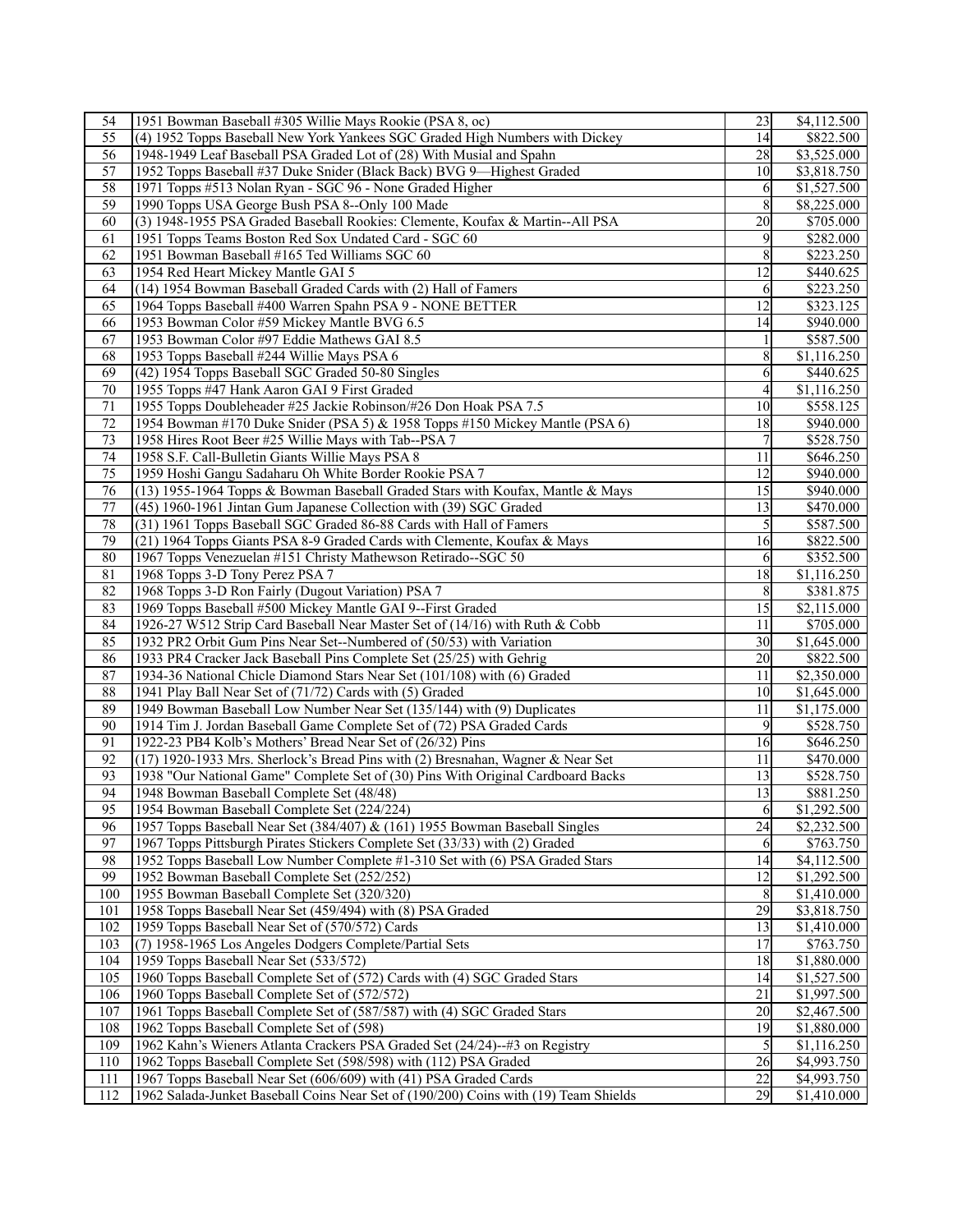| 113 | 1964 Topps Baseball Complete Set (587/587) with (10) PSA Graded Keys                           | 20       | \$1,880.000 |
|-----|------------------------------------------------------------------------------------------------|----------|-------------|
| 114 | 1964 Topps Baseball Complete Set of (587) Cards                                                | 10       | \$1,057.500 |
| 115 | 1965 Topps Baseball Complete Set of (598) Cards with (3) SGC Graded Stars                      | 15       | \$1,527.500 |
| 116 | 1965 Topps Baseball Complete Set (598/598)                                                     | 18       | \$2,232.500 |
| 117 | (108) 1947-1990s Japanese Baseball Treasure Chest with Sets                                    | 13       | \$352.500   |
| 118 | 1967 Topps Baseball Complete Set (609/609) with SGC 40 Mantle                                  | 18       | \$1,527.500 |
| 119 | 1968 Topps Baseball Complete Set (598/598)                                                     | 12       | \$1,057.500 |
| 120 | 1969 Topps Baseball Complete Set (664/664) with (16) PSA Graded Stars                          | 24       | \$2,585.000 |
| 121 | 1991 Topps Desert Shield Complete Set of (792) Cards                                           | 25       | \$2,232.500 |
| 122 | 1970 Topps Baseball Complete Set of (720/720)                                                  | 20       | \$1,116.250 |
| 123 | 1972 Topps Baseball Complete Set of (787) Cards                                                | 14       | \$940.000   |
| 124 |                                                                                                | 9        |             |
|     | 1972-1974 Topps Baseball Complete/Partial Set Run                                              |          | \$411.250   |
| 125 | 1973 Topps Baseball Complete Set (660/660) with (2) PSA Graded                                 | 17       | \$528.750   |
| 126 | 1973 & 1974 Topps Baseball Complete Sets                                                       | 11       | \$587.500   |
| 127 | 1976 Goofs Tulsa Oilers Team Set (26/26) with Paige & Dean Autos                               | 8        | \$763.750   |
| 128 | (10) 1982 Topps Traded Baseball Factory Sets                                                   | 21       | \$1,292.500 |
| 129 | (83) 1976-2006 Topps & Bowman Baseball Complete Sets                                           | 18       | \$1,527.500 |
| 130 | (21) 1909-1941 Pre-War Baseball Hall of Famers & Stars with Plank                              | 13       | \$1,292.500 |
| 131 | (90) 1920-1927 Baseball Strip Card Group with (37) Hall of Famers including (3) Ruth           | 14       | \$1,057.500 |
| 132 | (121) 1933-1934 Goudey Baseball Cards with (22) Hall of Famers                                 | 6        | \$881.250   |
| 133 | (144) 1939-40 Play Ball & 1939-66 Exhibits with (3) DiMaggio                                   | 15       | \$1,057.500 |
| 134 | 1941 Double Play Baseball Uncut Panel with (10) Hall of Famers including DiMaggio & Williams   | 13       |             |
|     |                                                                                                |          | \$998.750   |
| 135 | (232) 1934-1980s St. Louis Cardinals/Browns Cards & Memorabilia Items                          | 10       | \$1,645.000 |
| 136 | (148) 1909-1911 E90-1 American Caramel, T205 Gold Border & T206 White Border Singles with (3)  | 6        |             |
|     | <b>HOF</b>                                                                                     |          | \$1,997.500 |
| 137 | 1920 W516-1 Baseball Strip Card Starter Set of (15/30) with Ruth & Cobb                        | 12       | \$998.750   |
| 138 | 1928 W565 Uncut Sheet of (25) Cards with (3) Baseball Players including Gehrig                 |          | \$352.500   |
| 139 | (60) 1933-1936 R308 Tattoo Orbit and Goudey/National Chicle Singles with DiMaggio & Foxx       | 13       | \$646.250   |
| 140 | (8) 1935 Wheaties Series 1 Panels with Dean & 1964 Wheaties Stamps in Album                    |          | \$235.000   |
| 141 |                                                                                                | 22       | \$1,997.500 |
| 142 | (45) 1949 Bowman Baseball High Numbers with Lemon RC-All Different                             |          |             |
|     | (124) 1949-1952 Bowman Baseball Cards with Spahn & High Numbers—Mostly Different               | 16       | \$705.000   |
| 143 | 1952 Bowman Baseball High Number Complete Set of (36) Cards with Mays                          | 14       | \$822.500   |
| 144 | (35) 1948-49 Leaf Gum Baseball Cards with (2) DiMaggio & (2) Wagner                            | 17       | \$1,762.500 |
| 145 | (17) Baseball Hall of Fame Rookie Cards with Banks, Ryan & Snider                              | 13       | \$1,175.000 |
| 146 | 1949 Sealtest Phillies Stickers Richie Ashburn SGC 70                                          | 19       | \$2,467.500 |
| 147 | (3) 1949 Sealtest Phillies Stickers - Seminick, Rowe & Jones                                   | 16       | \$705.000   |
| 148 | (4) 1949 Sealtest Phillies Stickers with Rowe & Hamner                                         | 13       | \$763.750   |
| 149 | 1953 Stahl-Meyer Mickey Mantle PSA 1                                                           | 13       | \$1,997.500 |
| 150 | (3) 1955 Stahl-Meyer PSA Graded Yankees & Giants                                               | 10       | \$381.875   |
| 151 | (5) 1953 Stahl-Meyer PSA Graded Hall of Famers & Stars with Mantle                             | 12       | \$1,997.500 |
| 152 | 1939-1965 Seattle Rainiers Collection With Team-Issued Photos and Union Oil Cards              | $\Delta$ | \$211.500   |
| 153 | 1950s Regional Basebal Card Lot of (7) Different Types                                         |          | \$470.000   |
| 154 | (15) 1948-1960 Major & Minor League Regional Baseball Cards                                    | 4        | \$223.250   |
| 155 | 1961 Morrell Meats Dodgers Complete PSA Graded Set of (6) Cards                                | 11       | \$587.500   |
| 156 | 1961 Morrell Meats Los Angeles Dodgers Team Set (6/6)                                          | 9        | \$381.875   |
| 157 | 1962 Bell Brand Los Angeles Dodgers Complete Set of (20) Cards                                 | 3        | \$199.750   |
| 158 | (11) 1966 Kahn's Wieners BVG & SGC Graded Cards with (2) SGC 96                                |          | \$246.750   |
| 159 | 1954 Johnston Cookies Milwaukee Braves Starter Set of (17) Cards with Aaron, Mathews & Spahn   | 9        | \$352.500   |
| 160 | 1954-55 Briggs Meats James (Mickey) Vernon                                                     |          | \$117.500   |
| 161 | (463) 1959 Armour Coin Baseball Hoard with (39) Aaron & (77) F. Robinson                       | 26       | \$1,997.500 |
| 162 | (41) 1950-1965 Brooklyn/Los Angeles Dodgers Superstar Group with (19) Snider & (6) Campanella- | 11       |             |
|     | Loaded                                                                                         |          | \$881.250   |
| 163 |                                                                                                |          | \$1,997.500 |
|     | (1995) 1950-1969 Mostly Topps Baseball Singles Collection with (17) Graded                     | 19       |             |
| 164 | (576) 1951-1969 Topps & Bowman Baseball Shoebox Collection-Loaded                              | 12       | \$1,645.000 |
| 165 | (4031) 1956-1969 Topps Baseball Cards                                                          | 23       | \$2,232.500 |
| 166 | (1116) 1952-1974 Mostly Topps Baseball Shoebox Collection with Koufax RC & (3) Yastrzemski RC  | 18       |             |
|     |                                                                                                |          | \$763.750   |
| 167 | 1956 Topps Baseball Starter Set (174/340) with Stars & (2) Checklists                          | 23       | \$1,057.500 |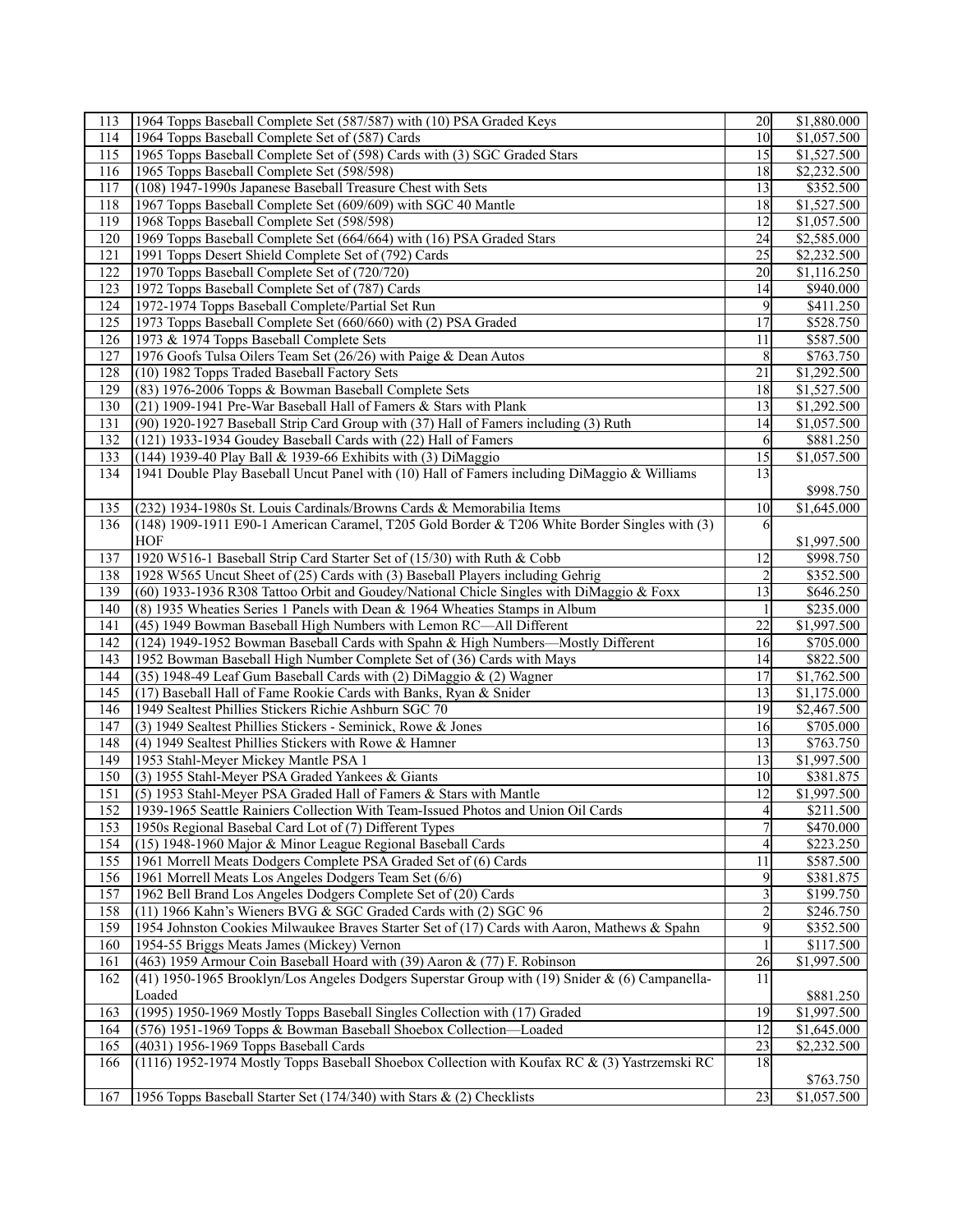| 168 | (257) 1957 Topps Baseball Cards with Mantle                                                        | 10              | \$440.625               |
|-----|----------------------------------------------------------------------------------------------------|-----------------|-------------------------|
| 169 | (302) 1958 Topps Baseball Singles with Many Stars including Mantle & (2) Williams                  | 14              | $\overline{$705.000}$   |
| 170 | (947) 1950-1959 Topps & Bowman Baseball Singles                                                    | 17              | \$763.750               |
| 171 | (184) 1959-1964 Topps Baseball High & Semi High Numbers                                            | 15              | \$558.125               |
| 172 | (24) 1956-1963 Topps, Armour & Salada Baseball Coins with (11) Hall of Famers                      | 18              | \$587.500               |
| 173 | (26) 1955-1966 Topps & Bowman Oddball Cards with (2) Salesman Samples & Venezuelans                | $\overline{17}$ | \$646.250               |
| 174 | (193) 1955-1965 Topps Baseball Shoebox Collection with Rizzuto                                     | 20              | \$998.750               |
| 175 | (1111) 1958-1968 Topps Baseball Cards                                                              | $\overline{12}$ | \$499.375               |
| 176 | (36) 1952-1969 Topps Baseball Stars with Clemente, Koufax & (2) Williams                           | 14              | \$705.000               |
| 177 | (30) 1951-1968 Topps & Bowman Baseball Hall of Famers/Stars with Koufax, Mays & Williams           | 10              |                         |
|     |                                                                                                    | $\overline{27}$ | \$998.750               |
| 178 | 1962-1963 Salada-Junket Baseball Treasure Chest with Set & Team Shields                            |                 | \$1,175.000             |
| 179 | (33) 1948-1975 Baseball Card Grab Bag with Carlton RC, Jackson RC & Musial                         | 10              | \$499.375               |
| 180 | (1786) 1960-1969 Mostly Topps Baseball Card Group                                                  | 14              | \$528.750               |
| 181 | (805) 1966 Topps Baseball Cards with (118) Checklists--Sharp                                       | 23              | \$1,116.250             |
| 182 | (39) 1961-1981 New York Yankees Singles Grab Bag with (4) Mantle                                   | 11              | \$352.500               |
| 183 | (2691) 1948-1976 Topps & Bowman Baseball Singles with Aaron, Clemente, Mantle, Mays—Loaded         | 18              |                         |
|     |                                                                                                    |                 | \$1,880.000             |
| 184 | 1967 Topps Baseball Group of (1180) Cards--Sharp                                                   | 24              | \$1,292.500             |
| 185 | (425) 1971 Topps Baseball High Numbers from Vending                                                | 31              | \$2,232.500             |
| 186 | $(13,200+)$ 1969-1979 Topps Baseball Singles                                                       | 16              | \$940.000               |
| 187 | (19) 1947-1980s Stan Musial Cards & Original Hartland Statue                                       | $\overline{15}$ | $\overline{1,}116.250$  |
| 188 | (3230+) 1982-1990s Cal Ripken Singles Hoard with (12) Rookies & Traded Set                         | 14              | \$558.125               |
| 189 | (1249) 1970 Topps Baseball Singles from Vending--Sharp                                             | 20              | \$2,585.000             |
| 190 | (1275) 1971 Topps Baseball Coins Hoard with Stars                                                  | 36              | \$2,820.000             |
| 191 | (9,000+) 1972 Topps Baseball Singles                                                               | 10              | \$646.250               |
| 192 | (8,500+) 1973 Topps Baseball Card Hoard with (6) Aaron                                             | 7               | \$558.125               |
| 193 | 1974 Topps Baseball Singles Hoard of (15,000+) Cards                                               | 9               | \$558.125               |
| 194 | (15,000+) 1975 Topps Baseball Card Hoard                                                           | 10              | \$587.500               |
| 195 | $(13,200+)$ 1974-1979 Topps Baseball Singles Hoard                                                 | 8               | \$646.250               |
| 196 | (5000+) 1978-1980s Topps Baseball Vending Group of Mostly Stars-Loaded                             | 9               | \$528.750               |
| 197 | 1910 Drum Tobacco Leaf Baseball Pouch GAI 7.5                                                      | $\overline{25}$ | \$1,762.500             |
| 198 |                                                                                                    | 29              | $\overline{$1,762.500}$ |
| 199 | 1910 Sweet Caporal Unopened Tobacco Pack--GAI 8                                                    |                 | \$499.375               |
|     | (3) 1960-1966 Unopened Baseball Wax Packs--All GAI                                                 | 11              |                         |
| 200 | (7) 1954-1977 Multi/Non-Sport Wax Display Boxes                                                    | 9               | \$282.000               |
| 201 | (9) 1988-1992 Multi-Sport Factory Set/Wax Cases & (37) Wax Boxes                                   | 6               | \$470.000               |
| 202 | 1960s Favorite Chewing Tobacco Unopened Pouch with Nellie Fox                                      | 4               | \$176.250               |
| 203 | 1919 World Series Game 2 Redland Field Ticket Stub - PSA Authentic                                 | 14              | \$1,175.000             |
| 204 | 1925 World Series Game 7 PSA Authentic Ticket Stub - Pirates First to Erase 3 Games-to-One Deficit | 5               |                         |
|     |                                                                                                    |                 | \$411.250               |
| 205 | Babe Ruth "Called Shot" 1932 World Series Game 3 Ticket Stub - PSA Authentic                       | 20              | $\overline{$1,762.500}$ |
| 206 | 1933 San Francisco Seals Ticket Stub From Joe DiMaggio's Record-Breaking Game - PSA Authentic      | $\Omega$        |                         |
|     |                                                                                                    |                 | \$0.000                 |
| 207 | 1936 World Series Game 6 PSA 3 Ticket Stub - DiMaggio's First Series                               | 3               | \$258.500               |
| 208 | 1938 World Series Game 4 PSA 2 Ticket Stub - Gehrig's Last World Series Game                       | $\theta$        | \$0.000                 |
| 209 | 1964 World Series Program and Game 3 Full Ticket - PSA 5                                           | 6               | \$646.250               |
| 210 | (26) No-Hitter Full Tickets With (25) PSA Graded                                                   | 8               | \$822.500               |
| 211 | (7) PSA Graded "Perfect Game" Full Tickets                                                         |                 | \$235.000               |
| 212 | (4) 300th Win, (3) 3000th K and (1) 4000th K Full PSA Graded Tickets                               | $\mathbf{0}$    | \$0.000                 |
| 213 | (11) Different 500 Home Run PSA Graded Tickets                                                     |                 | \$470.000               |
| 214 | (11) Different 3000 Hit Full Tickets With (10) PSA Graded                                          |                 | \$470.000               |
| 215 | Baseball Milestone Full Ticket Lot of (12) With (11) PSA Graded                                    |                 | \$293.750               |
| 216 | (2) New York Yankees PSA Graded Full Tickets With 1973 Last Game and 1976 First Game               | $\mathbf{0}$    | \$0.000                 |
| 217 | 1950s-1990s Baltimore Orioles Publications Lot of (135+) Different                                 | 5               | \$440.625               |
| 218 | 1951 World Series Game 6 PSA Authentic Ticket Stub--DiMaggio's Last Game                           | 7               | \$258.500               |
| 219 | Ernie Banks September 17, 1953 Major League Debut Ticket Stub - PSA 4                              | 2               | \$246.750               |
| 220 | Hank Aaron April 13, 1954 Major League Debut Crosley Field Ticket Stub - PSA 4                     |                 | \$470.000               |
| 221 | 1920 World Series Game 5 PSA Ticket Stub-Wambsganss Unassisted Triple Play                         | 5               | \$646.250               |
| 222 | (3) 1939-1943 New York Yankees PSA Graded World Series Clinching Ticket Stubs                      |                 | \$293.750               |
|     |                                                                                                    | 6               |                         |
| 223 | (3) 1947-1950 New York Yankees World Series Clinching Ticket Stubs - PSA Authentic                 | $\overline{4}$  | \$381.875               |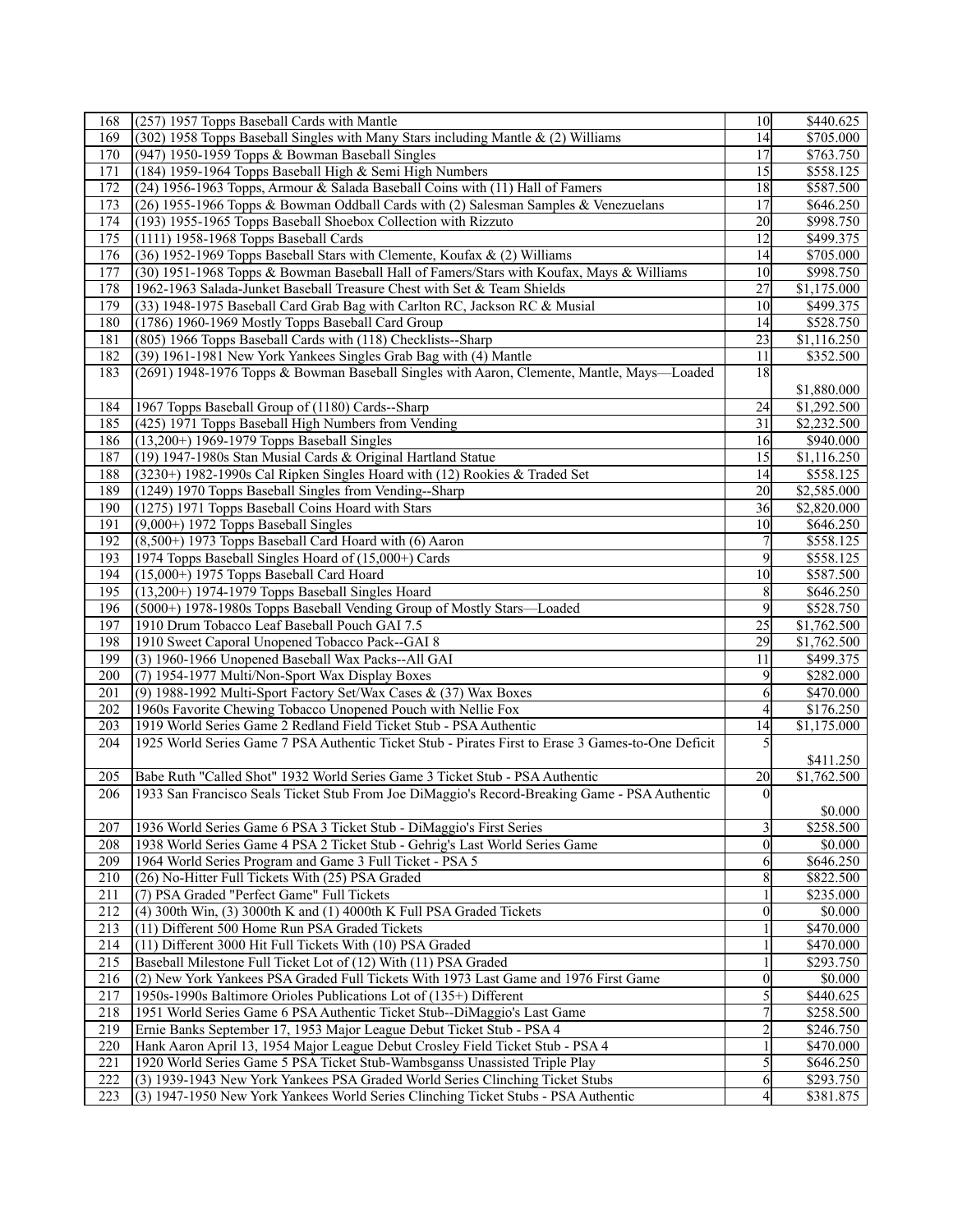| 224              | (3) 1952-1956 New York Yankees World Series Clinching Ticket Stubs - PSA Authentic               | 24             | \$1,527.500  |
|------------------|--------------------------------------------------------------------------------------------------|----------------|--------------|
| 225              | New York Yankees 1958, 1961 and 1962 World Series Clinching Ticket Stubs - All PSA Authentic     |                |              |
|                  |                                                                                                  |                | \$258.500    |
| 226              | 1958 World Series Game 7 PSA Authentic Full Ticket-Yankees 18th Title                            | $\theta$       | \$0.000      |
| 227              | 1959 World Series Game 6 PSA 4 Ticket Stub-L.A.'s 1st Title                                      |                | \$176.250    |
| 228              | 1969 World Series Game 2 PSA 5 (mk) Full Ticket-Mets First WS Win                                | 9              | \$411.250    |
| 229              | 1972 World Series Game 7 PSA 6 Full Ticket- First Oakland Title                                  | $\theta$       | \$0.000      |
| 230              |                                                                                                  |                | \$235.000    |
|                  | 1977 World Series Game 6 PSA 2 Ticket Stub-Jackson 3 HR                                          |                |              |
| 231              | Complete Run of (7) 1996 World Series Tickets With Games 1 Through 6 Stubs and Game 7 Full       |                |              |
|                  | Ticket                                                                                           |                | \$176.250    |
| 232              | 1998 World Series Complete Run of (4) Ticket Stubs                                               | 2              | \$188.000    |
| 233              | (3) 600 and (1) 700 Home Run PSA Graded Tickets With Bonds, Sosa, Griffey and A-Rod              |                | \$235.000    |
| 234              | (3) 1996-2000 New York Yankees World Series-Clinching Ticket Stubs - PSA Authentic               | $\overline{7}$ | \$258.500    |
| 235              | 2000 World Series Complete Ticket Run of (7) With Games 1-5 Stubs and Full Tickets for 6 and 7   | 3              | \$188.000    |
| 236              | 1934-1935 "The Sporting News" Collection of (41) Issues                                          | 9              | \$258.500    |
| 237              | 1936 "The Sporting News" Complete Run of (54/54) With Commemorative 50th Anniversary Issue       | 12             | \$293.750    |
| 238              | 1937 "The Sporting News" Near Run of (45/52)                                                     | 10             | \$282.000    |
| 239              | 1938 "The Sporting News" Complete Run of (52/52)                                                 | 8              | \$293.750    |
| 240              | 1947 "The Sporting News" Near Run of (51/53)                                                     | 11             | \$246.750    |
| 241              | 1950 "The Sporting News" Near Run of (51/52)                                                     | 9              | \$235.000    |
| 242              | 1952 "The Sporting News" Complete Run of (53/53)                                                 | 13             | \$258.500    |
| 243              | 1956 "The Sporting News" Near Run of (44/52)                                                     | 9              | \$223.250    |
| 244              | 1958 "The Sporting News" Near Run of (51/53)                                                     | 6              | \$176.250    |
| 245              | 1959 "The Sporting News" Complete Run of (52/52)                                                 | 9              | \$199.750    |
| 246              | 1960 "The Sporting News" Partial Run of (27/52)                                                  | 2              | \$58.750     |
| 247              | 1963 "The Sporting News" Near Run of (51/52)                                                     |                | \$176.250    |
| 248              | 1964 "The Sporting News" Near Run of (48/52)                                                     |                | \$117.500    |
| 249              | 1967 "The Sporting News" Complete Run of (52/52)                                                 | 9              | \$293.750    |
| 250              | (170+) 1947-1956 "Sporting News" Editions With J. DiMaggio and T. Williams                       | 8              | \$352.500    |
|                  |                                                                                                  |                |              |
| 251              | 1933 Baseball All-Star Game Scorecard                                                            | 7              | \$381.875    |
| 252              | (14) 1937-1990 Baseball Publications with First Sports Illustrated                               | $\theta$       | \$0.000      |
| 253              | 1896 Washington Post Base Ball Schedule Booklet                                                  | 3              | \$141.000    |
| 254              | 1911 The Book of Baseball (First Edition) by Patten/McSpadden with Wagner Cover                  | $\overline{c}$ | \$176.250    |
| 255              | Ruth's 60th HR/DiMaggio's Yankee Debut Original Newspapers                                       |                | \$117.500    |
| 256              | (2) 1941 World Series Ticket Stubs with "Dropped Third Strike" Game                              | 5              | \$381.875    |
| 257              | 1962 Dodger Stadium First Game Lot of (4) With Program and Ticket Stub                           | 5              | \$164.500    |
| 258              | 1962 World Series Game 5 Full Ticket                                                             | 3              | \$129.250    |
| 259              | 1973 MLB All-Star Game Royals Stadium Full Ticket - PSA 8                                        | $\theta$       | \$0.000      |
| 260              | 1977 World Series Game 6 Yankee Stadium Ticket Stub - Reggie 3-HR Game                           |                | \$117.500    |
| 261              | 1981 MLB All-Star Game Municipal Stadium Full Ticket - PSA 8                                     | $\overline{0}$ | \$0.000      |
| 262              | (2) 1984 Mike Witt Perfect Game Ticket Stubs                                                     | 33             | \$2,937.500  |
| $\overline{263}$ | 1915 Philadelphia Phillies World Series Press Pin with Medallion                                 | 20             | \$11,162.500 |
| 264              | 1876 Boston Red Caps National League Inaugural Year Season Pass - PSA "Authentic"                | 22             | \$6,462.500  |
| 265              | 1903 Boston Americans "World Champions" Jimmy Collins Pinback                                    | 8              | \$1,880.000  |
| 266              | 1919 Chicago White Sox Original Type 1 News Service Photograph - PSA/DNA                         | 20             | \$7,637.500  |
| 267              | 1915 World Champion Boston Red Sox Team Photo With Rookie Babe Ruth                              | 17             | \$1,762.500  |
| 268              | Early-1900s Cy Young Cigar Tin                                                                   | 15             | \$3,818.750  |
| 269              | Early 1900s Fan-Ball Baseball Game                                                               | 1              | \$117.500    |
| 270              | Tom Yawkey 1930s Original George Burke Photograph                                                | $\theta$       | \$0.000      |
| 271              | 1941 Double Play Original Photographs Used for #51 Newsom/#52 Greenberg with Card                | 16             | \$881.250    |
| 272              | 1941 Double Play Original Photographs Used for #75 Travis/#76 Case with Card                     | $\overline{c}$ | \$323.125    |
| 273              | 1941 Double Play Original Photographs Used for #119 L. Waner/#120 Majeski with Card              | 6              | \$411.250    |
| 274              | 1941 Double Play Original Photographs Used for #127 Babich/#128 Siebert with Team Change Editing | 4              |              |
|                  |                                                                                                  |                |              |
| 275              |                                                                                                  |                | \$381.875    |
|                  | Circa-1890s New York Giants Baseball Pin                                                         | 4              | \$270.250    |
| 276              | 1911 "Main Line" Dieges & Clust Sterling Silver Baseball Medallion                               | $\overline{4}$ | \$164.500    |
| 277              | Vintage Uncatalogued Ty Cobb Pinback                                                             | 12             | \$381.875    |
| 278              | 1909 Pittsburgh Pirates Framed Panoramic "Sporting News" Supplement                              | 16             | \$587.500    |
| 279              | (33) 1934-1956 Babe Ruth Advertisements                                                          | 12             | \$411.250    |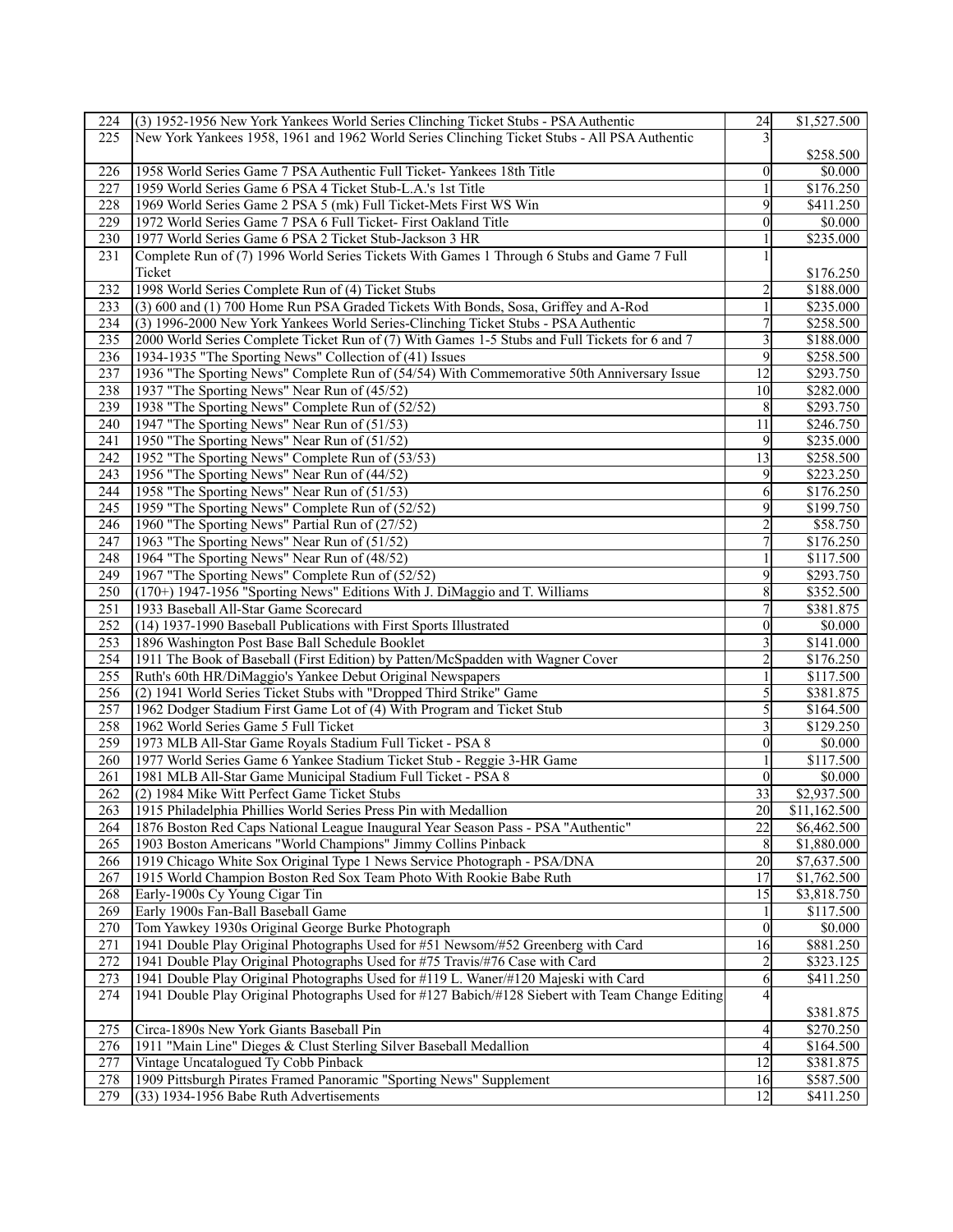| 280              | 1930s-1960s Baseball Advertisement Lot of (25) With Gehrig, DiMaggio and T. Williams | 1              | \$293.750   |
|------------------|--------------------------------------------------------------------------------------|----------------|-------------|
| 281              | 1958 and 1963 Endorsements With Mantle and 1963 All-Stars Framed Display             | $\overline{c}$ | \$129.250   |
| 282              | Dizzy Dean 1930s-1950s Advertisement/Premium Collection of (10)                      | 6              | \$270.250   |
| 283              | 1909 World Series Scorecard Tigers vs. Pirates Postcard                              | 4              | \$176.250   |
| 284              | 1915 Red Sox-Phillies World Series Trophy Ball                                       | 14             | \$763.750   |
| 285              | 1946 Ethan Allen's All-Star Baseball Game—Special Edition with Ruth & Gehrig         | 5              | \$176.250   |
| 286              | Vintage J.F. Frantz "Little League Double Header" Arcade Baseball Game               | 13             | \$411.250   |
| 287              | Seat Pair From Detroit's Tiger Stadium                                               |                | \$176.250   |
| 288              | Philadelphia Phillies Batboy Kenny Bush Collection with Game-Worn Jacket             | 12             | \$440.625   |
| 289              | 1974 American League Season Pass Issued to Bill Dickey                               |                | \$141.000   |
| 290              | (4) Limited Edition Baseball Lithographs With Roberts, B. Robinson, Ryan and Seaver  |                | \$117.500   |
| $\overline{291}$ |                                                                                      |                |             |
|                  | Baseball Memorabilia Collection of (7) With Mays and Ichiro Autographs               | 3              | \$211.500   |
| 292              | (285) Brooks Robinson 1983 Promotional Prints                                        | 4              | \$176.250   |
| 293              | 1992 Baltimore Orioles/Budweiser Electric Barroom Sign                               | 5              | \$188.000   |
| 294              | 1989 Baseball Hall of Fame 50th Anniversary Press Pin #466/700                       |                | \$117.500   |
| 295              | 2011 Baseball Hall of Fame Induction Press Kit with Pins & Bat                       | 2              | \$117.500   |
| 296              | (4) Hillerich & Bradsby Commemorative Bats With HOF, NL MVP and (2) Triple Crown     | 5              | \$199.750   |
| 297              | (13) Cooperstown Bat Co. LE Display Models With Stadium and Vintage Club Series      | 13             | \$499.375   |
| 298              | 1930s-1980s Mini-Bat Collection of (10) With (6) World Series Souvenir Bats          | 8              | \$282.000   |
| 299              | Early-1900s Reach First Baseman's Mitt Advertisement                                 | 18             | \$940.000   |
| 300              | (6) Interesting 1934-1959 Baseball Items with R312 Grove/Mack                        | 0              | \$0.000     |
| 301              | (22) 1939-1975 Brooklyn/Los Angeles Dodgers & New York Yankees Items                 |                | \$235.000   |
| 302              | 1950s Oak Manufacturing Baseball Card & Gumball Machine with Keys                    | 7              | \$499.375   |
| 303              | 1950s-1960s Baseball Pin/Coin Set and Near-Set Lot of (6) With 1969 MLB              | 29             | \$1,410.000 |
| 304              | New York Yankees Neon Budweiser Sign                                                 | 4              | \$381.875   |
| 305              | Baltimore Sports Display Lot of (12) With Ripken and Brooks Autographs               | 3              | \$211.500   |
| 306              | Babe Ruth Single Signed Baseball - PSA 3                                             | 10             | \$3,818.750 |
| 307              | Walter Johnson Single-Signed Baseball With Full JSA                                  | 18             | \$4,700.000 |
| 308              | 1935 New York Yankees Team-Signed Baseball With Gehrig and Full PSA/DNA              | 17             | \$2,937.500 |
| 309              | 1959 World Champion Los Angeles Dodgers Team-Signed Baseball With Full JSA           |                | \$881.250   |
| 310              | Roberto Alomar "HOF 2011" Single-Signed Baseball - PSA/DNA 10                        | 4              | \$82.250    |
| 311              | Roberto Alomar Velasquez Single-Signed Baseball - PSA/DNA 10                         |                | \$70.500    |
| 312              | Roberto Alomar Single-Signed Baseball - PSA/DNA 10                                   |                | \$58.750    |
| 313              |                                                                                      | 8              | \$152.750   |
|                  | Johnny Bench "HOF 1989" Single-Signed Baseball - PSA/DNA 10                          | $\overline{4}$ |             |
| 314              | Johnny Bench "Little General" Single-Signed Baseball - PSA/DNA 10                    |                | \$105.750   |
| 315              | Johnny Lee Bench Single-Signed Baseball - PSA/DNA 10                                 |                | \$70.500    |
| 316              | Johnny Bench Single-Signed Baseball - PSA/DNA 10                                     | $\overline{4}$ | \$105.750   |
| 317              | Yogi Berra Single-Signed Baseball - PSA/DNA 10                                       | 3              | \$82.250    |
| 318              | Lou Brock "HOF 1985" Single-Signed Baseball - PSA/DNA 10                             | 4              | \$94.000    |
| 319              | Lou Brock Single-Signed Baseball - PSA/DNA 10                                        |                | \$70.500    |
| 320              | Gary Carter Single-Signed Baseball - PSA/DNA 10                                      | 5              | \$105.750   |
| $\overline{321}$ | Andre Dawson Single-Signed Baseball - PSA/DNA 10                                     | $\mathfrak{D}$ | \$70.500    |
| 322              | Dennis Lee Eckersley Single-Signed Baseball - PSA/DNA 10                             |                | \$58.750    |
| 323              | Bob Feller "HOF 1962" Single-Signed Baseball - PSA/DNA 10                            | 2              | \$70.500    |
| 324              | Rollie Fingers "HOF 1992" Single-Signed Baseball - PSA/DNA 10                        |                | \$58.750    |
| 325              | Whitey Ford "HOF 1974" Single-Signed Baseball - PSA/DNA 10                           |                | \$105.750   |
| 326              | Whitey Ford Single-Signed Baseball - PSA/DNA 10                                      |                | \$82.250    |
| 327              | Tony Gwynn "HOF 2007" Single-Signed Baseball - PSA/DNA 10                            |                | \$82.250    |
| 328              | Dorrel "Whitey" Herzog Single-Signed Baseball - PSA/DNA 10                           |                | \$58.750    |
| 329              | Whitey Herzog Single-Signed Baseball - PSA/DNA 10                                    |                | \$58.750    |
| 330              | Monte Irvin "HOF 1973" Single-Signed Baseball - PSA/DNA 10                           |                | \$58.750    |
| 331              | Monte Merrill Irvin Single-Signed Baseball - PSA/DNA 10                              | $\theta$       | \$0.000     |
| 332              | Reggie Jackson Single-Signed Baseball - PSA/DNA 10                                   | 10             | \$246.750   |
| 333              | Al Kaline "HOF 1980" Single-Signed Baseball - PSA/DNA 10                             |                | \$117.500   |
| 334              | George Kell "HOF 1983" Single-Signed Baseball - PSA/DNA 10                           |                | \$70.500    |
| 335              | Ralph Kiner Single-Signed Baseball - PSA/DNA 10                                      |                | \$58.750    |
| 336              | Tommy Lasorda "HOF 1997" Single-Signed Baseball - PSA/DNA 10                         |                | \$82.250    |
| 337              | Thomas Charles Lasorda Single-Signed Baseball - PSA/DNA 10                           |                | \$94.000    |
|                  |                                                                                      | 4              |             |
| 338              | Juan Marichal "HOF 1983" Single-Signed Baseball - PSA/DNA 10                         | 3              | \$82.250    |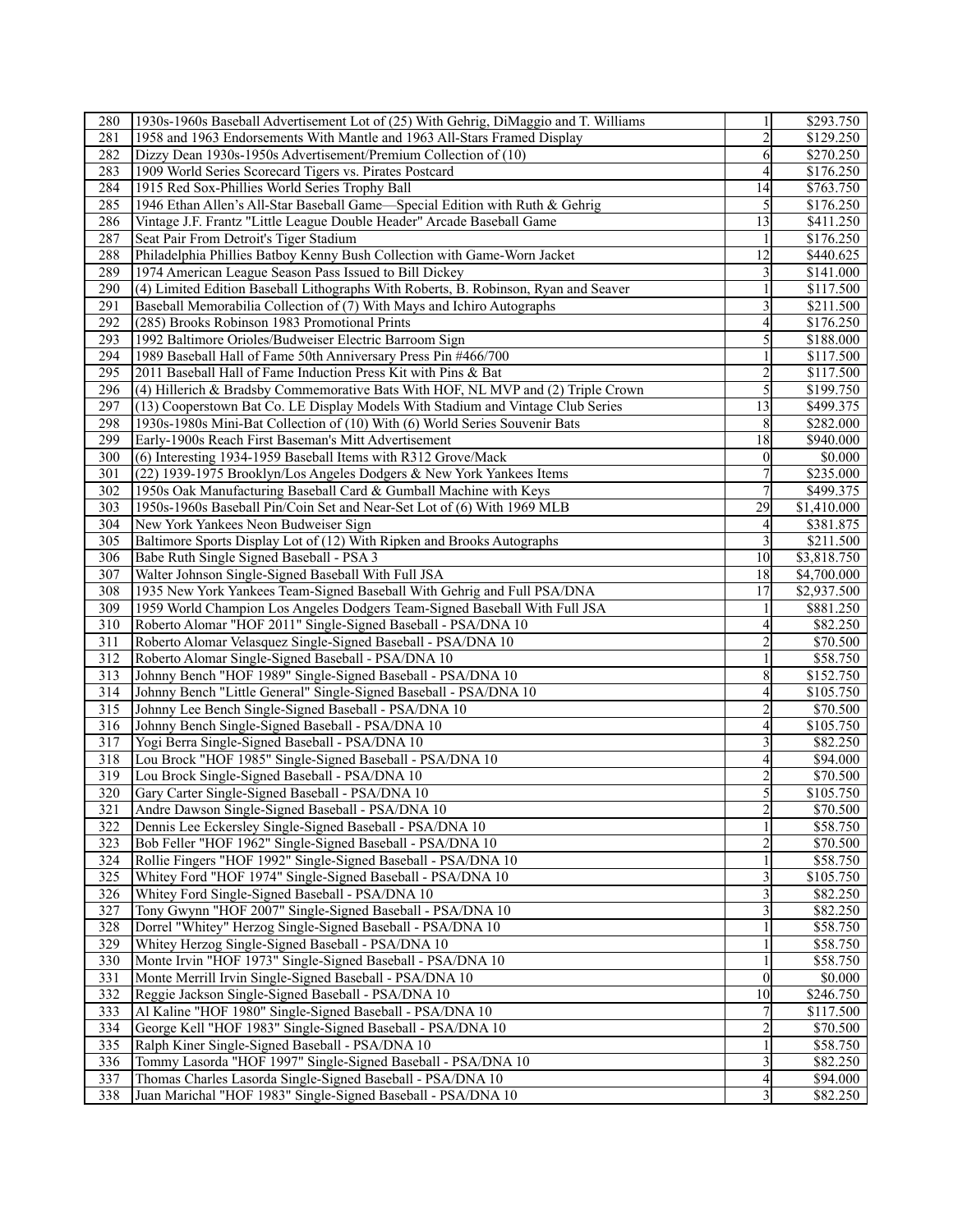| 339              | Juan Marichal "Dominican Dandy" Single-Signed Baseball - PSA/DNA 10                                  | $\overline{c}$   | \$82.250                |
|------------------|------------------------------------------------------------------------------------------------------|------------------|-------------------------|
| 340              | Willie Howard Mays, Jr Single-Signed Baseball - PSA/DNA 10                                           | 17               | \$352.500               |
| 341              | Willie McCovey Single-Signed Baseball - PSA/DNA 10                                                   | 8                | \$235.000               |
| 342              | Stan Musial Single-Signed Baseball - PSA/DNA 10                                                      | 6                | \$129.250               |
| 343              | Phil Niekro "HOF 1997" Single-Signed Baseball - PSA/DNA 10                                           | $\overline{2}$   | \$70.500                |
| 344              | Gaylord Perry "Ancient Mariner" Single-Signed Baseball - PSA/DNA 10                                  |                  | \$70.500                |
| 345              | Gaylord Jackson Perry Single-Signed Baseball - PSA/DNA 10                                            | $\theta$         | \$0.000                 |
|                  |                                                                                                      |                  |                         |
| 346              | Gaylord Perry Single-Signed Baseball - PSA/DNA 10                                                    |                  | \$58.750                |
| 347              | Tony Perez "HOF 2000" Single-Signed Baseball - PSA/DNA 10                                            | 2                | \$58.750                |
| 348              | Frank Robinson "HOF 1982" Single-Signed Baseball - PSA/DNA 10                                        | 6                | \$235.000               |
| 349              | Nolan Ryan "The Ryan Express" Single-Signed Baseball - PSA/DNA 10                                    | 9                | \$176.250               |
| 350              | Nolan Ryan Single-Signed Baseball - PSA/DNA 10                                                       |                  | \$129.250               |
| 351              | Mike Schmidt "HOF 1995" Single-Signed Baseball - PSA/DNA 10                                          | 6                | \$246.750               |
| 352              | Red Schoendienst Single-Signed Baseball - PSA/DNA 10                                                 | 3                | \$94.000                |
| 353              | Tom Seaver "Terrific" Single-Signed Baseball - PSA/DNA 10                                            |                  | \$94.000                |
| 354              | Duke Snider Single-Signed Baseball - PSA/DNA 10                                                      |                  | \$141.000               |
| 355              | Earl Weaver Single-Signed Baseball - PSA/DNA 10                                                      |                  | \$58.750                |
| 356              | Robin Yount "HOF 1999" Single-Signed Baseball - PSA/DNA 10                                           |                  | \$117.500               |
| 357              |                                                                                                      | 3                | \$82.250                |
|                  | Robin R. Yount Single-Signed Baseball - PSA/DNA 10                                                   |                  |                         |
| 358              | 1980 Pawtucket PawSox Ball Signed by (27) with Boggs & Minor League Set                              | $\boldsymbol{0}$ | \$0.000                 |
| 359              | 1963 A.L. Champion New York Yankees Team-Signed Baseball With Mantle, Maris and Full JSA             | 25               | \$2,115.000             |
| 360              | (3) Signed and Inscribed Baseballs: Mantle, Mays and J. DiMaggio - Individual Full JSA               | 22               | \$1,762.500             |
| 361              | Tony Conigliaro Single-Signed Baseball With Full JSA                                                 | 7                | \$705.000               |
| 362              | 1958 Pittsburgh Pirates Team-Signed Baseball with (25) Signatures including Clemente—Full JSA        | 14               |                         |
|                  |                                                                                                      |                  | \$646.250               |
| 363              | 500 Home Run Club Multi-Signed Baseball with Mantle (Sweet Spot) & Williams-Full JSA                 | 16               | \$822.500               |
| 364              | Deron Johnson Single-Signed Baseball with Full JSA                                                   | 45               | \$2,350.000             |
| 365              | Joe & Dom DiMaggio Dual-Signed Baseball with Full JSA                                                | 13               | \$528.750               |
| 366              | (4) Multi-Signed or Inscribed Baseballs With (2) Aaron and (2) HOF Class of 99 - Individual Full JSA |                  |                         |
|                  |                                                                                                      |                  | \$199.750               |
| 367              | (2) Alex Rodriguez Signed and Inscribed 1998 Home Runs Baseballs - Full JSA                          | 9                | \$587.500               |
|                  |                                                                                                      | 9                | \$558.125               |
| 368              | (4) Multi-Signed Themed Baseballs with (2) MVPs-Full JSA                                             |                  |                         |
| 369              | (8) Deceased Hall of Fame/Superstar Single-Signed Baseballs-All Full JSA                             | 24               | \$2,702.500             |
| 370              | (20) Multi- and Single-Signed Baseballs With Many Hall of Famers                                     | 5                | \$411.250               |
| 371              | (46) Baseball Hall of Fame Single-Signed Baseballs with Aaron, Mays & Koufax                         | 14               | \$1,645.000             |
| 372              | (47) Baseball Hall of Fame Single-Signed Baseballs with Aaron, Mays & More                           | 22               | \$2,937.500             |
| 373              | 1954 Chicago White Sox Team-Signed Baseball with (24) Signatures including Veeck—Full JSA            | 6                | \$411.250               |
| 374              | 1956 Cincinnati Reds Team-Signed Baseball with (29) Autographs-Full JSA                              | 12               | $\overline{$}352.500$   |
| $\overline{375}$ | 1959 Boston Red Sox Team-Signed Baseball With T. Williams and Full JSA                               | 3                | \$352.500               |
| 376              | 500 Home Run Club Multi-Signed Baseball with "Original Eleven"-Full JSA                              | 16               | \$1,057.500             |
| 377              | Multi-Signed No-Hitter Club Baseball with 11 Signatures--Full JSA                                    |                  | \$470.000               |
| 378              | 1986 New York Mets Team-Signed Baseball with (32) Signatures-Full JSA                                | 13               | \$352.500               |
| 379              | 2004 World Champion Boston Red Sox Team-Signed Baseball                                              | 8                | \$646.250               |
| 380              | 300 Wins and 3000 Hits Multi-Signed Baseballs With Full JSA                                          | 13               | \$499.375               |
|                  |                                                                                                      |                  |                         |
| 381              | 1975 Cincinnati Reds & 1980 Philadelphia Phillies World Series Champs Team-Signed Balls--Full JSA    | 18               |                         |
|                  |                                                                                                      |                  | \$940.000               |
| 382              | Mantle, J. DiMaggio, T. Williams Single-Signed Baseballs - Full JSA                                  | 18               | \$1,116.250             |
| 383              | Aaron, J. DiMaggio, T. Williams Single-Signed Baseballs With Full JSA                                | 18               | $\sqrt{$940.000}$       |
| 384              | Hank Aaron, Mickey Mantle & Ted Williams Single-Signed Baseball with Full JSA                        | 13               | \$646.250               |
| 385              | (3) Multi-Signed Baseballs With 1965 Yankees, DiMaggio Bros. and Hall of Famers                      | 11               | \$470.000               |
| 386              | (6) Signed Story/Stat Baseballs With Maris, Mazeroski and B. Martin                                  | 16               | \$528.750               |
| 387              | (6) Baseball Superstar Single-Signed Items with Mantle, Ryan & Williams                              | 13               | \$822.500               |
| 388              | (8) Baseball Hall of Fame Signed Stat Balls With R. Jackson, Ryan and Schmidt                        | 25               | $$1,64\overline{5.000}$ |
| 389              | (8) Multi-Signed Baseballs With 1953 Cardinals and 1989 A.L. All-Stars                               | 20               | \$705.000               |
| 390              | (8) 1938-1965 Washington Senators Team-Signed Baseballs With Harris, Hodges and Killebrew            | 14               | \$558.125               |
| 391              | Collection of (9) Stat Balls With Musial, Rose and Snider                                            | 27               | \$1,880.000             |
|                  |                                                                                                      |                  |                         |
| 392              | (12) Single-Signed Hall of Famer Baseballs - All PSA/DNA With Mantle and T. Williams                 | 11               | \$1,410.000             |
| 393              | (12) Bob Feller Single-Signed Baseballs                                                              |                  | \$323.125               |
| 394              | (12) 1969 New York Mets Reunion Team-Signed Baseballs With Seaver                                    | 9                | \$1,410.000             |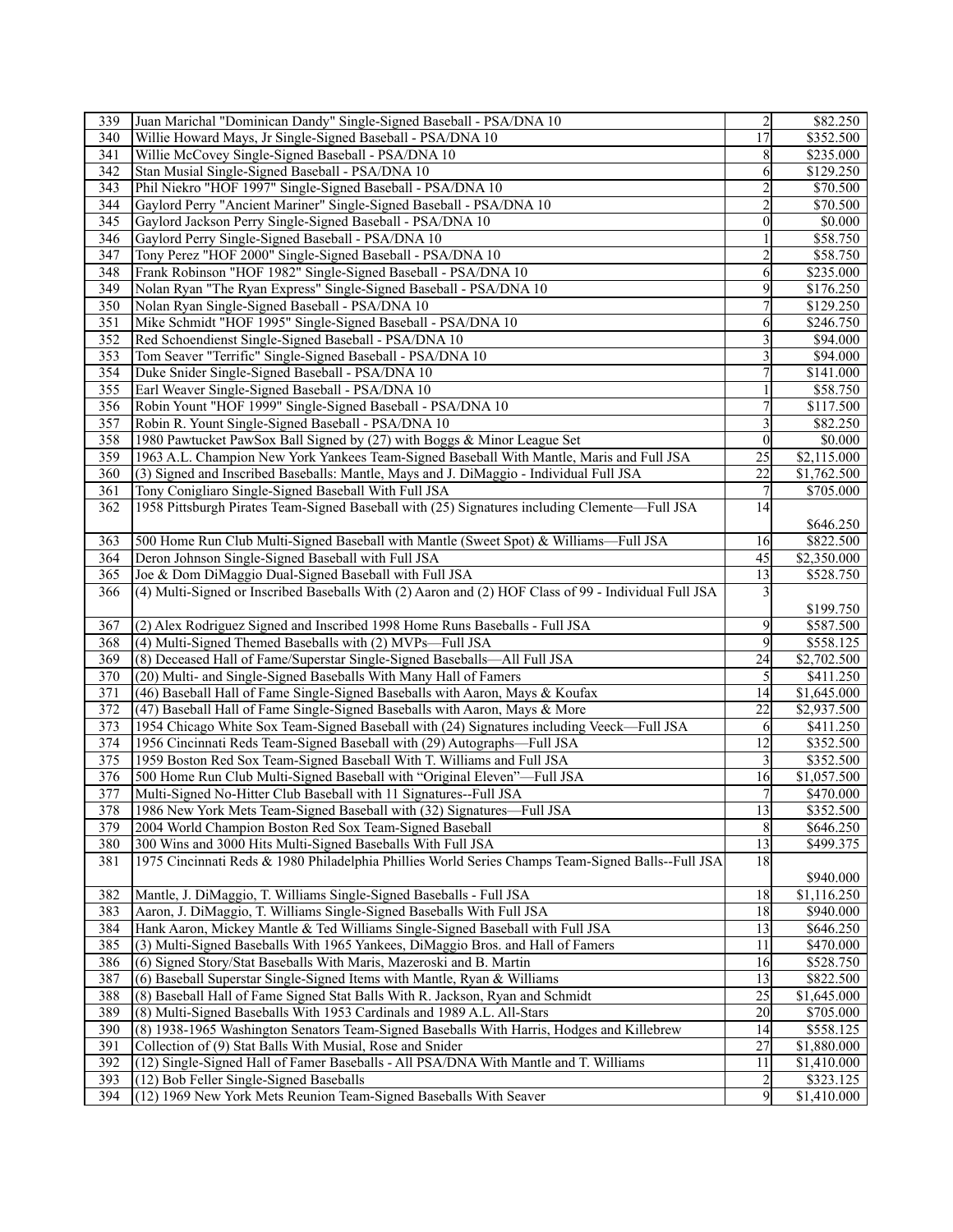| 395 | (15) Single-Signed Hall of Famer/Superstar Baseballs With Aaron, Mays and T. Williams           | 15              | \$998.750   |
|-----|-------------------------------------------------------------------------------------------------|-----------------|-------------|
| 396 | (18) Single-Signed Baseballs With Mantle, Jeter and Schmidt                                     | 14              | \$1,292.500 |
| 397 | (20) Autographed Baseballs With (2) Aaron and T. Williams Single-Signed                         | 22              | \$1,116.250 |
| 398 | (24) Duke Snider Single-Signed Baseballs                                                        | 11              | \$587.500   |
| 399 | (24) Autographed Baseballs with Aaron, Mantle $\&$ (3) Stat Balls                               | 10              | \$646.250   |
| 400 | (25) Mostly Baltimore Orioles Team/Multi/Single-Signed Baseballs                                | 6               | \$235.000   |
| 401 | HOF Single-Signed Baseball Collection of (27) With Mathews and Ashburn                          | $\overline{18}$ | \$940.000   |
| 402 | (27) Single-Signed Hall of Famer/Star Baseballs with Jeter, Mays & Ryan                         | 16              | \$1,292.500 |
| 403 | (36) Single-Signed HOF Baseballs - (6) Each From Cepeda, Feller, Jenkins, Kaline, Niekro, Perez | 8               | \$881.250   |
| 404 | (78) Single-Signed Baseballs With (6) Each From (13) Different - Includes LaRussa               | 12              | \$1,175.000 |
|     |                                                                                                 |                 | \$1,762.500 |
| 405 | 1932 Walter Johnson Signed Testimonial Dinner Program with Full JSA                             | 10              |             |
| 406 | 1939 Napoleon Lajoie Signed Baseball Centennial FDC with Full JSA                               | 15              | \$822.500   |
| 407 | (6) 1942-1950 Connie Mack Signed Letters                                                        | 11              | \$1,057.500 |
| 408 | (2) Clark Griffith Typewritten and Signed Letters With 1941 (Full JSA) and 1954 (Full PSA/DNA)  | 6               |             |
|     |                                                                                                 |                 | \$440.625   |
| 409 | 1953 Wally Westlake Cleveland Indians Contract Signed by Greenberg and Harridge                 | $\theta$        | \$0.000     |
| 410 | 1920s-1950s Washington Senators/A.L. Autograph Lot of (225+) With W. Johnson, Manush and S.     | 19              |             |
|     | Rice                                                                                            |                 | \$1,762.500 |
| 411 | Tris Speaker TLS with Full JSA LOA                                                              | 11              | \$646.250   |
| 412 | Brooklyn Dodgers Signed Team Sheet of (8) with Koufax, Drysdale & Hodges--Full JSA LOA          | 1               | \$235.000   |
| 413 | 1956 "I Love Mickey" Signed/Unsigned Lot of (7) With (2) Signed Sheet Music Covers              | 20              | \$998.750   |
| 414 | Joe DiMaggio, Mickey Mantle & Ted Williams Signed "Time" Magazines-Full JSA                     | 15              | \$1,292.500 |
| 415 | Joe DiMaggio, Mickey Mantle & Ted Williams Signed "Life" Magazines with Full JSA                | 21              | \$998.750   |
| 416 | (7) Signed "Life" Magazines with DiMaggio, Mantle & Koufax                                      | 11              | \$822.500   |
| 417 | (13) Baseball Signed Publications with $(2)$ Aaron & DiMaggio                                   | 19              | \$558.125   |
| 418 | (2) Baseball Owner Signed Letters With Steinbrenner and G.W. Bush - Full JSA                    | 20              | \$940.000   |
| 419 | Mickey Mantle Signed Check--Full JSA LOA                                                        |                 | \$352.500   |
|     |                                                                                                 |                 |             |
| 420 | Ban Johnson Signed Cut--PSA/DNA 8                                                               | 10              | \$528.750   |
| 421 | Billy Evans Signed Cut--PSA/DNA 9                                                               | 8               | \$381.875   |
| 422 | Dizzy Dean Signed Index Card--PSA/DNA 9                                                         | $\mathbf{0}$    | \$0.000     |
| 423 | Kiki Cuyler Cut Signature-PSA/DNA 9                                                             | 11              | \$763.750   |
| 424 | Clark Griffith Cut Signature--PSA/DNA GEM MINT 10                                               | 5               | \$223.250   |
| 425 | Nellie Fox Signed GPC--PSA/DNA 9                                                                | $\mathbf{0}$    | \$0.000     |
| 426 | Casey Stengel & Bill Mckechnie Graded Signed Index Cards--PSA/DNA 9-10                          | 8               | \$352.500   |
| 427 | Wahoo Sam Crawford & Eppa Rixey Graded Signed Index Cards--PSA/DNA 8-10                         | 14              | \$528.750   |
| 428 | Ed Barrow & Nestor Chylak Graded Signed Index Cards--PSA/DNA 9                                  | 4               | \$270.250   |
| 429 | Lou Gehrig Signed GPC--PSA/DNA Authentic                                                        | 14              | \$2,115.000 |
| 430 | Autograph Collection of (6) With Mantle, Musial and Greenberg                                   | 6               | \$381.875   |
| 431 | First (2) Sports Illustrated Issues With Inaugural Issue Signed by Mathews                      | 13              | \$822.500   |
| 432 | (119) Baseball Autograph Balance of Collection with Connors & Mays                              | 12              | \$822.500   |
| 433 | (170) 1950s-1970s Baseball Flats Collection with (80) Signed                                    | 16              | \$528.750   |
| 434 | Phillies Jersey Signed by (11) Members of 500 HR Club With Aaron, Mays, Williams and Full JSA   | $\overline{9}$  | \$822.500   |
| 435 | (4) Willie Mays Items with (3) Signed including Mitchell $&$ Ness Jersey                        | $\overline{2}$  | \$323.125   |
| 436 | (3) Baseball Record Kings Autographed Items with Aaron Bat & Rose Jersey                        | 5               | \$411.250   |
| 437 | New York Yankees Autograph Collection of (25) With Jeter Jersey                                 | 12              | \$822.500   |
| 438 | Hall of Fame Autograph Collection With Multi-Signed Bat and Ball                                |                 | \$411.250   |
| 439 | (8) Baseball Hall of Famer/Superstar Single-Signed Items with Aaron Bat                         | 14              | \$587.500   |
| 440 | Baseball Autograph Collection of (22) With Mantle and (2) DiMaggio                              | 18              | \$1,292.500 |
| 441 | (30) Multi/Single-Signed Baseball Autograph Items with Aaron & T. Williams                      | 14              |             |
| 442 |                                                                                                 |                 | \$1,116.250 |
|     | (7) Boston Red Sox Signed Items With T. Williams                                                | 7<br>11         | \$323.125   |
| 443 | (4) Hank Aaron Signed Items With Bat and (3) Sports Illustrated Covers                          |                 | \$470.000   |
| 444 | Baseball Signed/Unsigned Balance of Collection With T. Williams and 300 Wins Signed Bat         | 8               | \$499.375   |
| 445 | Mickey Mantle Signed and Framed LE "Yankee Stadium" Plate With Full JSA                         | 8               | \$528.750   |
| 446 | (42) Multi/Single-Signed Negro League Items with (8) O'Neil                                     | 9               | \$381.875   |
| 447 | Joe DiMaggio and Ted Williams Signed 1990s Porcelain Card Sets                                  | 12              | \$587.500   |
| 448 | (9) Autographed Porcelain Baseball Card Sets With T. Williams, Mays and Aaron                   | 18              | \$1,292.500 |
| 449 | (21) Baseball Hall of Famer Autographed First Day Covers                                        | 12              | \$381.875   |
| 450 | 1986 New York Mets Collection of (4) With Team-Signed Bat and W.S. Tickets                      | 13              | \$411.250   |
| 451 | Baseball B.O.C. With Signed "Shot Heard 'round the World" Framed Photo and Graded T206 Brain    | 3               | \$152.750   |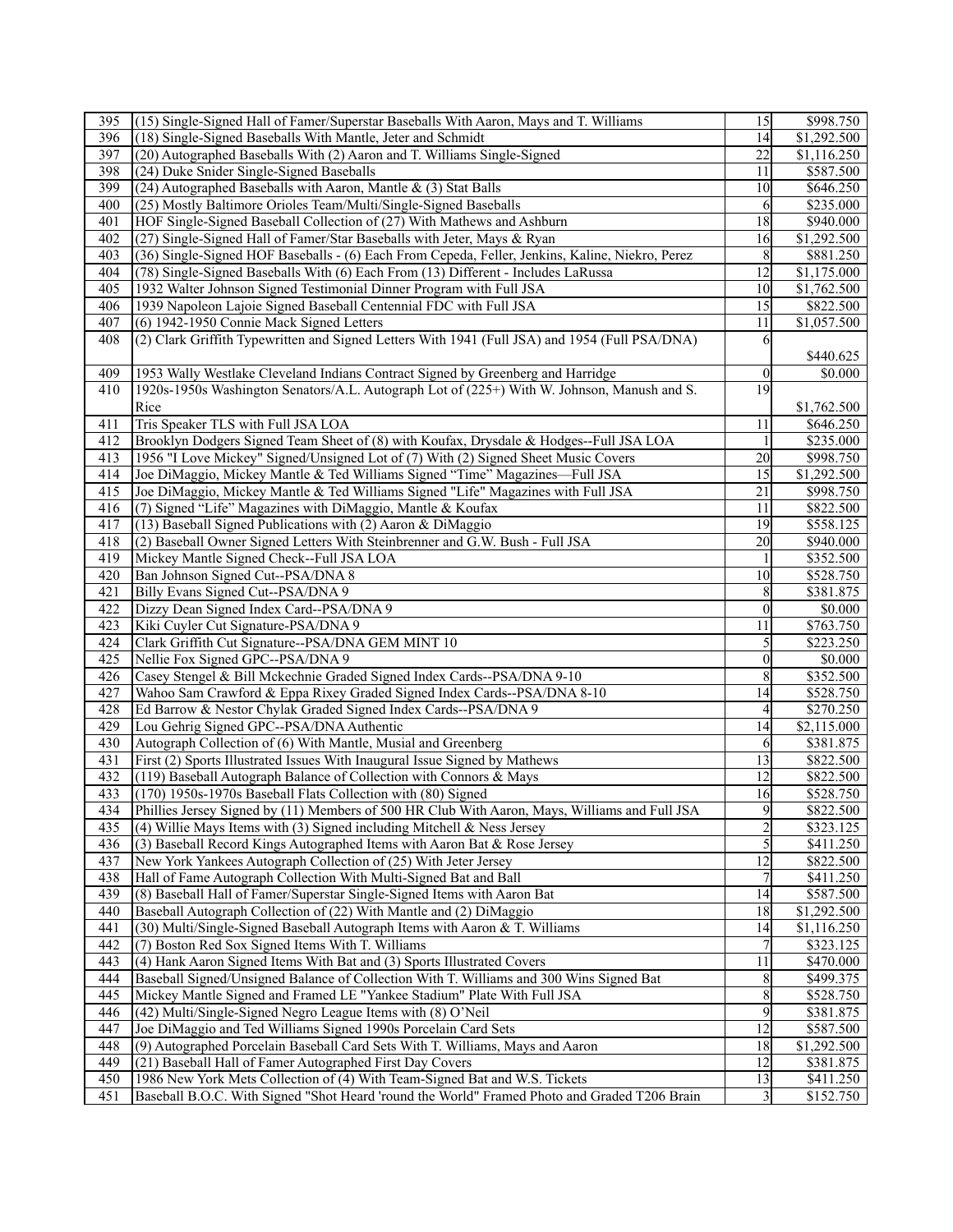| 452              | Thurman Munson Signed 1970s Photograph With Full JSA                                          | 22              | \$2,702.500           |
|------------------|-----------------------------------------------------------------------------------------------|-----------------|-----------------------|
| 453              | (4) Willie Mays Signed 1954 World Series "The Catch" 20x16 Prints                             | 16              | \$440.625             |
| 454              | Baseball Autographed Flats Lot of (31) With Mantle, (2) Aaron and Drysdale                    | 7               | \$470.000             |
| 455              | (79) Signed 1947-66 Exhibits with (2) Mays, Musial & Rizzuto--All Different                   | 11              | \$1,175.000           |
| 456              | (3) Ted Williams Framed and Signed Beninati Lithographs - Full JSA                            | 25              | \$1,292.500           |
| 457              | (3) Ted Williams & Stan Musial Signed Items with (2) Lithographs & 1991 Upper Deck Heroes Set | 5               | \$440.625             |
| 458              | 1933 Tattoo Orbit Burleigh Grimes SGC/JSA Autographed Card--Only Known                        | 6               | \$440.625             |
| 459              | 1948-1949 Leaf Baseball Lot of (21) Autographed SGC/JSA "Authentic" With Appling and Vander   | 9               |                       |
|                  |                                                                                               |                 |                       |
|                  | Meer                                                                                          |                 | \$881.250             |
| 460              | (35) 1939-1963 Autographed Salutation & Stat Back Baseball Exhibits with Aaron                | 12              | \$528.750             |
| 461              | 1958 Topps #150 Mickey Mantle Autographed Card--SGC/JSA Authentic                             | 17              | \$646.250             |
| 462              | (32) Autographed Perez-Steele Postcards With Aaron, Koufax and T. Williams                    | 19              | \$881.250             |
| 463              | (4) Single-Signed Hall of Fame Plaque Displays: Aaron, DiMaggio, Mantle and T. Williams       | 14              | \$381.875             |
| 464              | Ty Cobb Framed Cut Signature with Full JSA                                                    | 13              | \$822.500             |
| 465              | Connie Mack Type I Photo (Used as Cover of Book) and Cut Signature-Full JSA                   | 4               | \$293.750             |
| 466              | Roy Campanella Single Signed Premium with Full PSA/DNA LOA                                    | $\overline{12}$ | \$705.000             |
| 467              | Jackie Robinson Signed Sports Illustrated 8x10 Photograph with Full JSA                       | 14              | \$1,057.500           |
| 468              | Roberto Clemente Signed Black-and-White Photo With Full JSA                                   | 20              | \$1,645.000           |
| 469              | Eleanor Gehrig & Claire Ruth Signed 8x10 Pictures of their Husbands—Full JSA                  | 5               | \$164.500             |
| 470              | 1969 New York Mets Team-Signed 14x11 Photographs with (24) Signatures-Full JSA                |                 | \$235.000             |
| 471              | (2) Mickey Mantle Autographed Large Photos                                                    |                 | \$558.125             |
| 472              | (3) New York Yankees Legends Signed Framed Displays With Steinbrenner and Jeter               | 6               | \$440.625             |
| 473              | 1989 Baseball Hall of Fame Induction 8x10 Photograph Signed by (30) with Full JSA             | 12              | \$822.500             |
| 474              | Washington Senators Signed Flats Lot of (240+) With (2) Coveleski, Gomez and (2) Killebrew    | 8               | \$587.500             |
| 475              | 1926 New York Yankees Team-Signed Composite Photo With Full JSA                               | 8               | \$1,762.500           |
| 476              | "Reverence" Original Cal Ripken/Lou Gehrig Artwork Signed by Ripken - Full JSA                | $\mathfrak{Z}$  | \$1,410.000           |
| 477              | Hall of Fame LE Brown Bat Run of (48) With (18) Signed                                        | 16              | \$4,993.750           |
| 478              | (36) Single-Signed Bats With Cepeda, Kaline and Powell                                        | 14              | \$1,410.000           |
| 479              | Mickey Mantle Single-Signed Bat with Number 7 Inscription--Full JSA                           | 22              | \$1,527.500           |
|                  |                                                                                               |                 |                       |
| 480<br>481       | Mickey Mantle Single-Signed Bat With Full JSA                                                 | 26<br>15        | \$1,762.500           |
|                  | Ted Williams Single-Signed Cooperstown Bat Co. "Fenway Park" Bat With Inscription & Full JSA  |                 | \$763.750             |
| 482              | Ted Williams/Carl Yastrzemski Dual-Signed LE Triple Crown Bat With Full JSA                   | 6               | \$558.125             |
| 483              | Cooperstown Bat Co. Hall of Fame Bat Signed by (45) With Aaron, T. Williams and Full JSA      | 24              | \$1,116.250           |
| 484              | Cooperstown Bat Co. "3000 Hits" Bat Signed by (13) With Aaron, Mays, Musial and Full JSA      | 32              | \$1,645.000           |
| 485              | Brooklyn Dodgers Multi-Signed "Ebbets Field" Bat With Drysdale, Koufax and Full JSA           | 9               | \$411.250             |
| 486              | (2) Yankees and Red Sox Multi-Signed Cooperstown Bat Co. Lot with Many HOFers                 | 15              | \$822.500             |
| 487              | New York Yankees Single-Signed Bats Collection of (6) With Dickey and Rizzuto                 | 10              | \$822.500             |
| 488              | (8) Cooperstown Bat Co. "Famous Players Series" Signed Bats With Musial and T. Williams       | 17              | \$1,645.000           |
| 489              | Autographed Bat Collection of (12) With Mays, Schmidt and World Series MVPs                   | 15              | \$1,410.000           |
| 490              | Hank Aaron/Sadaharu Oh "Home Run Kings" Signed Bat, Lithograph - Full JSA                     | 15              | \$587.500             |
| 491              | Ted Williams and Joe DiMaggio Signed Framed LE Carlo Beninati Lithographs - Full JSA          | 20              | \$822.500             |
| 492              | (2) Joe DiMaggio Signed and Framed Limited Edition Lithographs - Full JSA                     | $\overline{22}$ | \$705.000             |
| 493              | (2) 500 Home Run Club Framed Lithos Both Signed by (11) With Aaron, Mays, Williams - Full JSA | 20              |                       |
|                  |                                                                                               |                 | \$1,116.250           |
| 494              | Mantle, Mays and Snider Signed and Framed Topps Magazine Centerfold                           | 5               | \$411.250             |
| 495              | (3) Framed Multi-Signed Baseball Displays With Aaron, Mantle, Mays and T. Williams            | 17              | \$881.250             |
| 496              | Signed and Framed Litho/Photo Lot of (6) With J. DiMaggio and T. Williams                     | 11              | \$705.000             |
| 497              | Mickey Mantle Signed LE Framed Lithograph - Full JSA                                          | 20              | \$822.500             |
| 498              | Joe DiMaggio Signed LE Lithograph With Full JSA                                               | 6               | \$235.000             |
| 499              | Joe DiMaggio Signed "My 56th Consecutive Game Hit" LE Lithograph                              | 3               | \$199.750             |
| 500              | Mickey Mantle & Billy Martin Single-Signed Lithographs - Full JSA LOAs                        | 12              | \$323.125             |
| 501              | Joe DiMaggio Signed and Framed Limited Edition (5/56) Lithograph With Full JSA                | 22              | \$705.000             |
| 502              | Mickey Mantle Signed LE Copy of "My Favorite Summer 1956" With Full PSA/DNA                   | 5               | \$323.125             |
| $\overline{503}$ | Mickey Mantle Signed Photo Sweater with Full JSA                                              | 8               | \$352.500             |
| 504              | Mickey Mantle Signed and Framed 16x20 Photo With "Rookie" Inscription - Full JSA              | 29              | \$1,527.500           |
| 505              |                                                                                               |                 |                       |
|                  | Signed 1948-49 Leaf #137 Harry Walker Shortprint - SGC/JSA Authentic                          |                 | \$117.500             |
| 506              | Signed 1948-49 Leaf #138 Larry Doby RC Shortprint - SGC/JSA Authentic                         | 17              | \$587.500             |
| 507              | 1962 Post Cereal #8 Elston Howard Signed Card with Full JSA                                   |                 | $\overline{$117.500}$ |
| 508              | 1995 MLB Owners Autograph Framed Display With Steinbrenner, Turner and Autry                  | 7               | \$223.250             |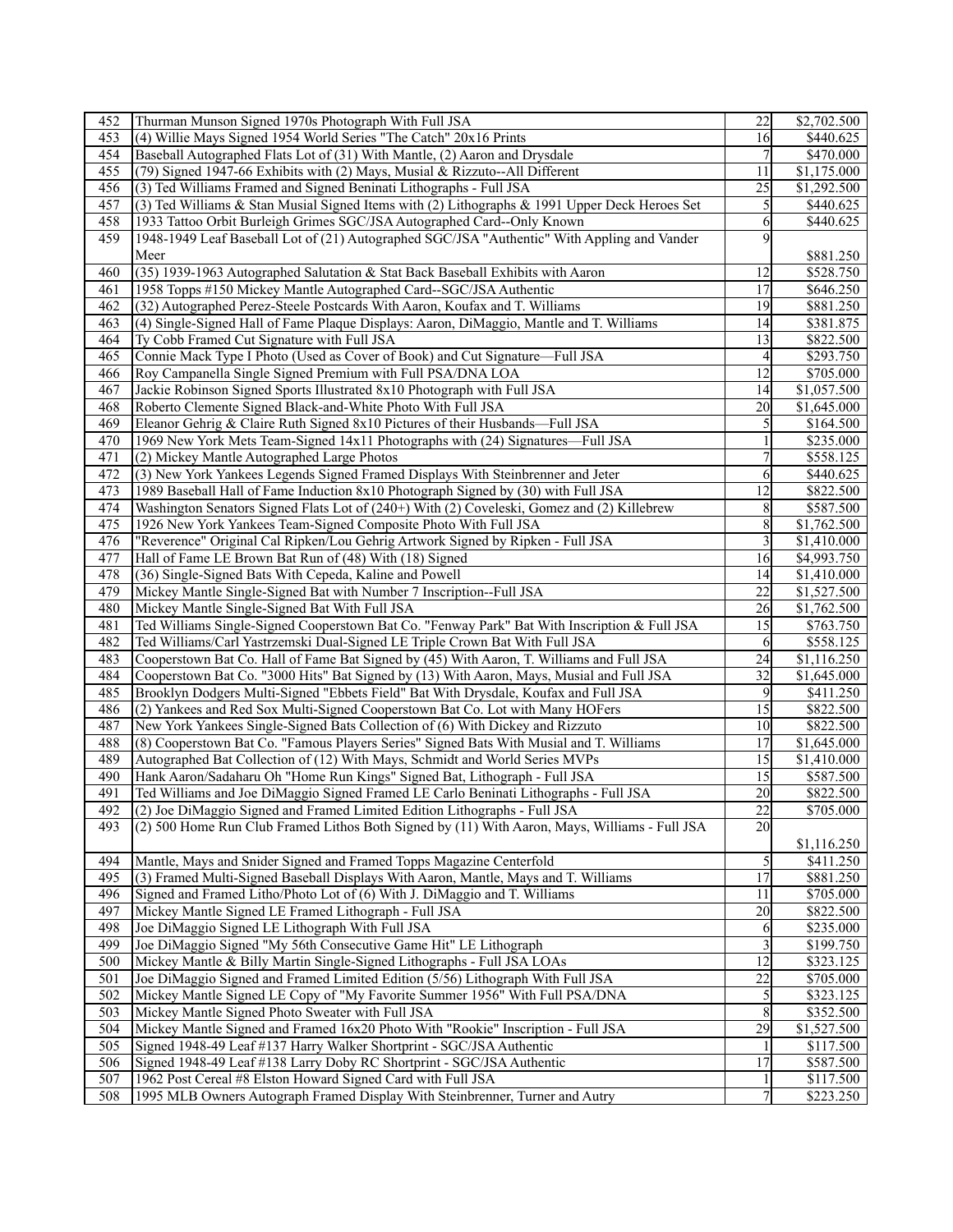| 509              | (2) Barry Bonds Single-Signed Bats With L.E. October 7, 2001 Model                              | $\overline{9}$  | \$223.250               |
|------------------|-------------------------------------------------------------------------------------------------|-----------------|-------------------------|
| 510              | Cal Ripken, Jr. Autographed Items With Framed Panoramic Photo and (20) Signed Mailing Labels    | 12              | \$411.250               |
| $\overline{511}$ | Rich Rollins 1962 Minnesota Twins Game-Worn Road Jersey                                         | 29              | \$4,993.750             |
| 512              | 1977 Bob Montgomery Game Worn Red Sox Jersey and 1979 Mike Ferraro Game Worn Yankees            | 9               |                         |
|                  | Jersey                                                                                          |                 | \$381.875               |
| 513              | Tony Perez 1979 Montreal Expos Game Worn Home Ensemble                                          | 24              | \$1,645.000             |
| 514              | Steve Bedrosian 1982 Rookie Season Atlanta Braves Game-Worn Road Jersey                         | $\overline{21}$ | \$763.750               |
| 515              | Luis Aparicio 1993 Game-Worn Baltimore Orioles Old-Timers Home Jersey                           | $\overline{c}$  | \$188.000               |
| 516              | Jimmy Rollins 2009 Philadelphia Phillies Game-Worn Home Alternate Jersey                        | 17              | \$763.750               |
| 517              | Chase Utley 2009 Game-Worn Philadephia Phillies Home Alternate Jersey                           | 15              | \$1,057.500             |
| 518              | Jamie Moyer 2009 Philadelphia Phillies World Series Road Jersey                                 | 13              | \$381.875               |
| 519              | Rico Carty 1966-1967 Game-Worn Atlanta Braves Warm-Up Jacket                                    | 4               | \$270.250               |
| 520              | Bo Belinsky 1962 California Angles Warm-Up Jacket Worn on Night of His No-Hitter                | 5               | \$822.500               |
| 521              |                                                                                                 |                 | \$705.000               |
|                  | Nolan Ryan Signed Game-Worn 1980s Houston Astros Warm-Up Jacket                                 | 3               |                         |
| 522              | Steve Carlton Signed Game-Used 1969 All-Star Game Bat                                           | 15              | \$2,467.500             |
| 523              | Hanley Ramirez Signed Game-Used Lot With Bat, Cap, Cleats and Batting Gloves plus (2) Signed    |                 |                         |
|                  | Balls                                                                                           |                 | \$763.750               |
| 524              | Hank Aaron 1973-1975 Game-Used Bat - PSA/DNA 7                                                  | 16              | \$2,702.500             |
| 525              | Carl Yastrzemski 1980s Signed Professional Model Bat With Full PSA/DNA                          | 3               | \$352.500               |
| 526              | Ken Griffey, Jr. 1997-1999 Signed Game-Used Bat - PSA/DNA 8.5                                   | 15              | \$940.000               |
| 527              | Mark McGwire 1998 Game-Used St. Louis Cardinals Bat - PSA/DNA 8.5                               | 21              | \$1,410.000             |
| 528              | Derek Jeter 2003-2008 Signed Game-Used Bat With Full PSA/DNA                                    | 14              | \$2,467.500             |
| 529              | Robinson Cano 2008 Signed Game-Used Bat With Full PSA/DNA                                       | 11              | \$1,175.000             |
| 530              | Carlos Santana Signed Game-Used Lot With (2) Bats, Cleats and (3) Baseballs                     | 3               | \$411.250               |
| 531              | Carlos Santana 2011 Signed Game-Used Catcher's Gear                                             | 4               | \$528.750               |
| 532              | Miguel Cabrera Signed Game-Used Bat, Marlins Cap and (2) Baseballs                              | 5               | \$470.000               |
| 533              | Pablo Sandoval Signed Game-Used Lot With 2010 Bat, Cleats and (2) Baseballs                     | $\overline{4}$  | $\overline{$}381.875$   |
| 534              | July 6, 2008 Alex Rodriguez Signed & Used Ball and Third Base From Home Run #536                | 16              | \$940.000               |
| 535              | 1950s Chicago Cubs Cold-Weather Bullpen Jacket - Very Rare                                      | 16              | $\overline{$4,406.250}$ |
| 536              | Dave Parker 1970s Signed Game-Worn Pittsburgh Pirates Warm-Up Jacket                            | 15              | \$646.250               |
| 537              | Gene Tenace 1986-1987 Game-Worn Houston Astros Sweater                                          | 11              | \$323.125               |
| 538              | Joe Collins 1950-1951 Game-Used Bat With Full PSA/DNA                                           | $\overline{c}$  | \$246.750               |
| 539              | Cal Ripken, Jr. 1984 Signed Game-Issued Bat                                                     | 17              | \$528.750               |
| 540              | Mark McGwire 1987 Rookie Year Game-Issued Louisville Slugger Bat                                | $\theta$        | \$0.000                 |
| 541              | (6) Game-Worn Jacket/Cap Pairings From 1992 Arizona Fall League Inaugural Season                |                 | \$293.750               |
| 542              | (8) 1970s-1990s Game-Worn Japanese Baseball Jackets                                             | 3               | \$352.500               |
| 543              | Ned Garver 1952-1956 Signed Game-Worn Detroit Tigers Cap                                        | $\overline{c}$  | \$188.000               |
| 544              | Ray Herbert 1960 Kansas City Athletics Game-Worn Cap - One-Year Style                           | 6               | \$246.750               |
| 545              | 1960s Cleveland Indians Game-Worn Jacket                                                        | 8               | \$763.750               |
| 546              | Circa 1973 ONL Feeney Red & Tan Laced Game-Used Baseball                                        |                 | \$176.250               |
| 547              | (7) 1990s-2000s Game-Used/Professional Model Bats With Sosa, Hundley and Floyd                  |                 | \$235.000               |
| 548              | Alex Gordon Signed Game-Used Bat, Batting Gloves and (3) Baseballs                              | 11              | \$558.125               |
| 549              | Kevin McReynolds Late-1980s Game-Worn New York Mets Warm-Up Jacket                              | 9               | \$411.250               |
| 550              | Rocco Baldelli 2003-2004 Tampa Bay Devil Rays Game-Worn Home Jersey                             |                 | \$117.500               |
| 551              | Tyler Clippard 2007 Game-Worn Trenton Thunder Minor League Home Vest                            | $\theta$        | \$0.000                 |
| 552              | Kyle Kendrick 2010 Philadelphia Phillies Game-Worn Road Jersey                                  | 10              | \$223.250               |
| 553              | Placido Polanco Signed Game-Worn 2011 Phillies Home Jersey From Jackie Robinson Day             | 14              | \$352.500               |
| 554              | Harry Davis 1912-1920 Side-Written Professional Model Bat                                       | 10              | \$293.750               |
| 555              | Ernie Grunfeld Signed Game-Worn 1980s New York Knicks Warm-Up Jacket                            | 15              | \$381.875               |
| 556              | Green Bay Packers Game-Worn Helmet Signed by Desmond Howard                                     | 5               | \$646.250               |
| 557              | (3) Signed Game-Used Philadelphia Flyers Sticks With LeClair, Lindros and Knuble                | 12              | \$246.750               |
| 558              | 1950 Topps Felt Back Football SGC Graded Near Set of (94/100) with Paterno RC & Extra Jensen RC | 8               |                         |
|                  |                                                                                                 |                 | \$1,762.500             |
| 559              | 1958 Topps Football Complete PSA Graded Set (132/132) with Felt Initial Card                    | 3               | \$1,175.000             |
| 560              | 1960 & 1961 Topps Football Complete Sets with (19) PSA Graded                                   | 20              | \$940.000               |
| 561              | 1961 Topps Football Complete Set (198/198) with (51) Graded                                     | 15              | \$822.500               |
| 562              | 1986 McDonald's Football Complete Master Set of (116) Team Sets with (19) Duplicates            | 5               | $\overline{$822.500}$   |
| 563              | 1953-1957 Los Angeles Rams Team Issue Set Run                                                   | 8               | \$940.000               |
| 564              | 1948-1980 Los Angeles Rams Near Master Team Set Run of (434/451) Cards                          | 15              | \$411.250               |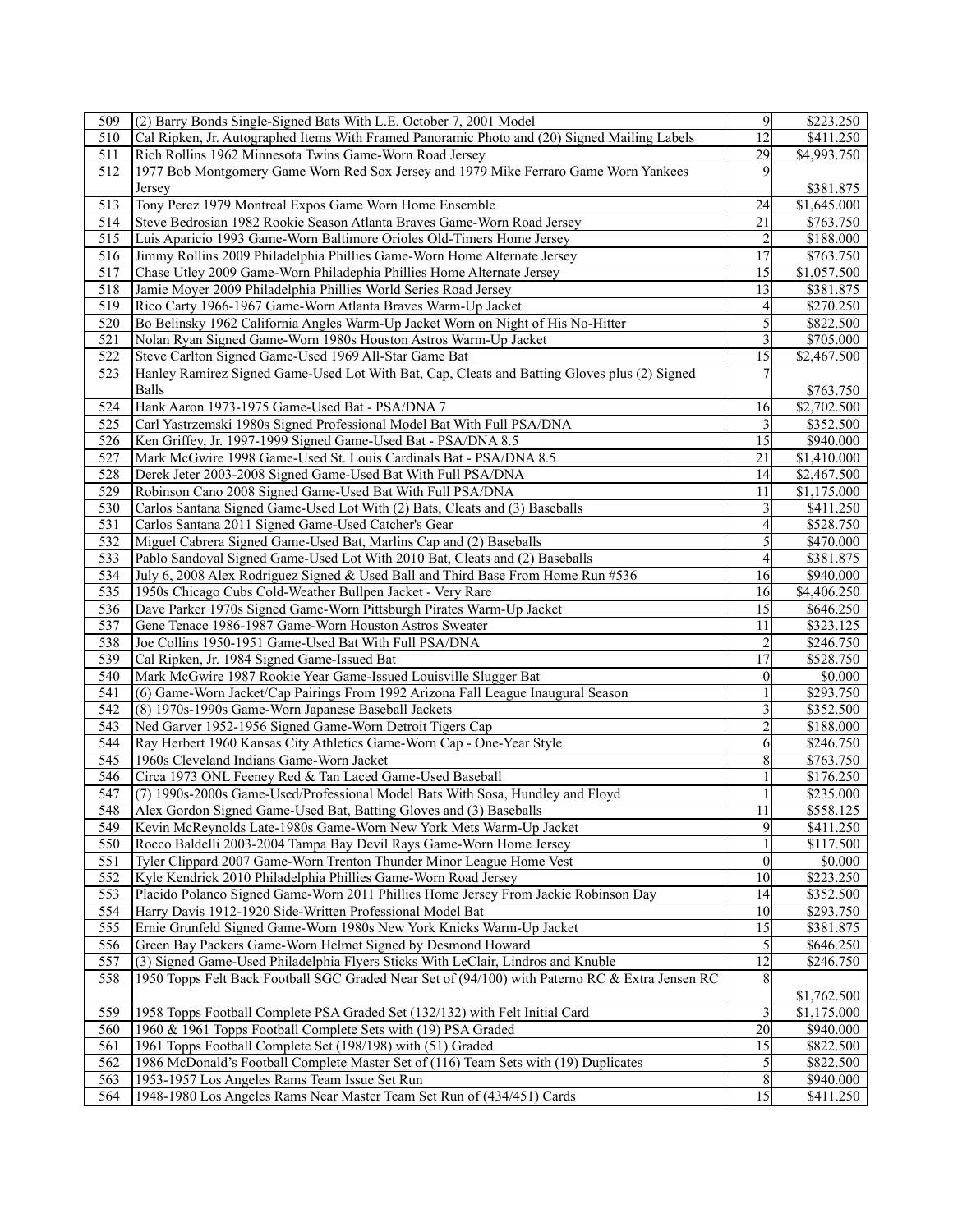| 565              | (68) 1960-1968 Topps & Fleer Jack Kemp Cards with (8) Rookie & (3) PSA 8-8.5                        | 15               | \$1,292.500           |
|------------------|-----------------------------------------------------------------------------------------------------|------------------|-----------------------|
| 566              | 1972 Topps Football Complete Set (351/351) with (11) PSA Graded Keys                                | 20               | \$1,527.500           |
| 567              | (37) 1978-1984 Topps Football Sets-Mostly from Vending Cases                                        | 22               | \$3,231.250           |
| 568              | (53) 1979-1985 Topps Football Rack Packs & Trays with Stars Showing                                 | 14               | \$881.250             |
| 569              | (17) 1984 Topps Football Unopened Wax Boxes                                                         | 21               | \$5,581.250           |
| 570              | 1958 Topps CFL Complete Set of (88) Cards                                                           | 5                | \$246.750             |
| $\overline{571}$ | 1959 Topps CFL Complete Set of (88/88) Cards                                                        | 5                | \$323.125             |
| 572              | 1960 Topps CFL Complete Set of (88/88) Cards                                                        | 5                | \$235.000             |
| 573              | 1961 Topps CFL Near Set of (125/132) Cards                                                          | 4                | \$270.250             |
| 574              | 1962 Topps CFL Near Set (165/169)                                                                   | 3                | \$199.750             |
| 575              | 1963 Topps CFL Near Set of (79/88) Cards                                                            | 5                | \$223.250             |
| 576              |                                                                                                     | 11               | $\overline{$323.125}$ |
|                  | 1964 Topps CFL Complete Set of (88) Cards                                                           |                  |                       |
| 577              | 1965 Topps CFL Complete Set (132/132)                                                               |                  | \$199.750             |
| 578              | 1968 O-Pee-Chee CFL Near Set (120/132)                                                              | 6                | \$352.500             |
| 579              | 1970 O-Pee-Chee CFL Complete Set (115/115) with Push-Outs Near (15/16)                              | $\overline{4}$   | \$235.000             |
| 580              | 1971 O-Pee-Chee CFL Complete Set (132/132) & Posters (16/16)                                        | 4                | \$235.000             |
| 581              | 1972 O-Pee-Chee CFL Complete Set (132/132) with Trio Inserts (24/24)                                | 8                | \$293.750             |
| 582              | (69) 1948 & 1950 Bowman Football Cards with Many Stars including SGC Baugh RC                       | $\overline{15}$  | \$705.000             |
| 583              | (28) 1950 Topps Felt Back Football SGC Graded Singles with (3) Nomellini & (3) Stautner RC          | 11               | \$998.750             |
| 584              | 1950-51 Bread For Energy Buddy Young Bread Label                                                    | $\overline{5}$   | \$223.250             |
| 585              | (24) 1948-52 W468 Football Exhibits with (6) SGC Graded Shortprints including Bednarik              | $\overline{15}$  | \$705.000             |
| 586              | (220) 1950-1958 Topps & Bowman Football Cards with Stars                                            | 3                | \$352.500             |
| 587              | (19) 1954 Bowman Football Wax Pack & Wrapper Group                                                  | 6                | \$258.500             |
| 588              | 1954 & 1955 Bowman Football Near Sets                                                               |                  | \$528.750             |
| 589              | 1956 Topps Football Checklist (1-120) PSA 8--None Better                                            | 10               | \$881.250             |
| 590              | 1957 Topps Football Unopened One-Cent Wax Pack--GAI 8.5                                             | 5                | \$282.000             |
| $\overline{591}$ | (322) 1948-1972 Football Shoebox Collection--Loaded                                                 | 10               | \$646.250             |
| 592              | 1961 Nu-Card Football Unopened Wax Box                                                              | 14               | \$705.000             |
| 593              | (4) 1961-1976 Football Oddball Complete/Near Sets with 1962 Topps Bucks                             | 20               | \$822.500             |
| 594              | (4032) 1956-1979 Topps Football Singles with Bradshaw RC & Unitas                                   | 12               | \$705.000             |
| 595              | (3) Goal Line Art Mostly Unsigned Series 1-6 Sets                                                   | 13               | \$881.250             |
| 596              | 1981 & 1984 Topps Football Uncut Sheets with Elway & Marino RC                                      | 8                | \$258.500             |
| 597              |                                                                                                     |                  | \$440.625             |
|                  | 1982 & 1983 Topps Football Unopened Cello Complete & Near Boxes                                     | 6                |                       |
| 598              | (11) 1983 Topps Football Unopened Vending Boxes                                                     | 9                | \$528.750             |
| 599              | 1954 & 1955 Bowman Football PSA Graded Wax Packs                                                    | 16               | \$293.750             |
| 600              | 1967 Johnny Pro Baltimore Colts Unpunched Album                                                     |                  | \$270.250             |
| 601              | 1962 "Treasury of Notre Dame Football" Hardcover Book Signed by The Four Horsemen - Full JSA        | $\overline{c}$   | \$1,880.000           |
| 602              | (5) Signed Green Bay Packers "Lombardi Sweep" 20x16 Photos With Hornung, Kramer and Thurston        | 6                |                       |
|                  |                                                                                                     |                  | \$323.125             |
| 603              | John Elway 1982 Oneonta Yankees Payroll Check - One of Only (2) Signed "John Elway Jr"              | $\boldsymbol{0}$ | \$0.000               |
| 604              | 1998 Ron Mix Football Hall of Fame Postcards Complete Set of (116) Autographs                       | $\overline{10}$  | \$1,527.500           |
| 605              | (3) Multi-Signed 1990 Hall of Fame Related Publications with Enshrinees Dinner Program              | 6                | \$381.875             |
| 606              | Jim Brown Autograph Lot With Jersey, Helmet and Football                                            | 10               | \$587.500             |
| 607              | Johnny Unitas Signed Football and Framed Display                                                    | 17               | \$646.250             |
| 608              | 1968 World Champion New York Jets Team-Signed Helmet With Namath and Maynard                        | 9                | \$998.750             |
| 609              | 1940s-1950s NFL Autograph Book with (130+) Signatures                                               | 16               | \$1,292.500           |
| 610              | 1956 Real Magazine Football Yearbook Signed by (65) including J. BrownAmeche                        | $\overline{4}$   | \$323.125             |
| 611              | Vince Lombardi Signed 8x10 Photograph as Redskins Coach--Full JSA                                   | 23               | \$940.000             |
| 612              | 1990 Hall of Fame Induction Football with (27) Signatures Including Unitas, Landry, Lane - Full JSA | 10               |                       |
|                  |                                                                                                     |                  | \$499.375             |
| 613              | 1990 Football Hall of Fame Induction Collection with Strong Bob St. Clair Emphasis                  | 11               | \$323.125             |
| 614              | 1990 & 1992 Football Hall of Fame Mayor's Breakfast Autographed Programs with Davis & Landry        | 17               |                       |
|                  |                                                                                                     |                  | \$1,292.500           |
| 615              | (40) 1959-1981 Baltimore Colts Collection with 1960 Team-Signed Football                            | 13               | \$499.375             |
| 616              | 1970 Notre Dame Team-Signed Football with (89) Signatures—Full JSA                                  | 4                | \$323.125             |
|                  |                                                                                                     | $\overline{c}$   |                       |
| 617              | (13) Autographed Football First Day Covers/Cuts with (2) Unitas                                     |                  | \$235.000             |
| 618              | 1970s Pittsburgh Steelers Hall of Famers & Stars Lithograph with (40+) Signatures—Full JSA          |                  | \$411.250             |
| 619              | Football Autographed Flats Collection of (27) With Unitas, Starr and Parsaghian                     | 4                | \$282.000             |
| 620              | Football Autograph Collection of (4) items With Favre Jersey & UDA Marino Helmet                    | 11               | \$440.625             |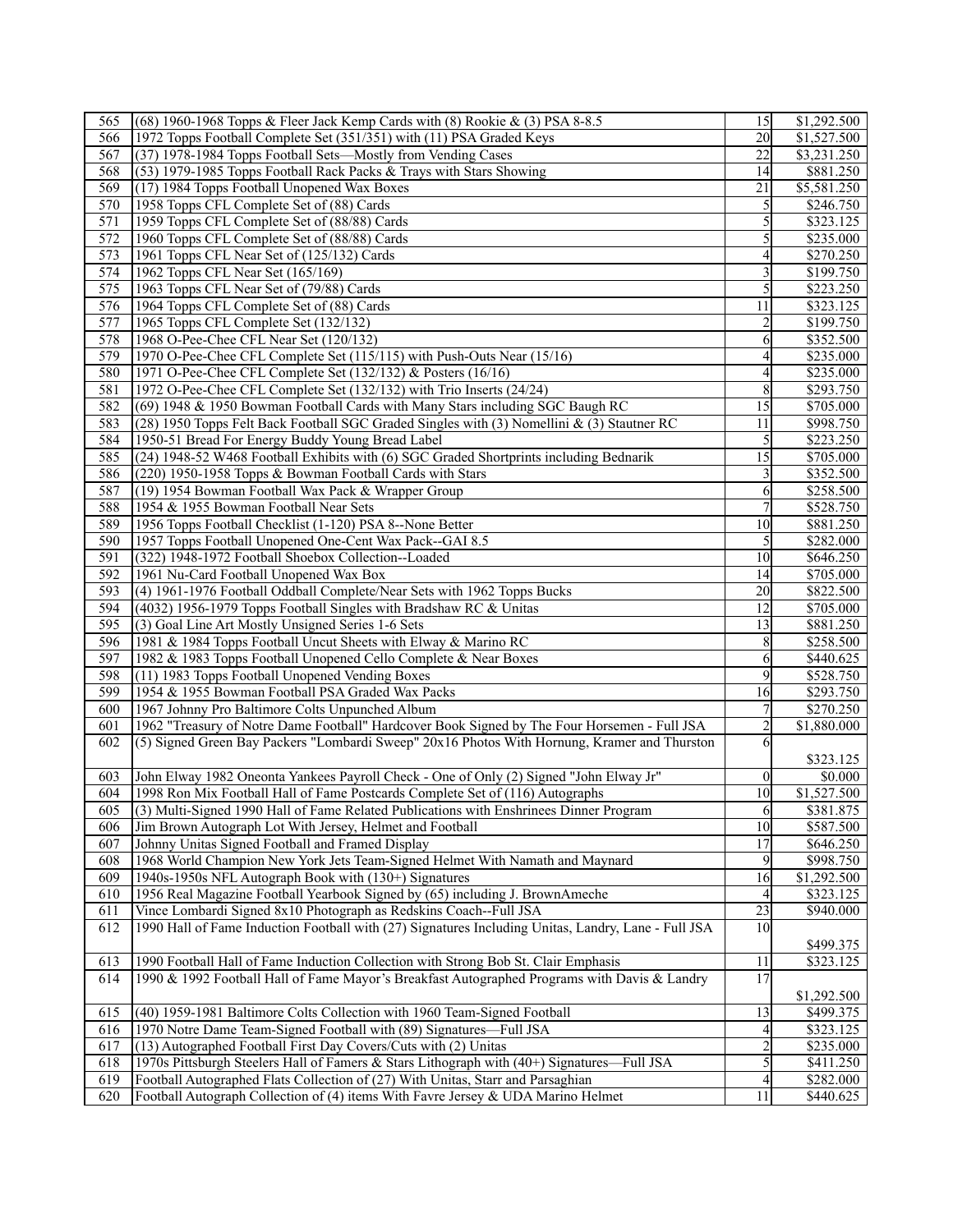| 621 | (3) Multi-Signed Footballs With Sayers and Shula                                               |                 | \$176.250             |
|-----|------------------------------------------------------------------------------------------------|-----------------|-----------------------|
| 622 | Lawrence Taylor September 6, 1981 First-Ever Game Signed Ticket Stub - PSA                     | $\overline{2}$  | \$188.000             |
| 623 | Montana/Rice/Young Signed LE Giclee on Canvas - Full Photo LOA from PSA/DNA                    | 9               | \$440.625             |
| 624 | Johnny Unitas 1956 First Game Wrigley Field Ticket Stub                                        | 6               | \$881.250             |
| 625 | 1958 & 1959 Baltimore Colts/New York Giants NFL Championship Program Lot                       | 14              | \$558.125             |
| 626 | (2) Significant NFL Championship Programs With "Ice Bowl" and Super Bowl III                   |                 | \$440.625             |
| 627 | 1962 and 1964 NFL Championship Programs                                                        | 9               | \$411.250             |
| 628 | Joe Namath 1965 First-Ever Game Shea Stadium Ticket Stub - PSA 3                               | 8               | \$440.625             |
| 629 | Franklin Mint Pocket Watch Given to Chuck Bednarik at the 1987 Eagles Honor Roll Ceremony      |                 | \$352.500             |
|     |                                                                                                |                 |                       |
| 630 | 1923 University of Notre Dame Calendar with 1922 (Four Horseman) Team Photo                    | $\overline{4}$  | \$235.000             |
| 631 | 1929 Christy Walsh "All America Board of Football" Ad Display With Rockne                      | 16              | \$940.000             |
| 632 | (216) 1936-37 BF3 College Mini Pennants with Several Variations                                | 18              | \$998.750             |
| 633 | (94) 1950s BF-3 College Football Mini-Felts                                                    | 13              | \$705.000             |
| 634 | 1956 Giants vs. Bears Yankee Stadium-Issued NFL Championship Program                           | 5               | \$223.250             |
| 635 | (280+) 1960s & 1970s Football Press Photos and NFL Procedure Handbooks                         | 20              | \$705.000             |
| 636 | (12) 1980 Lake Placid and Moscow Olympics Posters                                              |                 | \$117.500             |
| 637 | (25) 1981-2003 Golf PSA Graded Singles with Certified Autographs                               | 5               | \$440.625             |
| 638 | Tiger Woods 2002 U.S. Open UDA Limited Edition Signed Framed Display                           | 12              | \$440.625             |
| 639 | Red Grange Signed 8x10 Photograph with Full JSA                                                | $\theta$        | \$0.000               |
| 640 | 1999 San Francisco 49ers Team-Signed Football With Rice, Young, Owens and Full JSA             |                 | \$141.000             |
| 641 | <b>LOT WITHDRAWN</b>                                                                           | $\theta$        | \$0.000               |
| 642 | (3) Super Bowl Ticket Stubs With XXV (Giants), XXXII (Broncos) and XXXV (Ravens)               | 4               | \$188.000             |
| 643 | 1926 Army Dated Pennant Issued at Soldier Field's Formal Dedication and National Championship  | 12              |                       |
|     | Game                                                                                           |                 | \$470.000             |
| 644 | Early-1950s Carling's Beer Cleveland Browns Promotional Photo Lot of (420)                     | 17              | \$822.500             |
| 645 | 1954-1955 Carling's Beer Cleveland Browns Promotional Photo Lot of (115)                       | $\overline{19}$ | \$705.000             |
| 646 | 1957-1976 Los Angeles Rams Photo Collection of (40) With (3) Falstaff Team Photos              |                 | \$117.500             |
| 647 | $(3)$ 1950s-1960s Scarce Los Angeles Rams Pennants & (2) Broadside Schedules                   | 15              | \$470.000             |
| 648 | 1924 Queen's University Rugby Original Panoramic Team Photo                                    | $\overline{4}$  | \$152.750             |
| 649 | Single-Signed Pele Soccer Ball with Full JSA                                                   | 5               | \$223.250             |
| 650 | 1999 U.S. Women's World Cup Champions Team-Signed Soccer Ball With (20) Signatures and Full    | 14              |                       |
|     | <b>JSA</b>                                                                                     |                 |                       |
|     |                                                                                                |                 | \$270.250             |
| 651 | Multi-Signed Framed NASCAR Flag With Earnhardt, Jr. and Wallace                                | $\overline{2}$  | \$129.250             |
| 652 | 1952 Marciano-Walcott Heavyweight Championship Full Ticket - Lone PSA Graded Example           | 7               | \$2,115.000           |
| 653 | Jack Johnson Signed Sepia 8x10 Photograph with Inscription-Full JSA                            | 17              | \$3,525.000           |
| 654 | Vintage Boxing & Non-Sports Scrapbook with (154) Cards including T218 Hassan/Mecca             | 4               | \$381.875             |
| 655 | Cassius Clay Signed and Framed Age 14 Photo With Full JSA                                      | 14              | $\overline{$998.750}$ |
| 656 | Sugar Ray Robinson Signed Sepia 8x10 Photograph in Boxing Pose--Full JSA                       | 22              | \$1,292.500           |
| 657 | Max Baer & Jim Braddock Signed 8x10 Photographs with Full JSA                                  | 14              | \$411.250             |
| 658 | 1890s Bob Fitzsimmons Whitehead & Hoag Boxing Pinback                                          |                 | \$223.250             |
| 659 | 1971 Muhammad Ali/Joe Frazier Dual-Signed Fight Pennant                                        | 9               | \$381.875             |
| 660 | (110) Boxing Autographed Flats Collection                                                      | 10              | \$499.375             |
| 661 | (2) Circa 1920s Jack Dempsey Flip Books                                                        | 4               | \$211.500             |
| 662 | (3) Jack Dempsey Period Signed 8x10 Photographs with Full JSA                                  |                 | \$270.250             |
| 663 | (8) 1930s-1950s Boxing Signed Photograph/Postcard Collection with Dempsey & Tunney             | 8               | \$440.625             |
| 664 | 1956 Gum Products, Inc. "Adventure Series" #44 Rocky Marciano - SGC 88                         | 3               | \$141.000             |
| 665 | 1930s-1990s Boxing Card Sets & Singles Collection                                              | 19              | $\overline{$881.250}$ |
| 666 | (8) Joe Frazier Single-Signed Boxing Gloves                                                    | 9               | $\overline{$881.250}$ |
| 667 | 1994 Mark "Too Sharp" Johnson Caesar's Palace Title Defense Worn Robe & Trunks                 | 15              | \$822.500             |
| 668 | 1995 Mark "Too Sharp" Johnson Title Defense Worn Robe & Trunks                                 | 13              | \$558.125             |
| 669 | 1997 Mark "Too Sharp" Johnson IBF Title Defense Worn Robe & Trunks                             | 14              | \$763.750             |
| 670 | 2001-03 Mark "Too Sharp" Johnson Title Bout Worn Robe & Trunks                                 | 15              | \$881.250             |
| 671 | Indiana Pacers 1971-72 ABA Championship Ring From MVP Freddie Lewis                            | 19              | \$10,575.000          |
| 672 | 1952 Royal Desserts Basketball Near Set of (5/8) SGC Graded Cards                              | 11              | \$2,115.000           |
| 673 | Pete Maravich Autographed "Heir To A Dream" Autobiography With Full PSA/DNA                    | $\overline{0}$  | \$0.000               |
| 674 | 1972-73 World Champion New York Knicks Team-Signed Basketball With (8) Hall of Famers and Full | 11              |                       |
|     | <b>JSA</b>                                                                                     |                 |                       |
|     |                                                                                                |                 | \$1,116.250           |
| 675 | 1955 Ashland/Aetna Oil Basketball SGC Graded Partial Set of (51/96) Cards                      | 16              | \$2,350.000           |
| 676 | 1947-1993 Basketball Collection with (15) Complete/Near Sets & Singles                         | 17              | \$499.375             |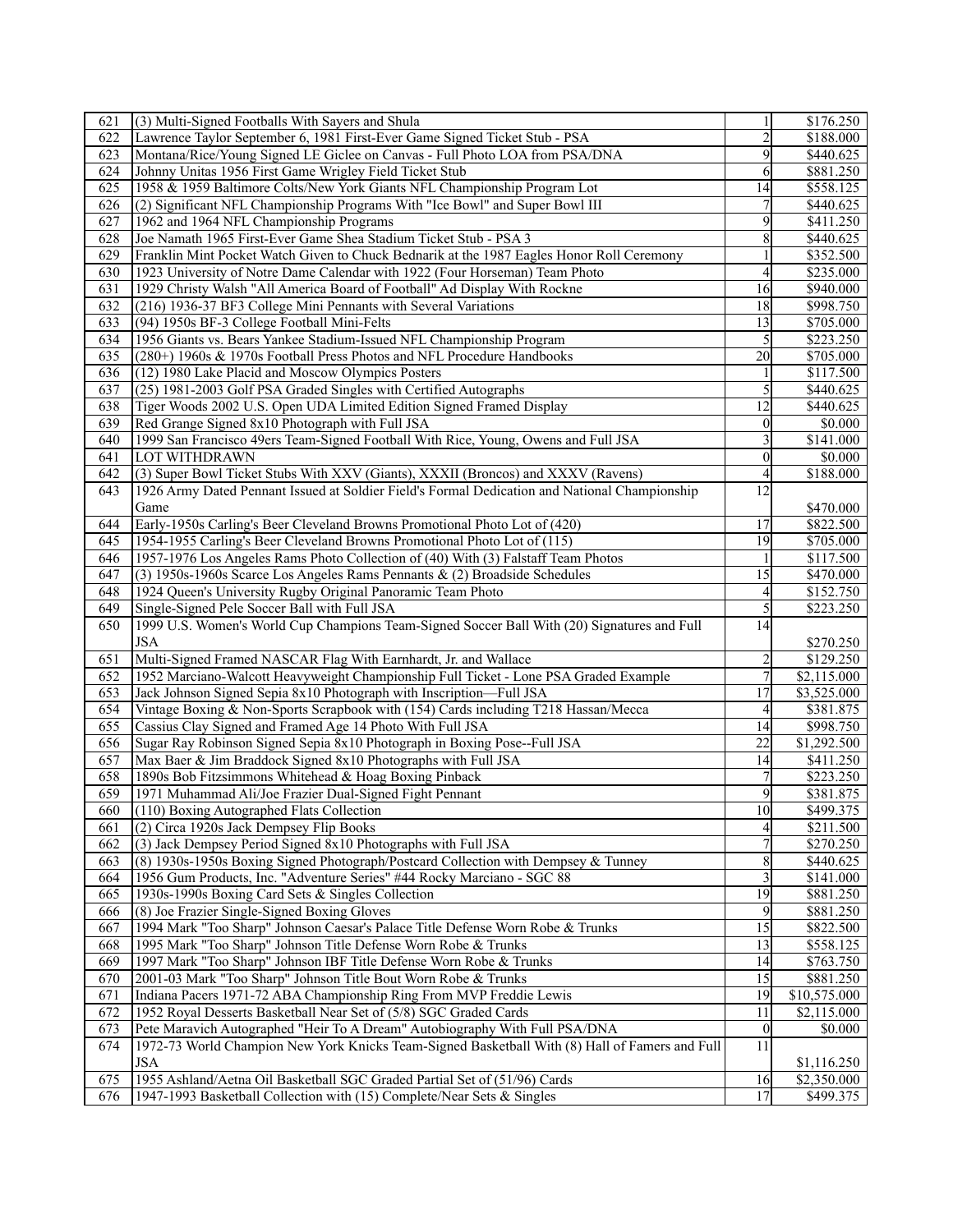| 677 | (3000) 1970-71 Topps Basketball Vending Singles with Stars                                    | 24              | \$2,115.000     |
|-----|-----------------------------------------------------------------------------------------------|-----------------|-----------------|
| 678 | 1948 Exhibits Sports Champions George Mikan - PSA 6 With None Graded Higher                   | 22              | \$822.500       |
| 679 | 1950-51 Washington Capitols 7-Up Frank Kudelka                                                | 9               | \$211.500       |
| 680 | 1968 NBA All-Star Game Program                                                                |                 | \$117.500       |
| 681 | 1977 Michigan High School Basketball Championship Program - Magic Johnson Senior Year         | $\theta$        | \$0.000         |
| 682 | 1998 Chicago Bulls NBA Playoffs United Center Courtside Chair                                 | 17              | \$440.625       |
| 683 | Red Auerbach/Larry Bird Dual-Signed Framed Photo                                              |                 | \$352.500       |
| 684 | 1995-96 Washington Bullets Team-Signed Basketball with (11) Autographs                        | $\theta$        | $\sqrt{$0.000}$ |
| 685 | (18) 1955 Aetna Oil Basketball SGC Graded Singles                                             | 11              | \$763.750       |
| 686 | (24) 1955 Ashland Oil Basketball SGC Graded Cards                                             | 14              | \$998.750       |
| 687 |                                                                                               |                 | \$323.125       |
|     | 1961-62 Fleer Basketball Starter Set of (36/66) with Russell IA & (5) Dupes                   | 5<br>14         |                 |
| 688 | 1969-70 Topps Basketball Complete Set (99/99) with (9) PSA Graded                             |                 | 881.250         |
| 689 | (2) 1969 NBAP Members Basketball Cards with Chamberlain & Uncatalogued Monroe                 | 14              | \$587.500       |
| 690 | 1972-73 Topps Basketball Uncut Sheet with Many Stars                                          | 25              | \$2,350.000     |
| 691 | (10) 1973 University of North Carolina Basketball Playing Cards-All PSA 10                    | $\mathbf{0}$    | \$0.000         |
| 692 | 1973-74 Topps Basketball Vending Group of (2850+) Cards                                       | 5               | \$440.625       |
| 693 | (25) 1975 Carvel Discs Basketball Complete Sets                                               | 23              | \$763.750       |
| 694 | (10) 1976-77 Topps Basketball Complete Sets from Vending                                      | 31              | \$2,585.000     |
| 695 | 1980-81 Topps Basketball #6 Bird RC/Erving LDR/M. Johnson RC--SGC 96                          | 13              | \$646.250       |
| 696 | 1946-1972 Basketball Publications Lot of (18) With Baltimore Bullets and Virginia Squires     | 14              | \$705.000       |
| 697 | 1958-59 World Champion Boston Celtics 24x20 Team-Signed Photo With Auerbach, Cousy and        | 6               |                 |
|     | Russell                                                                                       |                 | \$705.000       |
| 698 | NBA Legends Multi-Signed Basketball With Jordan, Bird, Magic, Big O and Russell               | 14              | \$2,115.000     |
| 699 | Pete Maravich Signed Typewritten Letter With Full PSA/DNA                                     | 9               | \$705.000       |
| 700 | (2) Pete Maravich Signed Basketball Camp Certificates - Full PSA/DNA                          | 11              | \$822.500       |
| 701 | (3) Bill Russell Signed 16x20 Photos                                                          | 5               | \$235.000       |
| 702 | Michael Jordan Signed and Framed Bulls Road Jersey - UDA                                      | 17              | \$881.250       |
| 703 | Larry Bird Signed and Framed Block From Boston Garden Parquet Floor                           | 3               | \$258.500       |
| 704 | (3) Kobe Bryant Signed Los Angeles Lakers Home Jerseys                                        | 8               | \$558.125       |
| 705 | (3) Kobe Bryant Single-Signed Basketballs                                                     | 8               | \$499.375       |
| 706 | 2002-03 and 2003-04 Washington Wizards Team-Signed Basketballs With Jordan and Arenas         | 6               | \$323.125       |
| 707 | 1978 Wayne Gretzky First Professional Goal Full Ticket - Lone Example on PSA Registry         | 5               | \$940.000       |
| 708 | 1960-61 Parkhurst Hockey Complete Set (61/61) with (22) PSA Graded                            | 14              | \$1,527.500     |
| 709 | (651) 1968-69 O-Pee-Chee Hockey Vending Group with (11) Plante                                | 28              | \$2,937.500     |
| 710 | 1966-67 Topps Hockey Complete Set of (132) Cards                                              | 12              | \$822.500       |
| 711 | (2075+) 1972-73 Topps Hockey Vending Singles with Blocks of Stars                             | 14              | \$940.000       |
| 712 | 1979-80 & 1980-81 Topps Hockey Complete Sets with (9) PSA Graded                              | 8               | \$763.750       |
| 713 |                                                                                               | 3               |                 |
|     | (2) 1980 U.S. Olympic Hockey Team-Signed Items & Ticket                                       |                 | \$352.500       |
| 714 | Bobby Hull Autographed Lot of (11) With Jersey and (10) 8x10 Photos                           | 8               | \$470.000       |
| 715 | Gordie Howe/Bobby Hull Autographed Lot With (2) Photos and (2) Jerseys                        | 4               | \$499.375       |
| 716 | (3) Vintage St. Louis Cardinals Bobbleheads-All Different                                     | 13              | \$646.250       |
| 717 | Vintage Cleveland Indians Chief Wahoo lot of (4) with Stamford Pottery Bank, Pennant & Rubber | $\overline{0}$  |                 |
|     | Dolls                                                                                         |                 | \$0.000         |
| 718 | (9) 1960s Bobblehead/Bank Lot With Baseball and Football                                      | $\overline{c}$  | \$246.750       |
| 719 | (2) Vintage Bobble Heads with Original Boxes: Twins Green Base & Mini Blackhawks              | $\overline{c}$  | \$141.000       |
| 720 | 1962-1964 Dallas Cowboys "Toes Up" Black Player Nodder                                        | 13              | \$587.500       |
| 721 | 1963 Hartland Statues Washington Redskins Running Back                                        | 11              | \$470.000       |
| 722 | (2) 1960s Fred Kail New York Giants "Joe Jolter" Statues                                      | 15              | \$282.000       |
| 723 | 1961-1963 NHL Miniature Bobblehead Near Set of (5/6) Nodders                                  | 5               | \$352.500       |
| 724 | Hartland Western Treasure Chest With Horses, Riders and Accessories                           | 7               | \$470.000       |
| 725 | 2001 Fleer Greats of the Game Complete Set of (94/94) Certified Autographs                    | 17              | \$2,350.000     |
| 726 | 2003 Upper Deck Yankees Signature Series Complete Auto Set (87/87) & Dual Auto Set (28/28)    | 26              | \$2,467.500     |
| 727 | 2003 Upper Deck Yankees Signature Series Forever Triple Certified Autograph Set of (29) Cards | 19              | \$2,937.500     |
| 728 | 2003 Upper Deck Yankees Signature Series Complete Set of (87) Certified Autographs            | 21              | \$1,527.500     |
| 729 | (128) Multi-Sport Game-Used/Certified Auto Collection with Many Hall of Famers-Loaded         | 14              | \$881.250       |
| 730 | (571) Modern Multi-Sport Certified Autograph/Game-Used/Insert Collection with Gehrig--Loaded  | $\overline{12}$ |                 |
|     |                                                                                               |                 | \$1,410.000     |
| 731 | 2003 Upper Deck Monumental Cuts Roger Maris Cut Auto (#/6)                                    | 13              | \$1,057.500     |
| 732 | 2003 Upper Deck Monumental Cuts Billy Martin Cut Auto (#/9)                                   | 13              | \$646.250       |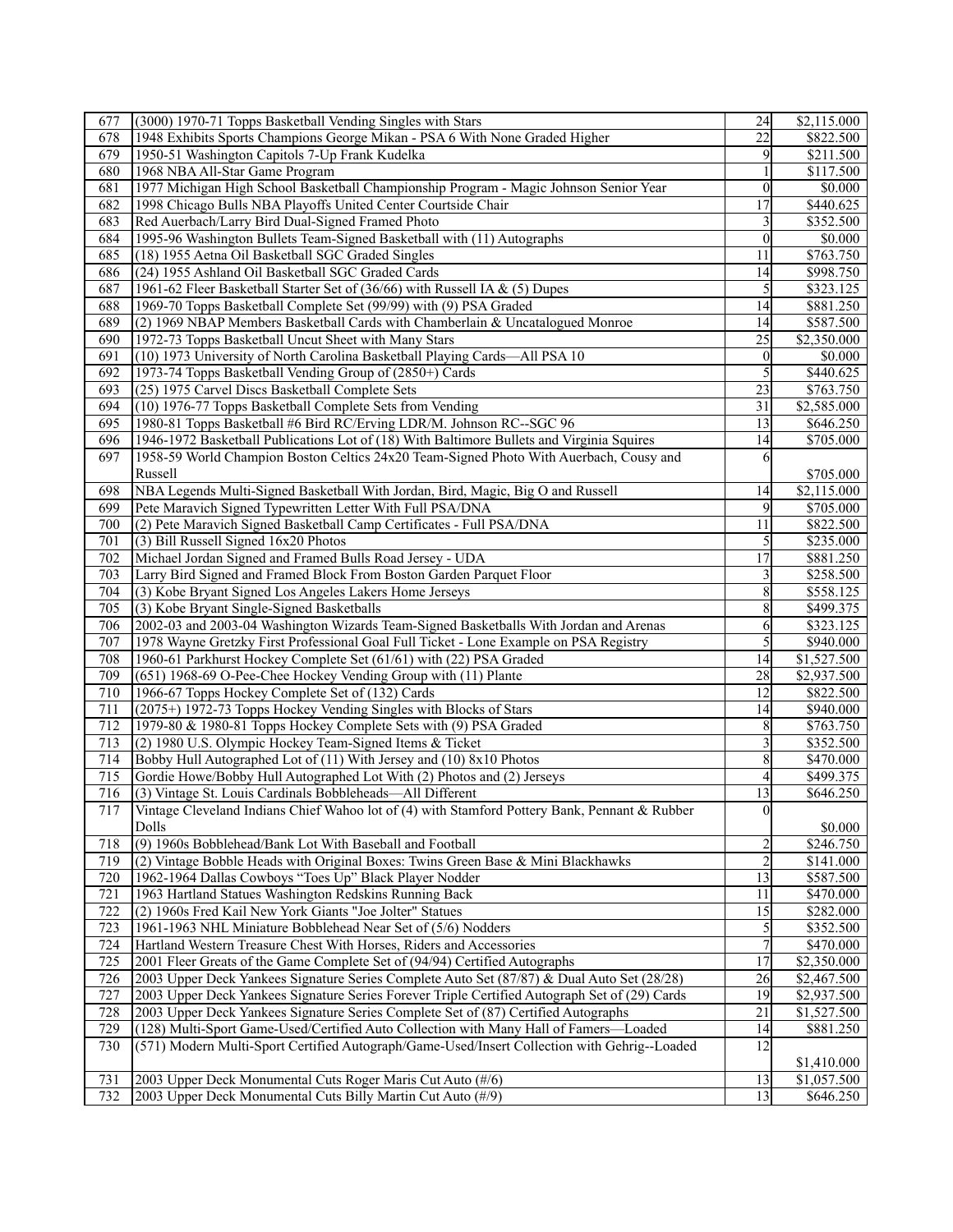| \$1,762.500<br>734<br>(8) Modern Yankee Certified Autographs with Sweet Spot DiMaggio<br>15<br>\$940.000<br>\$822.500<br>(239) Kurt Warner Player Collection with Rookies & (29) Auto/Game-Used Cards<br>15<br>735<br>Incredible (119) Kobe Bryant Card Collection with (3) Certified Autos & (27) Rookies with Credential<br>13<br>736<br>\$1,997.500<br>(3) 2003 Upper Deck Yankees Signature Series Certified Autograph Shortprints with Jason Alexander<br>15<br>737<br>\$998.750<br>738<br>2006 Topps Allen & Ginter Mike Tyson Framed Certified Autograph PSA 10<br>\$246.750<br>12<br>739<br>\$998.750<br>(80) 1952-1981 Multi-Sport Star Cards with Howe, Mantle & Mays—Loaded<br>12<br>17<br>740<br>(113) 1950-1977 Multi-Sport Grab Bag with Mantle, J. Robinson & Williams<br>\$646.250<br>$\overline{7}$<br>\$587.500<br>(385) 1966-1979 Baseball & Football Star Collection with Pennants<br>741<br>742<br>20<br>(1699) 1953-1979 Multi-Sport Singles Group with Many Stars including Koufax, Mantle &<br>Mays-Loaded<br>\$1,997.500<br>(2239) 1956-1984 Multi-Sport Shoebox Collection with Stars<br>\$558.125<br>743<br>15<br>744<br>19<br>(3300+) 1952-1968 Topps & Bowman Baseball and Football Cards<br>\$1,057.500<br>11<br>745<br>(6560+) 1950s-Modern Multi-Sport Shoebox Collection with Many Stars<br>\$1,116.250<br>(4000+) 1974-1985 Topps Football & Baseball Vending Singles with Blocks of Stars<br>3<br>\$352.500<br>746<br>747<br>1948 Kellogg's Pep Movie & Sports Stars Complete Set (42/42) with (2) Variations & Album<br>11<br>\$381.875<br>748<br>1948 Exhibit Sports Champions Complete Set of (32) Green Tint Variations<br>\$646.250<br>14<br>749<br>10<br>1952 Wheaties Complete Set of (60) Cards-Both Poses<br>\$411.250<br>$\overline{23}$<br>750<br>(4) 1961-1964 Topps Baseball & Football Wax Packs--All Graded<br>\$1,645.000<br>751<br>(5) 1940s-1975 Multi-Sport Complete Sets with Cassius Clay<br>15<br>\$646.250<br>752<br>\$323.125<br>1901-1939 Multi-Sport English Tobacco Card Collection with (6) Sets & (62) Singles<br>15<br>753<br>(7) 1966-1990 Multi-Sport Hall of Fame Rookies with Payton & SGC 80 Jordan<br>11<br>\$763.750<br>754<br>13<br>\$822.500<br>(11) 1965-1990 Multi-Sport Star Card & Wax Group with Gretzky RC and SGC 86 Mantle<br>12<br>755<br>1978-79 Topps Basketball & 1979 Topps Baseball Unopened Wax Boxes<br>\$558.125<br>756<br>(2685+) 1914-1986 Multi-Sport Canadian & Oddball Issues with Many Stars<br>9<br>\$282.000<br>7<br>757<br>\$528.750<br>(300+) 1979-1992 Multi-Sport Complete Sets<br>758<br>(3075+) 1956-1990s Multi-Sport Singles Collection with Rookies<br>8<br>\$499.375<br>759<br>$\boldsymbol{7}$<br>\$323.125<br>(28) 1982-1992 Multi-Sport Uncut Sheets with Ripken RC<br>760<br>12<br>(3450+) 1969-2000s Multi-Sport Singles Treasure Chest with Montana, Lemieux, Pujols RC<br>\$646.250<br>761<br>1974, 1976 "Living Legends" LE Signed Lithographs Run of (8) With J. DiMaggio and Unitas<br>\$1,880.000<br>14<br>762<br>\$763.750<br>(55) Multi-Sport Autographed Cachets/Flats with DiMaggio & Unitas<br>13<br>Multi-Sport Autograph Balance of Collection With Chamberlain, Sayers and Unitas<br>\$1,527.500<br>763<br>20<br>764<br>16<br>\$822.500<br>(10) 1943-1966 Signed Letters with Didrickson, Frick & Landis<br>765<br>(7) Framed Autograph Displays With Feller, B. Hogan and Marquard<br>10<br>\$293.750<br>(8) Baseball & Football Autographed 8x10 Photographs with DiMaggio & Mantle<br>12<br>\$646.250<br>766<br>\$270.250<br>767<br>(7) Baseballs Signed by Non-Baseball Hall of Famers With J. Brown, J. Frazier and Staubach<br>3<br>(2) New York Legends Signed Photos With Mantle (Full JSA) and Namath<br>13<br>\$940.000<br>768<br>769<br>Multi-Sport Autograph Collection of (15) with (2) Mantle & Robertson<br>9<br>\$881.250<br>770<br>(31) Multi-Sport Autographed Books & Magazines with Ripken<br>10<br>\$470.000<br>13<br>771<br>(29) Multi-Sport Signed 8x10 Photographs with Aaron, Bryant, Howe & Mays<br>\$646.250<br>772<br>Baseball/Football Autograph Collection of (13) With T. Williams, Sayers and Marino<br>10<br>\$587.500<br>Brooks Robinson and Larry Bird Signed and Framed Jerseys<br>\$381.875<br>773<br>15<br>774<br>Multi-Sport Autograph Collection of (16) With Favre, O'Neal, Ovechkin and Staubach<br>15<br>\$587.500<br>775<br>Baseball and Football Signed Helmet Collection of (7) With Banks, Brady and Sayers<br>10<br>\$822.500<br>\$528.750<br>776<br>Philadelphia Area Multi-Sport Autograph Collection With 1984 Eagles Team-Signed Ball<br>6<br>777<br>(11) Scarce 1930s-1940s Baseball and Football Pennants With Rare Philadelphia "Blue Jays" Style<br>10<br>\$558.125<br>778<br>1940s-Modern Sports and Non-Sports Publication Lot of (230+)<br>\$499.375<br>11<br>1937 Kellogg's "Album of American Athletes and Games" Lot With (6) Albums and (14) Loose Stamps<br>24<br>779<br>\$558.125<br>780<br>1957-1959 Union Oil "Sports Club" Tips Booklets Complete Set of (44) With Ad Card<br>\$499.375<br>15<br>781<br>Baltimore-Washington Area Treasure Chest With Unitas, B. Robinson Signed Photos and Tickets<br>5<br>\$235.000<br>(2) Nicely Framed & Signed Jerseys with Griffey Jr. UDA & Urlacher<br>782<br>12<br>\$411.250<br>$\overline{17}$<br>783<br>(3) Hall of Famer Signed Photographs With Ali, Koufax and Montana<br>\$763.750<br>\$323.125<br>784<br>First (2) Sports Illustrated Issues<br>785<br>(37) 1910s-Modern Baseball Treasure Chest with Piedmont Chair, Modern Inserts & Autographs<br>18<br>\$763.750 | 733 | 2003 Upper Deck Yankees Signature Series Pinstripe Excellence Dual Certified Autograph Set of (28) | 15 |  |
|--------------------------------------------------------------------------------------------------------------------------------------------------------------------------------------------------------------------------------------------------------------------------------------------------------------------------------------------------------------------------------------------------------------------------------------------------------------------------------------------------------------------------------------------------------------------------------------------------------------------------------------------------------------------------------------------------------------------------------------------------------------------------------------------------------------------------------------------------------------------------------------------------------------------------------------------------------------------------------------------------------------------------------------------------------------------------------------------------------------------------------------------------------------------------------------------------------------------------------------------------------------------------------------------------------------------------------------------------------------------------------------------------------------------------------------------------------------------------------------------------------------------------------------------------------------------------------------------------------------------------------------------------------------------------------------------------------------------------------------------------------------------------------------------------------------------------------------------------------------------------------------------------------------------------------------------------------------------------------------------------------------------------------------------------------------------------------------------------------------------------------------------------------------------------------------------------------------------------------------------------------------------------------------------------------------------------------------------------------------------------------------------------------------------------------------------------------------------------------------------------------------------------------------------------------------------------------------------------------------------------------------------------------------------------------------------------------------------------------------------------------------------------------------------------------------------------------------------------------------------------------------------------------------------------------------------------------------------------------------------------------------------------------------------------------------------------------------------------------------------------------------------------------------------------------------------------------------------------------------------------------------------------------------------------------------------------------------------------------------------------------------------------------------------------------------------------------------------------------------------------------------------------------------------------------------------------------------------------------------------------------------------------------------------------------------------------------------------------------------------------------------------------------------------------------------------------------------------------------------------------------------------------------------------------------------------------------------------------------------------------------------------------------------------------------------------------------------------------------------------------------------------------------------------------------------------------------------------------------------------------------------------------------------------------------------------------------------------------------------------------------------------------------------------------------------------------------------------------------------------------------------------------------------------------------------------------------------------------------------------------------------------------------------------------------------------------------------------------------------------------------------------------------------------------------------------------------------------------------------------------------------------------------------------------------------------------------------------------------------------------------------------------------------------------------------------------------------------------------------------------------------------------------------------------------------------------------------------------------------------------------------------------------------------------------------------------------------------------------------------------------------------------------------------------------------------------------------------------------------------------------------------------------------------------------------------------------------------------------------------------|-----|----------------------------------------------------------------------------------------------------|----|--|
|                                                                                                                                                                                                                                                                                                                                                                                                                                                                                                                                                                                                                                                                                                                                                                                                                                                                                                                                                                                                                                                                                                                                                                                                                                                                                                                                                                                                                                                                                                                                                                                                                                                                                                                                                                                                                                                                                                                                                                                                                                                                                                                                                                                                                                                                                                                                                                                                                                                                                                                                                                                                                                                                                                                                                                                                                                                                                                                                                                                                                                                                                                                                                                                                                                                                                                                                                                                                                                                                                                                                                                                                                                                                                                                                                                                                                                                                                                                                                                                                                                                                                                                                                                                                                                                                                                                                                                                                                                                                                                                                                                                                                                                                                                                                                                                                                                                                                                                                                                                                                                                                                                                                                                                                                                                                                                                                                                                                                                                                                                                                                                                                                          |     |                                                                                                    |    |  |
|                                                                                                                                                                                                                                                                                                                                                                                                                                                                                                                                                                                                                                                                                                                                                                                                                                                                                                                                                                                                                                                                                                                                                                                                                                                                                                                                                                                                                                                                                                                                                                                                                                                                                                                                                                                                                                                                                                                                                                                                                                                                                                                                                                                                                                                                                                                                                                                                                                                                                                                                                                                                                                                                                                                                                                                                                                                                                                                                                                                                                                                                                                                                                                                                                                                                                                                                                                                                                                                                                                                                                                                                                                                                                                                                                                                                                                                                                                                                                                                                                                                                                                                                                                                                                                                                                                                                                                                                                                                                                                                                                                                                                                                                                                                                                                                                                                                                                                                                                                                                                                                                                                                                                                                                                                                                                                                                                                                                                                                                                                                                                                                                                          |     |                                                                                                    |    |  |
|                                                                                                                                                                                                                                                                                                                                                                                                                                                                                                                                                                                                                                                                                                                                                                                                                                                                                                                                                                                                                                                                                                                                                                                                                                                                                                                                                                                                                                                                                                                                                                                                                                                                                                                                                                                                                                                                                                                                                                                                                                                                                                                                                                                                                                                                                                                                                                                                                                                                                                                                                                                                                                                                                                                                                                                                                                                                                                                                                                                                                                                                                                                                                                                                                                                                                                                                                                                                                                                                                                                                                                                                                                                                                                                                                                                                                                                                                                                                                                                                                                                                                                                                                                                                                                                                                                                                                                                                                                                                                                                                                                                                                                                                                                                                                                                                                                                                                                                                                                                                                                                                                                                                                                                                                                                                                                                                                                                                                                                                                                                                                                                                                          |     |                                                                                                    |    |  |
|                                                                                                                                                                                                                                                                                                                                                                                                                                                                                                                                                                                                                                                                                                                                                                                                                                                                                                                                                                                                                                                                                                                                                                                                                                                                                                                                                                                                                                                                                                                                                                                                                                                                                                                                                                                                                                                                                                                                                                                                                                                                                                                                                                                                                                                                                                                                                                                                                                                                                                                                                                                                                                                                                                                                                                                                                                                                                                                                                                                                                                                                                                                                                                                                                                                                                                                                                                                                                                                                                                                                                                                                                                                                                                                                                                                                                                                                                                                                                                                                                                                                                                                                                                                                                                                                                                                                                                                                                                                                                                                                                                                                                                                                                                                                                                                                                                                                                                                                                                                                                                                                                                                                                                                                                                                                                                                                                                                                                                                                                                                                                                                                                          |     |                                                                                                    |    |  |
|                                                                                                                                                                                                                                                                                                                                                                                                                                                                                                                                                                                                                                                                                                                                                                                                                                                                                                                                                                                                                                                                                                                                                                                                                                                                                                                                                                                                                                                                                                                                                                                                                                                                                                                                                                                                                                                                                                                                                                                                                                                                                                                                                                                                                                                                                                                                                                                                                                                                                                                                                                                                                                                                                                                                                                                                                                                                                                                                                                                                                                                                                                                                                                                                                                                                                                                                                                                                                                                                                                                                                                                                                                                                                                                                                                                                                                                                                                                                                                                                                                                                                                                                                                                                                                                                                                                                                                                                                                                                                                                                                                                                                                                                                                                                                                                                                                                                                                                                                                                                                                                                                                                                                                                                                                                                                                                                                                                                                                                                                                                                                                                                                          |     |                                                                                                    |    |  |
|                                                                                                                                                                                                                                                                                                                                                                                                                                                                                                                                                                                                                                                                                                                                                                                                                                                                                                                                                                                                                                                                                                                                                                                                                                                                                                                                                                                                                                                                                                                                                                                                                                                                                                                                                                                                                                                                                                                                                                                                                                                                                                                                                                                                                                                                                                                                                                                                                                                                                                                                                                                                                                                                                                                                                                                                                                                                                                                                                                                                                                                                                                                                                                                                                                                                                                                                                                                                                                                                                                                                                                                                                                                                                                                                                                                                                                                                                                                                                                                                                                                                                                                                                                                                                                                                                                                                                                                                                                                                                                                                                                                                                                                                                                                                                                                                                                                                                                                                                                                                                                                                                                                                                                                                                                                                                                                                                                                                                                                                                                                                                                                                                          |     |                                                                                                    |    |  |
|                                                                                                                                                                                                                                                                                                                                                                                                                                                                                                                                                                                                                                                                                                                                                                                                                                                                                                                                                                                                                                                                                                                                                                                                                                                                                                                                                                                                                                                                                                                                                                                                                                                                                                                                                                                                                                                                                                                                                                                                                                                                                                                                                                                                                                                                                                                                                                                                                                                                                                                                                                                                                                                                                                                                                                                                                                                                                                                                                                                                                                                                                                                                                                                                                                                                                                                                                                                                                                                                                                                                                                                                                                                                                                                                                                                                                                                                                                                                                                                                                                                                                                                                                                                                                                                                                                                                                                                                                                                                                                                                                                                                                                                                                                                                                                                                                                                                                                                                                                                                                                                                                                                                                                                                                                                                                                                                                                                                                                                                                                                                                                                                                          |     |                                                                                                    |    |  |
|                                                                                                                                                                                                                                                                                                                                                                                                                                                                                                                                                                                                                                                                                                                                                                                                                                                                                                                                                                                                                                                                                                                                                                                                                                                                                                                                                                                                                                                                                                                                                                                                                                                                                                                                                                                                                                                                                                                                                                                                                                                                                                                                                                                                                                                                                                                                                                                                                                                                                                                                                                                                                                                                                                                                                                                                                                                                                                                                                                                                                                                                                                                                                                                                                                                                                                                                                                                                                                                                                                                                                                                                                                                                                                                                                                                                                                                                                                                                                                                                                                                                                                                                                                                                                                                                                                                                                                                                                                                                                                                                                                                                                                                                                                                                                                                                                                                                                                                                                                                                                                                                                                                                                                                                                                                                                                                                                                                                                                                                                                                                                                                                                          |     |                                                                                                    |    |  |
|                                                                                                                                                                                                                                                                                                                                                                                                                                                                                                                                                                                                                                                                                                                                                                                                                                                                                                                                                                                                                                                                                                                                                                                                                                                                                                                                                                                                                                                                                                                                                                                                                                                                                                                                                                                                                                                                                                                                                                                                                                                                                                                                                                                                                                                                                                                                                                                                                                                                                                                                                                                                                                                                                                                                                                                                                                                                                                                                                                                                                                                                                                                                                                                                                                                                                                                                                                                                                                                                                                                                                                                                                                                                                                                                                                                                                                                                                                                                                                                                                                                                                                                                                                                                                                                                                                                                                                                                                                                                                                                                                                                                                                                                                                                                                                                                                                                                                                                                                                                                                                                                                                                                                                                                                                                                                                                                                                                                                                                                                                                                                                                                                          |     |                                                                                                    |    |  |
|                                                                                                                                                                                                                                                                                                                                                                                                                                                                                                                                                                                                                                                                                                                                                                                                                                                                                                                                                                                                                                                                                                                                                                                                                                                                                                                                                                                                                                                                                                                                                                                                                                                                                                                                                                                                                                                                                                                                                                                                                                                                                                                                                                                                                                                                                                                                                                                                                                                                                                                                                                                                                                                                                                                                                                                                                                                                                                                                                                                                                                                                                                                                                                                                                                                                                                                                                                                                                                                                                                                                                                                                                                                                                                                                                                                                                                                                                                                                                                                                                                                                                                                                                                                                                                                                                                                                                                                                                                                                                                                                                                                                                                                                                                                                                                                                                                                                                                                                                                                                                                                                                                                                                                                                                                                                                                                                                                                                                                                                                                                                                                                                                          |     |                                                                                                    |    |  |
|                                                                                                                                                                                                                                                                                                                                                                                                                                                                                                                                                                                                                                                                                                                                                                                                                                                                                                                                                                                                                                                                                                                                                                                                                                                                                                                                                                                                                                                                                                                                                                                                                                                                                                                                                                                                                                                                                                                                                                                                                                                                                                                                                                                                                                                                                                                                                                                                                                                                                                                                                                                                                                                                                                                                                                                                                                                                                                                                                                                                                                                                                                                                                                                                                                                                                                                                                                                                                                                                                                                                                                                                                                                                                                                                                                                                                                                                                                                                                                                                                                                                                                                                                                                                                                                                                                                                                                                                                                                                                                                                                                                                                                                                                                                                                                                                                                                                                                                                                                                                                                                                                                                                                                                                                                                                                                                                                                                                                                                                                                                                                                                                                          |     |                                                                                                    |    |  |
|                                                                                                                                                                                                                                                                                                                                                                                                                                                                                                                                                                                                                                                                                                                                                                                                                                                                                                                                                                                                                                                                                                                                                                                                                                                                                                                                                                                                                                                                                                                                                                                                                                                                                                                                                                                                                                                                                                                                                                                                                                                                                                                                                                                                                                                                                                                                                                                                                                                                                                                                                                                                                                                                                                                                                                                                                                                                                                                                                                                                                                                                                                                                                                                                                                                                                                                                                                                                                                                                                                                                                                                                                                                                                                                                                                                                                                                                                                                                                                                                                                                                                                                                                                                                                                                                                                                                                                                                                                                                                                                                                                                                                                                                                                                                                                                                                                                                                                                                                                                                                                                                                                                                                                                                                                                                                                                                                                                                                                                                                                                                                                                                                          |     |                                                                                                    |    |  |
|                                                                                                                                                                                                                                                                                                                                                                                                                                                                                                                                                                                                                                                                                                                                                                                                                                                                                                                                                                                                                                                                                                                                                                                                                                                                                                                                                                                                                                                                                                                                                                                                                                                                                                                                                                                                                                                                                                                                                                                                                                                                                                                                                                                                                                                                                                                                                                                                                                                                                                                                                                                                                                                                                                                                                                                                                                                                                                                                                                                                                                                                                                                                                                                                                                                                                                                                                                                                                                                                                                                                                                                                                                                                                                                                                                                                                                                                                                                                                                                                                                                                                                                                                                                                                                                                                                                                                                                                                                                                                                                                                                                                                                                                                                                                                                                                                                                                                                                                                                                                                                                                                                                                                                                                                                                                                                                                                                                                                                                                                                                                                                                                                          |     |                                                                                                    |    |  |
|                                                                                                                                                                                                                                                                                                                                                                                                                                                                                                                                                                                                                                                                                                                                                                                                                                                                                                                                                                                                                                                                                                                                                                                                                                                                                                                                                                                                                                                                                                                                                                                                                                                                                                                                                                                                                                                                                                                                                                                                                                                                                                                                                                                                                                                                                                                                                                                                                                                                                                                                                                                                                                                                                                                                                                                                                                                                                                                                                                                                                                                                                                                                                                                                                                                                                                                                                                                                                                                                                                                                                                                                                                                                                                                                                                                                                                                                                                                                                                                                                                                                                                                                                                                                                                                                                                                                                                                                                                                                                                                                                                                                                                                                                                                                                                                                                                                                                                                                                                                                                                                                                                                                                                                                                                                                                                                                                                                                                                                                                                                                                                                                                          |     |                                                                                                    |    |  |
|                                                                                                                                                                                                                                                                                                                                                                                                                                                                                                                                                                                                                                                                                                                                                                                                                                                                                                                                                                                                                                                                                                                                                                                                                                                                                                                                                                                                                                                                                                                                                                                                                                                                                                                                                                                                                                                                                                                                                                                                                                                                                                                                                                                                                                                                                                                                                                                                                                                                                                                                                                                                                                                                                                                                                                                                                                                                                                                                                                                                                                                                                                                                                                                                                                                                                                                                                                                                                                                                                                                                                                                                                                                                                                                                                                                                                                                                                                                                                                                                                                                                                                                                                                                                                                                                                                                                                                                                                                                                                                                                                                                                                                                                                                                                                                                                                                                                                                                                                                                                                                                                                                                                                                                                                                                                                                                                                                                                                                                                                                                                                                                                                          |     |                                                                                                    |    |  |
|                                                                                                                                                                                                                                                                                                                                                                                                                                                                                                                                                                                                                                                                                                                                                                                                                                                                                                                                                                                                                                                                                                                                                                                                                                                                                                                                                                                                                                                                                                                                                                                                                                                                                                                                                                                                                                                                                                                                                                                                                                                                                                                                                                                                                                                                                                                                                                                                                                                                                                                                                                                                                                                                                                                                                                                                                                                                                                                                                                                                                                                                                                                                                                                                                                                                                                                                                                                                                                                                                                                                                                                                                                                                                                                                                                                                                                                                                                                                                                                                                                                                                                                                                                                                                                                                                                                                                                                                                                                                                                                                                                                                                                                                                                                                                                                                                                                                                                                                                                                                                                                                                                                                                                                                                                                                                                                                                                                                                                                                                                                                                                                                                          |     |                                                                                                    |    |  |
|                                                                                                                                                                                                                                                                                                                                                                                                                                                                                                                                                                                                                                                                                                                                                                                                                                                                                                                                                                                                                                                                                                                                                                                                                                                                                                                                                                                                                                                                                                                                                                                                                                                                                                                                                                                                                                                                                                                                                                                                                                                                                                                                                                                                                                                                                                                                                                                                                                                                                                                                                                                                                                                                                                                                                                                                                                                                                                                                                                                                                                                                                                                                                                                                                                                                                                                                                                                                                                                                                                                                                                                                                                                                                                                                                                                                                                                                                                                                                                                                                                                                                                                                                                                                                                                                                                                                                                                                                                                                                                                                                                                                                                                                                                                                                                                                                                                                                                                                                                                                                                                                                                                                                                                                                                                                                                                                                                                                                                                                                                                                                                                                                          |     |                                                                                                    |    |  |
|                                                                                                                                                                                                                                                                                                                                                                                                                                                                                                                                                                                                                                                                                                                                                                                                                                                                                                                                                                                                                                                                                                                                                                                                                                                                                                                                                                                                                                                                                                                                                                                                                                                                                                                                                                                                                                                                                                                                                                                                                                                                                                                                                                                                                                                                                                                                                                                                                                                                                                                                                                                                                                                                                                                                                                                                                                                                                                                                                                                                                                                                                                                                                                                                                                                                                                                                                                                                                                                                                                                                                                                                                                                                                                                                                                                                                                                                                                                                                                                                                                                                                                                                                                                                                                                                                                                                                                                                                                                                                                                                                                                                                                                                                                                                                                                                                                                                                                                                                                                                                                                                                                                                                                                                                                                                                                                                                                                                                                                                                                                                                                                                                          |     |                                                                                                    |    |  |
|                                                                                                                                                                                                                                                                                                                                                                                                                                                                                                                                                                                                                                                                                                                                                                                                                                                                                                                                                                                                                                                                                                                                                                                                                                                                                                                                                                                                                                                                                                                                                                                                                                                                                                                                                                                                                                                                                                                                                                                                                                                                                                                                                                                                                                                                                                                                                                                                                                                                                                                                                                                                                                                                                                                                                                                                                                                                                                                                                                                                                                                                                                                                                                                                                                                                                                                                                                                                                                                                                                                                                                                                                                                                                                                                                                                                                                                                                                                                                                                                                                                                                                                                                                                                                                                                                                                                                                                                                                                                                                                                                                                                                                                                                                                                                                                                                                                                                                                                                                                                                                                                                                                                                                                                                                                                                                                                                                                                                                                                                                                                                                                                                          |     |                                                                                                    |    |  |
|                                                                                                                                                                                                                                                                                                                                                                                                                                                                                                                                                                                                                                                                                                                                                                                                                                                                                                                                                                                                                                                                                                                                                                                                                                                                                                                                                                                                                                                                                                                                                                                                                                                                                                                                                                                                                                                                                                                                                                                                                                                                                                                                                                                                                                                                                                                                                                                                                                                                                                                                                                                                                                                                                                                                                                                                                                                                                                                                                                                                                                                                                                                                                                                                                                                                                                                                                                                                                                                                                                                                                                                                                                                                                                                                                                                                                                                                                                                                                                                                                                                                                                                                                                                                                                                                                                                                                                                                                                                                                                                                                                                                                                                                                                                                                                                                                                                                                                                                                                                                                                                                                                                                                                                                                                                                                                                                                                                                                                                                                                                                                                                                                          |     |                                                                                                    |    |  |
|                                                                                                                                                                                                                                                                                                                                                                                                                                                                                                                                                                                                                                                                                                                                                                                                                                                                                                                                                                                                                                                                                                                                                                                                                                                                                                                                                                                                                                                                                                                                                                                                                                                                                                                                                                                                                                                                                                                                                                                                                                                                                                                                                                                                                                                                                                                                                                                                                                                                                                                                                                                                                                                                                                                                                                                                                                                                                                                                                                                                                                                                                                                                                                                                                                                                                                                                                                                                                                                                                                                                                                                                                                                                                                                                                                                                                                                                                                                                                                                                                                                                                                                                                                                                                                                                                                                                                                                                                                                                                                                                                                                                                                                                                                                                                                                                                                                                                                                                                                                                                                                                                                                                                                                                                                                                                                                                                                                                                                                                                                                                                                                                                          |     |                                                                                                    |    |  |
|                                                                                                                                                                                                                                                                                                                                                                                                                                                                                                                                                                                                                                                                                                                                                                                                                                                                                                                                                                                                                                                                                                                                                                                                                                                                                                                                                                                                                                                                                                                                                                                                                                                                                                                                                                                                                                                                                                                                                                                                                                                                                                                                                                                                                                                                                                                                                                                                                                                                                                                                                                                                                                                                                                                                                                                                                                                                                                                                                                                                                                                                                                                                                                                                                                                                                                                                                                                                                                                                                                                                                                                                                                                                                                                                                                                                                                                                                                                                                                                                                                                                                                                                                                                                                                                                                                                                                                                                                                                                                                                                                                                                                                                                                                                                                                                                                                                                                                                                                                                                                                                                                                                                                                                                                                                                                                                                                                                                                                                                                                                                                                                                                          |     |                                                                                                    |    |  |
|                                                                                                                                                                                                                                                                                                                                                                                                                                                                                                                                                                                                                                                                                                                                                                                                                                                                                                                                                                                                                                                                                                                                                                                                                                                                                                                                                                                                                                                                                                                                                                                                                                                                                                                                                                                                                                                                                                                                                                                                                                                                                                                                                                                                                                                                                                                                                                                                                                                                                                                                                                                                                                                                                                                                                                                                                                                                                                                                                                                                                                                                                                                                                                                                                                                                                                                                                                                                                                                                                                                                                                                                                                                                                                                                                                                                                                                                                                                                                                                                                                                                                                                                                                                                                                                                                                                                                                                                                                                                                                                                                                                                                                                                                                                                                                                                                                                                                                                                                                                                                                                                                                                                                                                                                                                                                                                                                                                                                                                                                                                                                                                                                          |     |                                                                                                    |    |  |
|                                                                                                                                                                                                                                                                                                                                                                                                                                                                                                                                                                                                                                                                                                                                                                                                                                                                                                                                                                                                                                                                                                                                                                                                                                                                                                                                                                                                                                                                                                                                                                                                                                                                                                                                                                                                                                                                                                                                                                                                                                                                                                                                                                                                                                                                                                                                                                                                                                                                                                                                                                                                                                                                                                                                                                                                                                                                                                                                                                                                                                                                                                                                                                                                                                                                                                                                                                                                                                                                                                                                                                                                                                                                                                                                                                                                                                                                                                                                                                                                                                                                                                                                                                                                                                                                                                                                                                                                                                                                                                                                                                                                                                                                                                                                                                                                                                                                                                                                                                                                                                                                                                                                                                                                                                                                                                                                                                                                                                                                                                                                                                                                                          |     |                                                                                                    |    |  |
|                                                                                                                                                                                                                                                                                                                                                                                                                                                                                                                                                                                                                                                                                                                                                                                                                                                                                                                                                                                                                                                                                                                                                                                                                                                                                                                                                                                                                                                                                                                                                                                                                                                                                                                                                                                                                                                                                                                                                                                                                                                                                                                                                                                                                                                                                                                                                                                                                                                                                                                                                                                                                                                                                                                                                                                                                                                                                                                                                                                                                                                                                                                                                                                                                                                                                                                                                                                                                                                                                                                                                                                                                                                                                                                                                                                                                                                                                                                                                                                                                                                                                                                                                                                                                                                                                                                                                                                                                                                                                                                                                                                                                                                                                                                                                                                                                                                                                                                                                                                                                                                                                                                                                                                                                                                                                                                                                                                                                                                                                                                                                                                                                          |     |                                                                                                    |    |  |
|                                                                                                                                                                                                                                                                                                                                                                                                                                                                                                                                                                                                                                                                                                                                                                                                                                                                                                                                                                                                                                                                                                                                                                                                                                                                                                                                                                                                                                                                                                                                                                                                                                                                                                                                                                                                                                                                                                                                                                                                                                                                                                                                                                                                                                                                                                                                                                                                                                                                                                                                                                                                                                                                                                                                                                                                                                                                                                                                                                                                                                                                                                                                                                                                                                                                                                                                                                                                                                                                                                                                                                                                                                                                                                                                                                                                                                                                                                                                                                                                                                                                                                                                                                                                                                                                                                                                                                                                                                                                                                                                                                                                                                                                                                                                                                                                                                                                                                                                                                                                                                                                                                                                                                                                                                                                                                                                                                                                                                                                                                                                                                                                                          |     |                                                                                                    |    |  |
|                                                                                                                                                                                                                                                                                                                                                                                                                                                                                                                                                                                                                                                                                                                                                                                                                                                                                                                                                                                                                                                                                                                                                                                                                                                                                                                                                                                                                                                                                                                                                                                                                                                                                                                                                                                                                                                                                                                                                                                                                                                                                                                                                                                                                                                                                                                                                                                                                                                                                                                                                                                                                                                                                                                                                                                                                                                                                                                                                                                                                                                                                                                                                                                                                                                                                                                                                                                                                                                                                                                                                                                                                                                                                                                                                                                                                                                                                                                                                                                                                                                                                                                                                                                                                                                                                                                                                                                                                                                                                                                                                                                                                                                                                                                                                                                                                                                                                                                                                                                                                                                                                                                                                                                                                                                                                                                                                                                                                                                                                                                                                                                                                          |     |                                                                                                    |    |  |
|                                                                                                                                                                                                                                                                                                                                                                                                                                                                                                                                                                                                                                                                                                                                                                                                                                                                                                                                                                                                                                                                                                                                                                                                                                                                                                                                                                                                                                                                                                                                                                                                                                                                                                                                                                                                                                                                                                                                                                                                                                                                                                                                                                                                                                                                                                                                                                                                                                                                                                                                                                                                                                                                                                                                                                                                                                                                                                                                                                                                                                                                                                                                                                                                                                                                                                                                                                                                                                                                                                                                                                                                                                                                                                                                                                                                                                                                                                                                                                                                                                                                                                                                                                                                                                                                                                                                                                                                                                                                                                                                                                                                                                                                                                                                                                                                                                                                                                                                                                                                                                                                                                                                                                                                                                                                                                                                                                                                                                                                                                                                                                                                                          |     |                                                                                                    |    |  |
|                                                                                                                                                                                                                                                                                                                                                                                                                                                                                                                                                                                                                                                                                                                                                                                                                                                                                                                                                                                                                                                                                                                                                                                                                                                                                                                                                                                                                                                                                                                                                                                                                                                                                                                                                                                                                                                                                                                                                                                                                                                                                                                                                                                                                                                                                                                                                                                                                                                                                                                                                                                                                                                                                                                                                                                                                                                                                                                                                                                                                                                                                                                                                                                                                                                                                                                                                                                                                                                                                                                                                                                                                                                                                                                                                                                                                                                                                                                                                                                                                                                                                                                                                                                                                                                                                                                                                                                                                                                                                                                                                                                                                                                                                                                                                                                                                                                                                                                                                                                                                                                                                                                                                                                                                                                                                                                                                                                                                                                                                                                                                                                                                          |     |                                                                                                    |    |  |
|                                                                                                                                                                                                                                                                                                                                                                                                                                                                                                                                                                                                                                                                                                                                                                                                                                                                                                                                                                                                                                                                                                                                                                                                                                                                                                                                                                                                                                                                                                                                                                                                                                                                                                                                                                                                                                                                                                                                                                                                                                                                                                                                                                                                                                                                                                                                                                                                                                                                                                                                                                                                                                                                                                                                                                                                                                                                                                                                                                                                                                                                                                                                                                                                                                                                                                                                                                                                                                                                                                                                                                                                                                                                                                                                                                                                                                                                                                                                                                                                                                                                                                                                                                                                                                                                                                                                                                                                                                                                                                                                                                                                                                                                                                                                                                                                                                                                                                                                                                                                                                                                                                                                                                                                                                                                                                                                                                                                                                                                                                                                                                                                                          |     |                                                                                                    |    |  |
|                                                                                                                                                                                                                                                                                                                                                                                                                                                                                                                                                                                                                                                                                                                                                                                                                                                                                                                                                                                                                                                                                                                                                                                                                                                                                                                                                                                                                                                                                                                                                                                                                                                                                                                                                                                                                                                                                                                                                                                                                                                                                                                                                                                                                                                                                                                                                                                                                                                                                                                                                                                                                                                                                                                                                                                                                                                                                                                                                                                                                                                                                                                                                                                                                                                                                                                                                                                                                                                                                                                                                                                                                                                                                                                                                                                                                                                                                                                                                                                                                                                                                                                                                                                                                                                                                                                                                                                                                                                                                                                                                                                                                                                                                                                                                                                                                                                                                                                                                                                                                                                                                                                                                                                                                                                                                                                                                                                                                                                                                                                                                                                                                          |     |                                                                                                    |    |  |
|                                                                                                                                                                                                                                                                                                                                                                                                                                                                                                                                                                                                                                                                                                                                                                                                                                                                                                                                                                                                                                                                                                                                                                                                                                                                                                                                                                                                                                                                                                                                                                                                                                                                                                                                                                                                                                                                                                                                                                                                                                                                                                                                                                                                                                                                                                                                                                                                                                                                                                                                                                                                                                                                                                                                                                                                                                                                                                                                                                                                                                                                                                                                                                                                                                                                                                                                                                                                                                                                                                                                                                                                                                                                                                                                                                                                                                                                                                                                                                                                                                                                                                                                                                                                                                                                                                                                                                                                                                                                                                                                                                                                                                                                                                                                                                                                                                                                                                                                                                                                                                                                                                                                                                                                                                                                                                                                                                                                                                                                                                                                                                                                                          |     |                                                                                                    |    |  |
|                                                                                                                                                                                                                                                                                                                                                                                                                                                                                                                                                                                                                                                                                                                                                                                                                                                                                                                                                                                                                                                                                                                                                                                                                                                                                                                                                                                                                                                                                                                                                                                                                                                                                                                                                                                                                                                                                                                                                                                                                                                                                                                                                                                                                                                                                                                                                                                                                                                                                                                                                                                                                                                                                                                                                                                                                                                                                                                                                                                                                                                                                                                                                                                                                                                                                                                                                                                                                                                                                                                                                                                                                                                                                                                                                                                                                                                                                                                                                                                                                                                                                                                                                                                                                                                                                                                                                                                                                                                                                                                                                                                                                                                                                                                                                                                                                                                                                                                                                                                                                                                                                                                                                                                                                                                                                                                                                                                                                                                                                                                                                                                                                          |     |                                                                                                    |    |  |
|                                                                                                                                                                                                                                                                                                                                                                                                                                                                                                                                                                                                                                                                                                                                                                                                                                                                                                                                                                                                                                                                                                                                                                                                                                                                                                                                                                                                                                                                                                                                                                                                                                                                                                                                                                                                                                                                                                                                                                                                                                                                                                                                                                                                                                                                                                                                                                                                                                                                                                                                                                                                                                                                                                                                                                                                                                                                                                                                                                                                                                                                                                                                                                                                                                                                                                                                                                                                                                                                                                                                                                                                                                                                                                                                                                                                                                                                                                                                                                                                                                                                                                                                                                                                                                                                                                                                                                                                                                                                                                                                                                                                                                                                                                                                                                                                                                                                                                                                                                                                                                                                                                                                                                                                                                                                                                                                                                                                                                                                                                                                                                                                                          |     |                                                                                                    |    |  |
|                                                                                                                                                                                                                                                                                                                                                                                                                                                                                                                                                                                                                                                                                                                                                                                                                                                                                                                                                                                                                                                                                                                                                                                                                                                                                                                                                                                                                                                                                                                                                                                                                                                                                                                                                                                                                                                                                                                                                                                                                                                                                                                                                                                                                                                                                                                                                                                                                                                                                                                                                                                                                                                                                                                                                                                                                                                                                                                                                                                                                                                                                                                                                                                                                                                                                                                                                                                                                                                                                                                                                                                                                                                                                                                                                                                                                                                                                                                                                                                                                                                                                                                                                                                                                                                                                                                                                                                                                                                                                                                                                                                                                                                                                                                                                                                                                                                                                                                                                                                                                                                                                                                                                                                                                                                                                                                                                                                                                                                                                                                                                                                                                          |     |                                                                                                    |    |  |
|                                                                                                                                                                                                                                                                                                                                                                                                                                                                                                                                                                                                                                                                                                                                                                                                                                                                                                                                                                                                                                                                                                                                                                                                                                                                                                                                                                                                                                                                                                                                                                                                                                                                                                                                                                                                                                                                                                                                                                                                                                                                                                                                                                                                                                                                                                                                                                                                                                                                                                                                                                                                                                                                                                                                                                                                                                                                                                                                                                                                                                                                                                                                                                                                                                                                                                                                                                                                                                                                                                                                                                                                                                                                                                                                                                                                                                                                                                                                                                                                                                                                                                                                                                                                                                                                                                                                                                                                                                                                                                                                                                                                                                                                                                                                                                                                                                                                                                                                                                                                                                                                                                                                                                                                                                                                                                                                                                                                                                                                                                                                                                                                                          |     |                                                                                                    |    |  |
|                                                                                                                                                                                                                                                                                                                                                                                                                                                                                                                                                                                                                                                                                                                                                                                                                                                                                                                                                                                                                                                                                                                                                                                                                                                                                                                                                                                                                                                                                                                                                                                                                                                                                                                                                                                                                                                                                                                                                                                                                                                                                                                                                                                                                                                                                                                                                                                                                                                                                                                                                                                                                                                                                                                                                                                                                                                                                                                                                                                                                                                                                                                                                                                                                                                                                                                                                                                                                                                                                                                                                                                                                                                                                                                                                                                                                                                                                                                                                                                                                                                                                                                                                                                                                                                                                                                                                                                                                                                                                                                                                                                                                                                                                                                                                                                                                                                                                                                                                                                                                                                                                                                                                                                                                                                                                                                                                                                                                                                                                                                                                                                                                          |     |                                                                                                    |    |  |
|                                                                                                                                                                                                                                                                                                                                                                                                                                                                                                                                                                                                                                                                                                                                                                                                                                                                                                                                                                                                                                                                                                                                                                                                                                                                                                                                                                                                                                                                                                                                                                                                                                                                                                                                                                                                                                                                                                                                                                                                                                                                                                                                                                                                                                                                                                                                                                                                                                                                                                                                                                                                                                                                                                                                                                                                                                                                                                                                                                                                                                                                                                                                                                                                                                                                                                                                                                                                                                                                                                                                                                                                                                                                                                                                                                                                                                                                                                                                                                                                                                                                                                                                                                                                                                                                                                                                                                                                                                                                                                                                                                                                                                                                                                                                                                                                                                                                                                                                                                                                                                                                                                                                                                                                                                                                                                                                                                                                                                                                                                                                                                                                                          |     |                                                                                                    |    |  |
|                                                                                                                                                                                                                                                                                                                                                                                                                                                                                                                                                                                                                                                                                                                                                                                                                                                                                                                                                                                                                                                                                                                                                                                                                                                                                                                                                                                                                                                                                                                                                                                                                                                                                                                                                                                                                                                                                                                                                                                                                                                                                                                                                                                                                                                                                                                                                                                                                                                                                                                                                                                                                                                                                                                                                                                                                                                                                                                                                                                                                                                                                                                                                                                                                                                                                                                                                                                                                                                                                                                                                                                                                                                                                                                                                                                                                                                                                                                                                                                                                                                                                                                                                                                                                                                                                                                                                                                                                                                                                                                                                                                                                                                                                                                                                                                                                                                                                                                                                                                                                                                                                                                                                                                                                                                                                                                                                                                                                                                                                                                                                                                                                          |     |                                                                                                    |    |  |
|                                                                                                                                                                                                                                                                                                                                                                                                                                                                                                                                                                                                                                                                                                                                                                                                                                                                                                                                                                                                                                                                                                                                                                                                                                                                                                                                                                                                                                                                                                                                                                                                                                                                                                                                                                                                                                                                                                                                                                                                                                                                                                                                                                                                                                                                                                                                                                                                                                                                                                                                                                                                                                                                                                                                                                                                                                                                                                                                                                                                                                                                                                                                                                                                                                                                                                                                                                                                                                                                                                                                                                                                                                                                                                                                                                                                                                                                                                                                                                                                                                                                                                                                                                                                                                                                                                                                                                                                                                                                                                                                                                                                                                                                                                                                                                                                                                                                                                                                                                                                                                                                                                                                                                                                                                                                                                                                                                                                                                                                                                                                                                                                                          |     |                                                                                                    |    |  |
|                                                                                                                                                                                                                                                                                                                                                                                                                                                                                                                                                                                                                                                                                                                                                                                                                                                                                                                                                                                                                                                                                                                                                                                                                                                                                                                                                                                                                                                                                                                                                                                                                                                                                                                                                                                                                                                                                                                                                                                                                                                                                                                                                                                                                                                                                                                                                                                                                                                                                                                                                                                                                                                                                                                                                                                                                                                                                                                                                                                                                                                                                                                                                                                                                                                                                                                                                                                                                                                                                                                                                                                                                                                                                                                                                                                                                                                                                                                                                                                                                                                                                                                                                                                                                                                                                                                                                                                                                                                                                                                                                                                                                                                                                                                                                                                                                                                                                                                                                                                                                                                                                                                                                                                                                                                                                                                                                                                                                                                                                                                                                                                                                          |     |                                                                                                    |    |  |
|                                                                                                                                                                                                                                                                                                                                                                                                                                                                                                                                                                                                                                                                                                                                                                                                                                                                                                                                                                                                                                                                                                                                                                                                                                                                                                                                                                                                                                                                                                                                                                                                                                                                                                                                                                                                                                                                                                                                                                                                                                                                                                                                                                                                                                                                                                                                                                                                                                                                                                                                                                                                                                                                                                                                                                                                                                                                                                                                                                                                                                                                                                                                                                                                                                                                                                                                                                                                                                                                                                                                                                                                                                                                                                                                                                                                                                                                                                                                                                                                                                                                                                                                                                                                                                                                                                                                                                                                                                                                                                                                                                                                                                                                                                                                                                                                                                                                                                                                                                                                                                                                                                                                                                                                                                                                                                                                                                                                                                                                                                                                                                                                                          |     |                                                                                                    |    |  |
|                                                                                                                                                                                                                                                                                                                                                                                                                                                                                                                                                                                                                                                                                                                                                                                                                                                                                                                                                                                                                                                                                                                                                                                                                                                                                                                                                                                                                                                                                                                                                                                                                                                                                                                                                                                                                                                                                                                                                                                                                                                                                                                                                                                                                                                                                                                                                                                                                                                                                                                                                                                                                                                                                                                                                                                                                                                                                                                                                                                                                                                                                                                                                                                                                                                                                                                                                                                                                                                                                                                                                                                                                                                                                                                                                                                                                                                                                                                                                                                                                                                                                                                                                                                                                                                                                                                                                                                                                                                                                                                                                                                                                                                                                                                                                                                                                                                                                                                                                                                                                                                                                                                                                                                                                                                                                                                                                                                                                                                                                                                                                                                                                          |     |                                                                                                    |    |  |
|                                                                                                                                                                                                                                                                                                                                                                                                                                                                                                                                                                                                                                                                                                                                                                                                                                                                                                                                                                                                                                                                                                                                                                                                                                                                                                                                                                                                                                                                                                                                                                                                                                                                                                                                                                                                                                                                                                                                                                                                                                                                                                                                                                                                                                                                                                                                                                                                                                                                                                                                                                                                                                                                                                                                                                                                                                                                                                                                                                                                                                                                                                                                                                                                                                                                                                                                                                                                                                                                                                                                                                                                                                                                                                                                                                                                                                                                                                                                                                                                                                                                                                                                                                                                                                                                                                                                                                                                                                                                                                                                                                                                                                                                                                                                                                                                                                                                                                                                                                                                                                                                                                                                                                                                                                                                                                                                                                                                                                                                                                                                                                                                                          |     |                                                                                                    |    |  |
|                                                                                                                                                                                                                                                                                                                                                                                                                                                                                                                                                                                                                                                                                                                                                                                                                                                                                                                                                                                                                                                                                                                                                                                                                                                                                                                                                                                                                                                                                                                                                                                                                                                                                                                                                                                                                                                                                                                                                                                                                                                                                                                                                                                                                                                                                                                                                                                                                                                                                                                                                                                                                                                                                                                                                                                                                                                                                                                                                                                                                                                                                                                                                                                                                                                                                                                                                                                                                                                                                                                                                                                                                                                                                                                                                                                                                                                                                                                                                                                                                                                                                                                                                                                                                                                                                                                                                                                                                                                                                                                                                                                                                                                                                                                                                                                                                                                                                                                                                                                                                                                                                                                                                                                                                                                                                                                                                                                                                                                                                                                                                                                                                          |     |                                                                                                    |    |  |
|                                                                                                                                                                                                                                                                                                                                                                                                                                                                                                                                                                                                                                                                                                                                                                                                                                                                                                                                                                                                                                                                                                                                                                                                                                                                                                                                                                                                                                                                                                                                                                                                                                                                                                                                                                                                                                                                                                                                                                                                                                                                                                                                                                                                                                                                                                                                                                                                                                                                                                                                                                                                                                                                                                                                                                                                                                                                                                                                                                                                                                                                                                                                                                                                                                                                                                                                                                                                                                                                                                                                                                                                                                                                                                                                                                                                                                                                                                                                                                                                                                                                                                                                                                                                                                                                                                                                                                                                                                                                                                                                                                                                                                                                                                                                                                                                                                                                                                                                                                                                                                                                                                                                                                                                                                                                                                                                                                                                                                                                                                                                                                                                                          |     |                                                                                                    |    |  |
|                                                                                                                                                                                                                                                                                                                                                                                                                                                                                                                                                                                                                                                                                                                                                                                                                                                                                                                                                                                                                                                                                                                                                                                                                                                                                                                                                                                                                                                                                                                                                                                                                                                                                                                                                                                                                                                                                                                                                                                                                                                                                                                                                                                                                                                                                                                                                                                                                                                                                                                                                                                                                                                                                                                                                                                                                                                                                                                                                                                                                                                                                                                                                                                                                                                                                                                                                                                                                                                                                                                                                                                                                                                                                                                                                                                                                                                                                                                                                                                                                                                                                                                                                                                                                                                                                                                                                                                                                                                                                                                                                                                                                                                                                                                                                                                                                                                                                                                                                                                                                                                                                                                                                                                                                                                                                                                                                                                                                                                                                                                                                                                                                          |     |                                                                                                    |    |  |
|                                                                                                                                                                                                                                                                                                                                                                                                                                                                                                                                                                                                                                                                                                                                                                                                                                                                                                                                                                                                                                                                                                                                                                                                                                                                                                                                                                                                                                                                                                                                                                                                                                                                                                                                                                                                                                                                                                                                                                                                                                                                                                                                                                                                                                                                                                                                                                                                                                                                                                                                                                                                                                                                                                                                                                                                                                                                                                                                                                                                                                                                                                                                                                                                                                                                                                                                                                                                                                                                                                                                                                                                                                                                                                                                                                                                                                                                                                                                                                                                                                                                                                                                                                                                                                                                                                                                                                                                                                                                                                                                                                                                                                                                                                                                                                                                                                                                                                                                                                                                                                                                                                                                                                                                                                                                                                                                                                                                                                                                                                                                                                                                                          |     |                                                                                                    |    |  |
|                                                                                                                                                                                                                                                                                                                                                                                                                                                                                                                                                                                                                                                                                                                                                                                                                                                                                                                                                                                                                                                                                                                                                                                                                                                                                                                                                                                                                                                                                                                                                                                                                                                                                                                                                                                                                                                                                                                                                                                                                                                                                                                                                                                                                                                                                                                                                                                                                                                                                                                                                                                                                                                                                                                                                                                                                                                                                                                                                                                                                                                                                                                                                                                                                                                                                                                                                                                                                                                                                                                                                                                                                                                                                                                                                                                                                                                                                                                                                                                                                                                                                                                                                                                                                                                                                                                                                                                                                                                                                                                                                                                                                                                                                                                                                                                                                                                                                                                                                                                                                                                                                                                                                                                                                                                                                                                                                                                                                                                                                                                                                                                                                          |     |                                                                                                    |    |  |
|                                                                                                                                                                                                                                                                                                                                                                                                                                                                                                                                                                                                                                                                                                                                                                                                                                                                                                                                                                                                                                                                                                                                                                                                                                                                                                                                                                                                                                                                                                                                                                                                                                                                                                                                                                                                                                                                                                                                                                                                                                                                                                                                                                                                                                                                                                                                                                                                                                                                                                                                                                                                                                                                                                                                                                                                                                                                                                                                                                                                                                                                                                                                                                                                                                                                                                                                                                                                                                                                                                                                                                                                                                                                                                                                                                                                                                                                                                                                                                                                                                                                                                                                                                                                                                                                                                                                                                                                                                                                                                                                                                                                                                                                                                                                                                                                                                                                                                                                                                                                                                                                                                                                                                                                                                                                                                                                                                                                                                                                                                                                                                                                                          |     |                                                                                                    |    |  |
|                                                                                                                                                                                                                                                                                                                                                                                                                                                                                                                                                                                                                                                                                                                                                                                                                                                                                                                                                                                                                                                                                                                                                                                                                                                                                                                                                                                                                                                                                                                                                                                                                                                                                                                                                                                                                                                                                                                                                                                                                                                                                                                                                                                                                                                                                                                                                                                                                                                                                                                                                                                                                                                                                                                                                                                                                                                                                                                                                                                                                                                                                                                                                                                                                                                                                                                                                                                                                                                                                                                                                                                                                                                                                                                                                                                                                                                                                                                                                                                                                                                                                                                                                                                                                                                                                                                                                                                                                                                                                                                                                                                                                                                                                                                                                                                                                                                                                                                                                                                                                                                                                                                                                                                                                                                                                                                                                                                                                                                                                                                                                                                                                          |     |                                                                                                    |    |  |
|                                                                                                                                                                                                                                                                                                                                                                                                                                                                                                                                                                                                                                                                                                                                                                                                                                                                                                                                                                                                                                                                                                                                                                                                                                                                                                                                                                                                                                                                                                                                                                                                                                                                                                                                                                                                                                                                                                                                                                                                                                                                                                                                                                                                                                                                                                                                                                                                                                                                                                                                                                                                                                                                                                                                                                                                                                                                                                                                                                                                                                                                                                                                                                                                                                                                                                                                                                                                                                                                                                                                                                                                                                                                                                                                                                                                                                                                                                                                                                                                                                                                                                                                                                                                                                                                                                                                                                                                                                                                                                                                                                                                                                                                                                                                                                                                                                                                                                                                                                                                                                                                                                                                                                                                                                                                                                                                                                                                                                                                                                                                                                                                                          |     |                                                                                                    |    |  |
|                                                                                                                                                                                                                                                                                                                                                                                                                                                                                                                                                                                                                                                                                                                                                                                                                                                                                                                                                                                                                                                                                                                                                                                                                                                                                                                                                                                                                                                                                                                                                                                                                                                                                                                                                                                                                                                                                                                                                                                                                                                                                                                                                                                                                                                                                                                                                                                                                                                                                                                                                                                                                                                                                                                                                                                                                                                                                                                                                                                                                                                                                                                                                                                                                                                                                                                                                                                                                                                                                                                                                                                                                                                                                                                                                                                                                                                                                                                                                                                                                                                                                                                                                                                                                                                                                                                                                                                                                                                                                                                                                                                                                                                                                                                                                                                                                                                                                                                                                                                                                                                                                                                                                                                                                                                                                                                                                                                                                                                                                                                                                                                                                          |     |                                                                                                    |    |  |
|                                                                                                                                                                                                                                                                                                                                                                                                                                                                                                                                                                                                                                                                                                                                                                                                                                                                                                                                                                                                                                                                                                                                                                                                                                                                                                                                                                                                                                                                                                                                                                                                                                                                                                                                                                                                                                                                                                                                                                                                                                                                                                                                                                                                                                                                                                                                                                                                                                                                                                                                                                                                                                                                                                                                                                                                                                                                                                                                                                                                                                                                                                                                                                                                                                                                                                                                                                                                                                                                                                                                                                                                                                                                                                                                                                                                                                                                                                                                                                                                                                                                                                                                                                                                                                                                                                                                                                                                                                                                                                                                                                                                                                                                                                                                                                                                                                                                                                                                                                                                                                                                                                                                                                                                                                                                                                                                                                                                                                                                                                                                                                                                                          |     |                                                                                                    |    |  |
|                                                                                                                                                                                                                                                                                                                                                                                                                                                                                                                                                                                                                                                                                                                                                                                                                                                                                                                                                                                                                                                                                                                                                                                                                                                                                                                                                                                                                                                                                                                                                                                                                                                                                                                                                                                                                                                                                                                                                                                                                                                                                                                                                                                                                                                                                                                                                                                                                                                                                                                                                                                                                                                                                                                                                                                                                                                                                                                                                                                                                                                                                                                                                                                                                                                                                                                                                                                                                                                                                                                                                                                                                                                                                                                                                                                                                                                                                                                                                                                                                                                                                                                                                                                                                                                                                                                                                                                                                                                                                                                                                                                                                                                                                                                                                                                                                                                                                                                                                                                                                                                                                                                                                                                                                                                                                                                                                                                                                                                                                                                                                                                                                          |     |                                                                                                    |    |  |
|                                                                                                                                                                                                                                                                                                                                                                                                                                                                                                                                                                                                                                                                                                                                                                                                                                                                                                                                                                                                                                                                                                                                                                                                                                                                                                                                                                                                                                                                                                                                                                                                                                                                                                                                                                                                                                                                                                                                                                                                                                                                                                                                                                                                                                                                                                                                                                                                                                                                                                                                                                                                                                                                                                                                                                                                                                                                                                                                                                                                                                                                                                                                                                                                                                                                                                                                                                                                                                                                                                                                                                                                                                                                                                                                                                                                                                                                                                                                                                                                                                                                                                                                                                                                                                                                                                                                                                                                                                                                                                                                                                                                                                                                                                                                                                                                                                                                                                                                                                                                                                                                                                                                                                                                                                                                                                                                                                                                                                                                                                                                                                                                                          |     |                                                                                                    |    |  |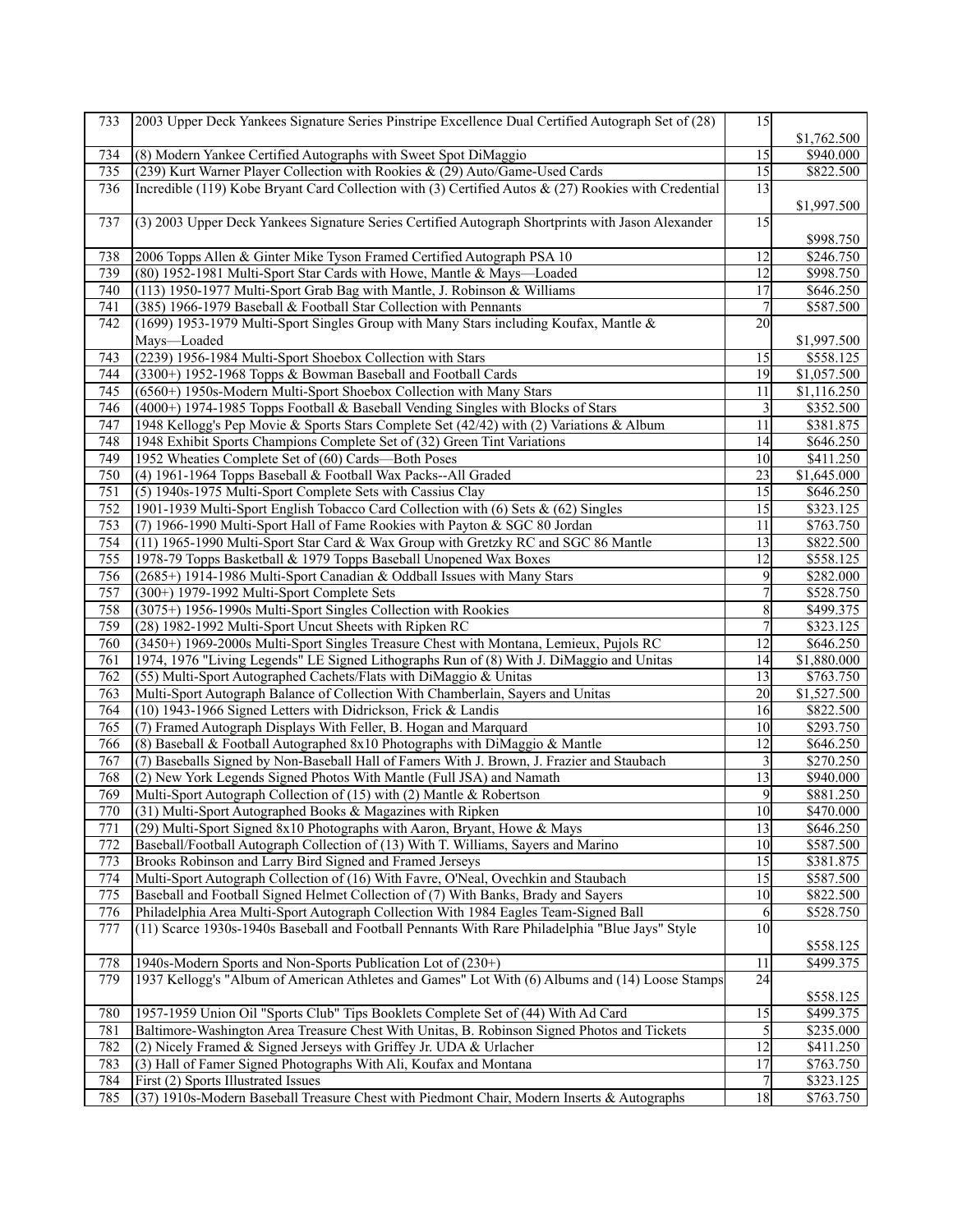| 786        | (305) Multi-Sport 1930s-1980s Treasure Chest with Signed 16x20 Photographs, Cuts, Publications | 24               |                        |
|------------|------------------------------------------------------------------------------------------------|------------------|------------------------|
|            |                                                                                                |                  | \$1,527.500            |
| 787        | (58) 1930s-1985 Non-Sports/Entertainment Treasure Chest with Universal Book                    | 17               | \$1,116.250            |
| 788        | (254) 1949-1988 Philadelphia Professional Sports Treasure Chest with Team Sets                 | 8                | \$381.875              |
| 789        | (625+) 1939-Modern Multi-Sport Treasure Chest with Montana UDA & Sisler Autograph              | 3                | \$323.125              |
| 790        | Washington Senators Treasure Chest With Bobblehead, News Photos, Cards and More                | $\overline{17}$  | \$1,175.000            |
| 791        | 1907-1990s Multi-Sport Treasure Chest With Maris and Musial Hartlands                          | 6                | \$270.250              |
| 792        | New York Yankees Ephemera Lot of (25) With 1931 Josetti's Babe Ruth                            | 12               | \$470.000              |
| 793        | (115) 1935-1993 Baseball Balance of Collection with Quaker Oats Ruth Scorer & Phillies Tickets | 11               | \$381.875              |
| 794        | (111) 1941-1990s Multi-Sport Baseball Cards & Publications with Aaron & Clemente               | 8                | \$258.500              |
| 795        | (356) 1955-1990s Baltimore Orioles Treasure Chest with Topps & Bowman Cards                    | 6                | \$246.750              |
| 796        | 1970-2000 Los Angeles Dodgers Treasure Chest With Team and Locally Issued Photos               |                  | \$176.250              |
| 797        | 1974-1993 Kansas City Professional Sports Treasure Chest with 1974-75 Kings Team-Signed        | 2                |                        |
|            | Basketball                                                                                     |                  | \$188.000              |
| 798        | 1986-Modern Baseball Auto/Minor League/Oddball Grab Bag of (15) items with (7) PSA Graded      | 6                | \$258.500              |
| 799        | Florida Marlins Inaugural Full Ticket $\& (2)$ World Series Full Tickets with (8) Sundry Items | $\theta$         | \$0.000                |
| 800        | 1933 F3 Dixie Lids Premiums Complete Set of (24)                                               | 9                | \$411.250              |
| 801        | (12) 1910s Non-Sports BF2 Movie Star & BF13 Battleships Pennants                               | 5                | \$223.250              |
| 802        | 1935 Dixie Lid Premiums Movie Stars Complete Set of (29) With Covers                           | 5                | \$282.000              |
| 803        | 1938 Gum Inc. Horrors of War #59 Chinese Grenadiers Progressive Proof--SGC Authentic           | $\theta$         | \$0.000                |
| 804        | (2) 1938 Gum Inc. Horrors of War Singles with Overprint & #283 Hitler Threatens (PSA 4)        | 11               | \$470.000              |
| 805        | 1930s German "Uniformen" Album and Complete Set of (312) Military Cards                        |                  | \$117.500              |
| 806        | (125+) 1920-50s Pin Up Girl Exhibit Cards                                                      | 9                | \$246.750              |
| 807        | 1940-50s Non-Sport Risqué Comic & Fortune Telling Exhibit Cards (485) Total                    | $\overline{12}$  | \$323.125              |
| 808        | 1937 "Thrilling Moments" Album Lot of (3) With Uncut Panels                                    | 26               | \$1,997.500            |
| 809        | 1941 F6-1 Dixie Lids Premiums "Defend America" Near Set of (22/24)                             | 1                | \$235.000              |
| 810        | 1941-1958 Non-Sport Aviation Complete/Near Set & Singles Collection                            | 13               | \$499.375              |
| 811        | 1935-1952 Dixie Lids and Premium Collection of (84)                                            | 18               | \$705.000              |
| 812        | (2) 1950-51 Bread For Energy Labels with Bing Crosby & Bob Hope                                | 3                | \$199.750              |
| 813        | (4) 1950-51 Bread For Energy Labels of Western Stars                                           | 4                | \$211.500              |
| 814        | 1950s "TV Cowboys" Exhibit Unopened Brick                                                      | 15               | \$587.500              |
| 815        | 1955-1956 Topps Davy Crockett Orange & Green Back Complete/Near Sets                           |                  | \$246.750              |
| 816        | 1955-64 Astronaut/Jet Planes Exhibit Sets/Near Sets Collection of (265) Total                  | 4                | \$211.500              |
| 817        | (713) 1938-1961 Non-Sports Shoebox Collection with the 1956 Topps U.S. Presidents Set          | $\overline{22}$  | \$881.250              |
| 818        | 1961 Leaf Go-Go College Felt Pennants Hoard with (9) Unopened Boxes                            | 15               | \$1,116.250            |
| 819        | (400+) Western Exhibit Cards with John Wayne, Roy Rogers & Davey Crockett                      | 12               | \$470.000              |
| 820        | (550+) Hollywood Actor & Actress Exhibit Cards with Crosby, Ball & Martin                      | 13               | \$558.125              |
| 821        | (299) 1964-1990s Eclectic Non-Sport Grouping with Batman Emphasis & Stan Lee Auto              | 16               | \$470.000              |
| 822        | 1976 Star Trek Set/Box/Wrapper Collection with (4) Sets                                        | 24               | \$1,645.000            |
| 823        | Grover Cleveland 1890 Handwritten and Signed Letter With Full JSA                              | 3                | \$499.375              |
| 824        | Buffalo Bill Cody 1893 Cut Signature With Full JSA                                             | 7                | \$1,175.000            |
| 825        | Jacqueline Kennedy Onassis Signed 8x10 Photograph With Full JSA                                | У                | \$822.500              |
| 826        | Kurt Cobain Autographed Business Card Framed & Matted in Museum Quality Display—Full JSA       | 23               | \$2,467.500            |
| 827        | General William Tecumseh Sherman 1888 Signed Business card - Full JSA                          |                  | \$499.375              |
| 828        | William McKinley and Garret Hobart Cut Signatures With Full JSA                                | 4                | \$558.125              |
| 829        | Queen Victoria Cut Signature With Full JSA                                                     | $\,$ $\,$        | \$470.000              |
| 830        | John F. Kennedy Signed 1959 Reception Program With Full JSA                                    | 26               | \$1,645.000            |
| 831        | Richard Nixon Signed 1969 Inauguration Program and 1973 Inauguration Cachet - Full JSA         | 10               | \$587.500              |
| 832        | Political Autograph Collection of (4) With Ford, Nixon, Reagan and Ventura                     | 16               | \$646.250              |
| 833        | (52) 1930s-1980s Political Ephemera Collection with Letters & Christmas Cards—Kennedy & LBJ    |                  |                        |
|            | Families                                                                                       |                  | \$188.000              |
| 834        | 1866-S "No-Motto" Seated Liberty Half Dollar                                                   |                  | \$499.375              |
| 835        | 1908 \$2 1/2 Gold Quarter Eagle                                                                | 10               | \$352.500              |
| 836        | $(3)$ 1913-1915 Barber Half Dollars                                                            | $\boldsymbol{0}$ | \$0.000<br>\$188.000   |
| 837        | (5) Silver Peace Dollars<br>(10) Brilliant Uncirculated Morgan Silver Dollars                  | 5                |                        |
| 838        | Historic Morgan Dollar Collection of (5) in Postal Commemorative Society Album                 | 9                | \$528.750              |
| 839<br>840 | (42) U.S. Coins of the 20th Century with Postal Commemorative Society Album                    | 4                | \$258.500<br>\$223.250 |
| 841        | Gus Grissom Single-Signed Photo With Full JSA                                                  | 11               |                        |
|            |                                                                                                |                  | \$499.375              |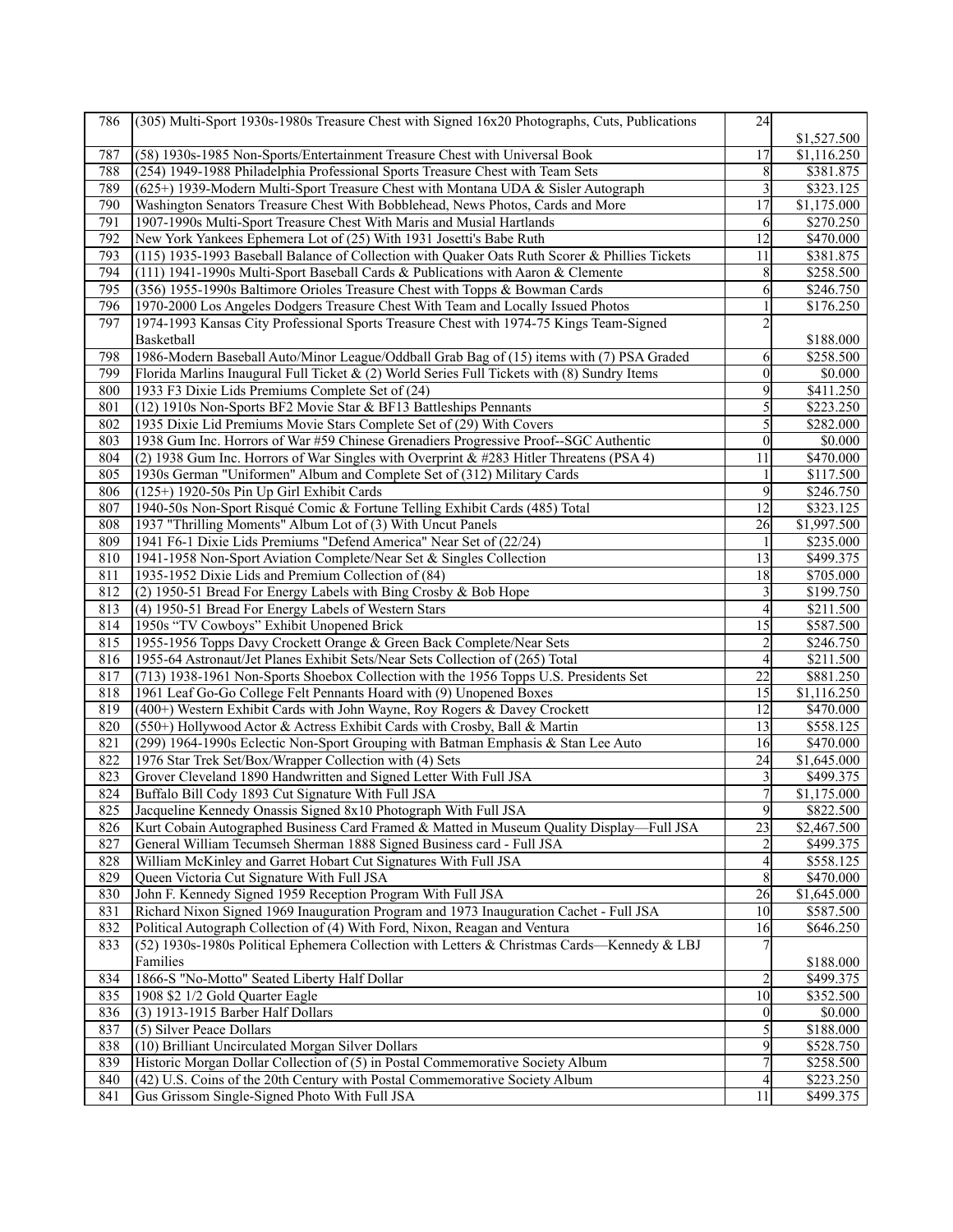| 842 | (4) Mercury 7 Single-Signed Photos                                                             | 11                      | \$558.125             |
|-----|------------------------------------------------------------------------------------------------|-------------------------|-----------------------|
| 843 | Judy Resnik Signed 8x10 Photograph (Died in 1986 Challenger Disaster)—Full JSA                 | $\overline{2}$          | $\overline{$}188.000$ |
| 844 | (25) Autographed Record Album Covers with Diamond, Frampton & Taylor                           | 6                       | \$440.625             |
| 845 | Charles Schulz Signed San Jose Sharks Magazine With Full JSA                                   | 4                       | \$440.625             |
| 846 | Marilyn Monroe Original Milton Greene Photo From "The Black Sitting"                           | 11                      | \$940.000             |
| 847 | 1964 "4 For Texas" Theatre Display Lot of (11) With Poster and Lobby Cards                     |                         | \$117.500             |
| 848 | 1964 "It's a Mad, Mad, Mad, Mad World" US 1 Sheet Movie Poster                                 | 5                       | \$176.250             |
| 849 | Clint Eastwood "Dirty Harry" Theatre Display Collection of (10) With US 1 Sheet Movie Posters  | 5                       | \$352.500             |
| 850 | (15) 1968-1986 Clint Eastwood US 1 Sheet Movie Posters With Variations                         |                         | \$176.250             |
| 851 | 1958-1992 Clint Eastwood Western US 1 Sheet Movie Poster Lot of (18)                           | 12                      | \$822.500             |
| 852 | (28) Clint Eastwood 1967-1990 US 1 Sheet Movie Posters With "Play Misty For Me"                |                         | \$235.000             |
| 853 | 1961 "101 Dalmations" Linen Back US Half Sheet and 1985 Re-Release 1 Sheet                     | $\mathbf{0}$            | \$0.000               |
| 854 | 1970 "Beneath the Planet of the Apes" US 1 Sheet and French Half Sheet                         | $\theta$                | \$0.000               |
| 855 | 1976 "Taxi Driver" Linen Back US 1 Sheet Movie Poster                                          | 11                      | \$411.250             |
| 856 | 1979 "Apocalypse Now" Linen Back US 1 Sheet Movie Poster                                       | 14                      | \$270.250             |
|     | 1980 "The Empire Strikes Back" Original US Half Sheet Movie Poster                             |                         |                       |
| 857 |                                                                                                | 10                      | \$293.750             |
| 858 | (5) 1980s US 1 Sheet Movie Posters With "Terminator" and "History of the World"                |                         | \$117.500             |
| 859 | Early-1900s Tuxedo Tobacco/Harrison Fisher Point of Sale Ad Display                            |                         | \$117.500             |
| 860 | (7) World War II Era U.S. Senators Signed Index Cards                                          | $\overline{0}$          | \$0.000               |
| 861 | 1930s Lionel Train Collection With Locomotive, Transformer, Tracks and (7) Cars                | 12                      | \$411.250             |
| 862 | Chuck Yeager Autographed Bell X-1 Model Airplane                                               | 12                      | \$293.750             |
| 863 | (2) Three Stooges Movie Props with Curly Joe Hat & Moe's Mallet                                | 15                      | \$881.250             |
| 864 | 1937 Pillsbury's Farina Moving Picture Machine with Three Stooges                              | 4                       | \$381.875             |
| 865 | First Two 1949 Jubilee Comics Three Stooges Issues                                             | 8                       | \$587.500             |
| 866 | (3) Circa 1950s Three Stooges Hand Puppets                                                     |                         | \$188.000             |
| 867 | 1953-54 St. John "Three Stooges" Comic Book Run of (7) Issues                                  | 19                      | \$940.000             |
| 868 | 1959 & 1966 Fleer Three Stooges Complete Sets with Unopened Pack                               | 24                      | \$2,467.500           |
| 869 | (3) Original 1960s Three Stooges Comic Art with Larry & Moe                                    | 5                       | \$176.250             |
| 870 | 1981 Horsman Three Stooges "Moe" Ventriloquist Pal in Original Packaging                       | $\overline{0}$          | \$0.000               |
| 871 | (30) 1940s-1980s Three Stooges Related Movies & Records with Projector                         | 8                       | \$470.000             |
| 872 | (87) 1950s-1970s Three Stooges Comic Books with (8) Signed by Curly Joe                        | 16                      | \$1,410.000           |
| 873 | 1944 "3 of a Kind" Movie Poster and Lobby Cards                                                | 7                       | \$211.500             |
| 874 | 1955 Three Stooges "Blunder Boys" US 1 Sheet Movie Poster                                      | 10                      | \$587.500             |
| 875 | Three Stooges 1959 "Have Rocket, Will Travel" Lot of (11) With Posters and Lobby Cards         | 5                       | \$223.250             |
| 876 | Three Stooges 1960 "Stop! Look! and Laugh!" Theatre Display Lot With Movie Poster and Lobby    | 5                       |                       |
|     | Cards                                                                                          |                         | \$164.500             |
| 877 | 1961 "Three Stooges Meet Hercules" Theatre Display Items With Movie Posters and Lobby Cards    | 3                       | \$199.750             |
| 878 | "Snow White and the Three Stooges" 1961 Theatre Display Lot with Movie Posters and Lobby Cards |                         |                       |
|     |                                                                                                |                         | \$323.125             |
| 879 | Three Stooges 1962 "In Orbit" Theatre Displays With Posters and Lobby Cards                    | 5                       | \$235.000             |
| 880 | Three Stooges 1963 "Around the World in a Daze" Theatre Displays With Poster and Lobby Cards   | $\overline{2}$          | \$129.250             |
| 881 | Three Stooges 1965 "The Outlaws Is Coming!" Theatre Display Lot of (12)                        | $\overline{\mathbf{c}}$ | \$246.750             |
| 882 | Three Stooges 1940s-1970s Theatre Display Lot With Movie Posters and Lobby Cards               | 6                       | \$270.250             |
| 883 | (4) 1982 Topps Baseball Wax & Cello Boxes                                                      | 11                      | \$381.875             |
| 884 | (4) 1983 Topps Baseball Wax & Cello Boxes                                                      | 12                      | \$499.375             |
| 885 | 1984 Donruss Baseball Rack Case                                                                | 9                       | \$1,057.500           |
| 886 | 1984 Topps Baseball Wax Case                                                                   | 6                       | \$705.000             |
| 887 | 1985 Leaf Baseball Wax Case                                                                    |                         | \$587.500             |
| 888 | 1986 Donruss Baseball Wax Case                                                                 |                         | \$381.875             |
| 889 | 1986 Fleer Baseball Cello Case                                                                 | 7                       | \$352.500             |
| 890 | (8) 1992 Topps Baseball Factory Sets with (4) Regular $\&$ (4) Gold                            | 6                       | \$188.000             |
| 891 | 1981 Topps Football Unopened Wax Box                                                           | 12                      | \$411.250             |
| 892 | 1984 Topps Football Unopened Cello Box                                                         | 8                       | \$381.875             |
| 893 | 1986 Topps Football Unopened Wax Box                                                           | 12                      | \$411.250             |
| 894 | 1980-81 Topps Hockey Unopened Wax Box                                                          | 10                      | \$381.875             |
| 895 | 1981-82 Topps Hockey Vending Case                                                              | 13                      | \$1,410.000           |
| 896 | 1986-87 Topps Hockey Unopened Wax Box                                                          | 10                      | \$381.875             |
| 897 | (2) 1988-89 Topps Hockey Wax Boxes                                                             | 8                       | $\overline{$}211.500$ |
| 898 | (89) 1934-2000s Baseball Graded Stars Clemente, Foxx & Williams                                | 19                      | \$1,645.000           |
|     |                                                                                                |                         |                       |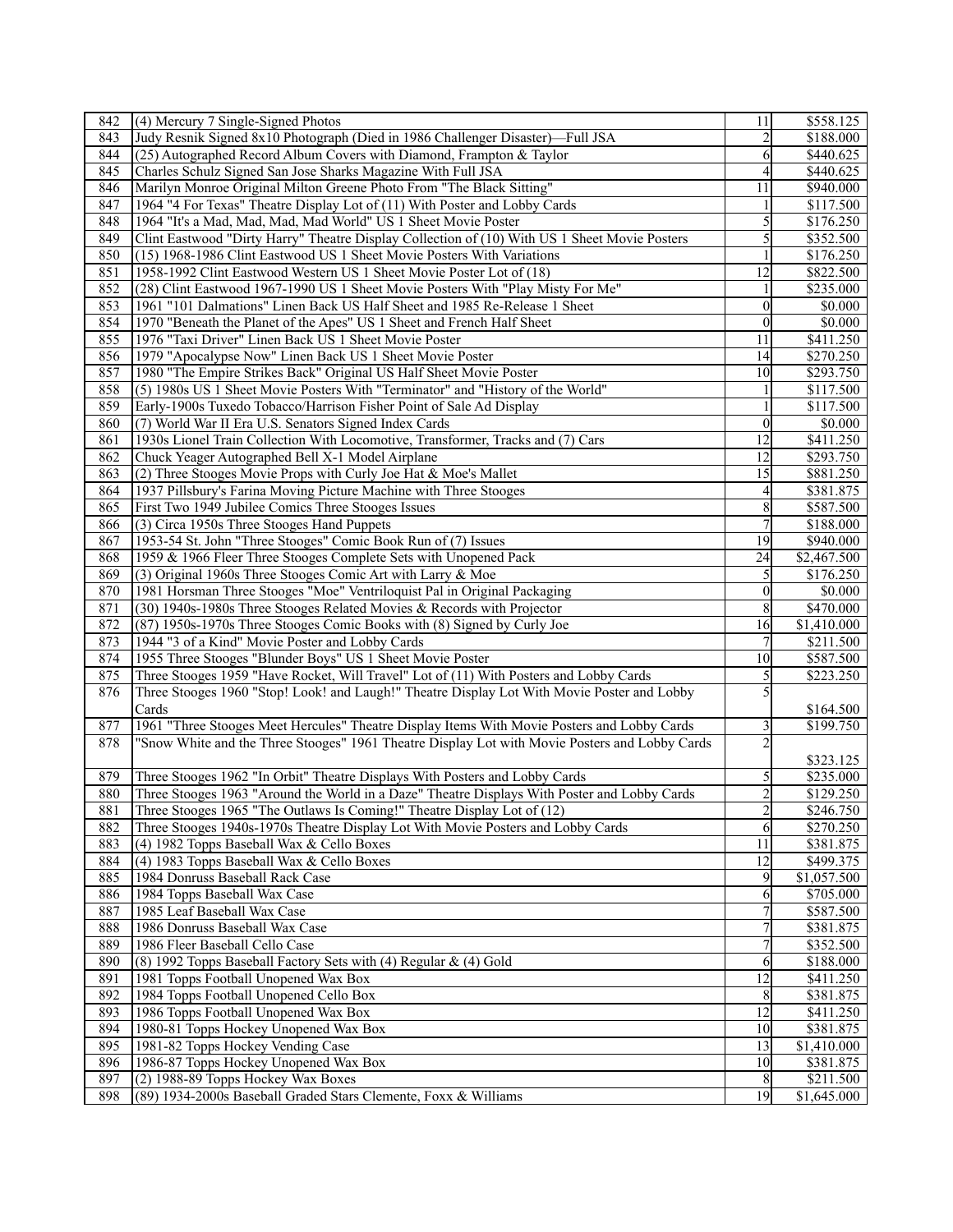| 899 | (731) 1911-1978 Baseball Oddball Collection with Regionals & Hall of Famers                   | 14               | \$940.000               |
|-----|-----------------------------------------------------------------------------------------------|------------------|-------------------------|
| 900 | 1958 Topps Baseball Complete Set (494/494) with (4) PSA Graded                                | $\overline{15}$  | \$1,527.500             |
| 901 | (1019) 1960-1969 Topps & Fleer Baseball Singles with Mantle                                   | 7                | \$646.250               |
| 902 | 1970 Topps Baseball and Football Partial Sets With Keys and Inserts                           | 7                | \$499.375               |
| 903 | 1970s-1980s Mostly Topps Baseball Card Collection with (7500+) Singles & (2) Sets             | 15               | \$822.500               |
| 904 | (4) 1909 S74 "Red Sun" Silks - All SGC 40                                                     | 18               | $\overline{$}998.750$   |
| 905 | (12) 1909-1934 Baseball Grab Bag with (9) Graded including Huggins                            | 12               | \$558.125               |
| 906 | (470) 1948-1959 Baseball Collection with Mantle, J. Robinson & T. Williams                    | 17               | \$1,057.500             |
| 907 | (150) 1949-1981 Baseball Singles with Many Stars including (2) Mantle & Clemente              | 10               | \$940.000               |
| 908 | 1954 Bowman Baseball #66 Ted Williams SGC Authentic                                           | 11               | \$587.500               |
| 909 | (2) 1954 Topps Baseball Rookies: #128 Aaron & #94 Banks Both SGC 60                           | 20               | $\overline{$1,292.500}$ |
| 910 | (9) 1952-1966 Topps & Bowman Baseball Mickey Mantle Cards and Coins                           | 15               | \$646.250               |
| 911 | 1955-1969 Topps Baseball Rookie Card lot of (12) with Koufax & Maris                          | 22               | \$1,410.000             |
| 912 | 1952 Hawthorn-Mellody "Club of Champs" Chicago White Sox Near Set (10/11) with (7) Duplicates | 11               |                         |
|     |                                                                                               |                  | \$352.500               |
| 913 | (731) 1950-1969 Topps & Bowman Baseball Cards                                                 | 11               | \$528.750               |
| 914 | 1953-1973 Topps and Bowman PSA Graded Baseball Card Lot of (166) With Many Hall of Famers     | 13               | $\overline{1,116.250}$  |
| 915 | 1968 Topps 3-D Boog Powell-SGC 50                                                             | 17               | \$1,762.500             |
| 916 | (1175) 1970-1979 Topps Baseball Hall of Fame/Star Collection                                  | 10               | \$470.000               |
| 917 | 1975-1979 Hostess Baseball Card Panels Set/Near-Set Run                                       | 14               | \$587.500               |
| 918 | Babe Ruth Memorabilia Lot of (9) With 1935 Scorer and Vintage Christy Walsh Photo             | $\overline{12}$  | \$470.000               |
| 919 | (2) Vintage 1940s Photographs with Ruth & DiMaggio                                            |                  | \$176.250               |
| 920 | Sandy Koufax Signed 40x30 Photo With Full PSA/DNA                                             | 7                | \$293.750               |
| 921 | 1936-1973 Multi-Sport Program/Publication Lot With Sporting News Annual Baseball Guides       | 7                | \$164.500               |
| 922 | (781) 1934-1975 Football, Basketball & Boxing Collection with Many Stars                      | 12               | \$1,410.000             |
| 923 | (1294) 1968-1971 Topps Multi-Sport Singles Collection with Alcindor and Maravich RC & Mantle  | 15               |                         |
|     |                                                                                               |                  | \$998.750               |
| 924 | 1955 Topps All-American Football Complete Set (100/100) with (5) PSA Graded                   | 15               | $\overline{2,}702.500$  |
| 925 | (2500+) 1948-1989 Football Shoebox Collection with Montana & Payton RC                        | 6                | \$646.250               |
| 926 | 1965-1984 Washington Redskins Program/Media Guide/Ticket Lot of (180+)                        | 9                | \$528.750               |
| 927 | (11) 1977 Topps Football Cello Packs with Stars Showing including Payton                      | 13               | \$411.250               |
| 928 | (45) 1929-Modern Multi-Sport Grab Bag with Foxx & Williams                                    | 11               | \$440.625               |
| 929 | 1969-70 Topps Basketball Complete Set of (99/99)                                              | 10               | \$558.125               |
| 930 | (1046) 1970-Modern Basketball & Hockey Singles Group with Maravich & Gretzky RC               | 5                | \$411.250               |
| 931 | (4) 1977-1984 Baseball & Football Wax and Cello Boxes                                         | 19               | \$822.500               |
| 932 | (238) 1979-2008 Multi-Sport Wax, Set & Vending Collection                                     | 11               | \$440.625               |
| 933 | (230+) 2002-2011 Multi-Sport Hobby & Retail Wax Group                                         | 9                | \$352.500               |
| 934 | 1921 Exhibits Ty Cobb SGC 40                                                                  | 10               | \$440.625               |
| 935 | 1933 Goudey #149 Babe Ruth-SGC 10                                                             | 19               | \$940.000               |
| 936 | (2) 1957 Topps Baseball #95 Mickey Mantle Cards                                               | 8                | \$258.500               |
| 937 | Willie Mays Signed and Framed Giants Jersey                                                   | 13               | \$323.125               |
| 938 | J. DiMaggio and Mantle Single-Signed Photos - Full PSA/DNA                                    | $\boldsymbol{7}$ | \$323.125               |
| 939 | (44) Modern Multi-Sport Certified Auto/Game-Used Grouping with Quad Cut Auto                  | 11               | \$293.750               |
| 940 | (1224) 1948-1969 Baseball & Football Shoebox Collection with Tittle RC                        | 21               | \$1,292.500             |
| 941 | Multi-Sport Balance of Collection With First Two Sports Illustrated Issues                    | 15               | \$411.250               |
| 942 | (2) Turn of the Century Collegiate Items with Yale Leather                                    |                  | \$117.500               |
| 943 | "Steel Curtain" Framed Jersey Display Signed by Green, Greenwood, Holmes and White            | 11               | \$411.250               |
| 944 | Todd Greene 1997 Anaheim Angles Signed Game-Worn Road Jersey                                  | 6                | \$176.250               |
| 945 | Wayne Gretzky Signed Los Angeles Kings Sweater with Full JSA & 2005-06 Certified Auto         | 7                | \$352.500               |
| 946 | Steve Dubinsky Signed Flames and Blackhawks Jerseys                                           | $\theta$         | \$0.000                 |
| 947 | 1927-1979 Multi-Sport Advertisement Collection of (30) With Ali, Aaron, J. DiMaggio and Ruth  | 3                | \$141.000               |
| 948 | (7) 1800s Harper's Weekly Matted Sports-Themed Woodcut Prints                                 | 8                | \$258.500               |
| 949 | Jefferson Davis Cut Signature With Full JSA                                                   | 13               | \$705.000               |
| 950 | Ulysses S. Grant Cut Signature With Full JSA                                                  | 10               | \$646.250               |
| 951 | 1910-1952 General Custer SGC Graded Card Lot of (4)                                           |                  | \$235.000               |
| 952 | 1950-90s Comic Book Collection with Aquaman #2 & Many Superheroes                             | 11               | \$440.625               |
| 953 | 1950s-1960s J.D. McCarthy Postcard Wooden Printing Plate Lot of (29) With (4) Hall of Famers  | 4                | \$270.250               |
| 954 | 1983 Wales Conference All-Stars Team-Signed Stick With Lindbergh                              | $\theta$         | \$0.000                 |
| 955 | 1950-80s Minneapolis/L.A. Lakers Photo/Flats Collection with Chamberlain Emphasis             | 14               | \$411.250               |